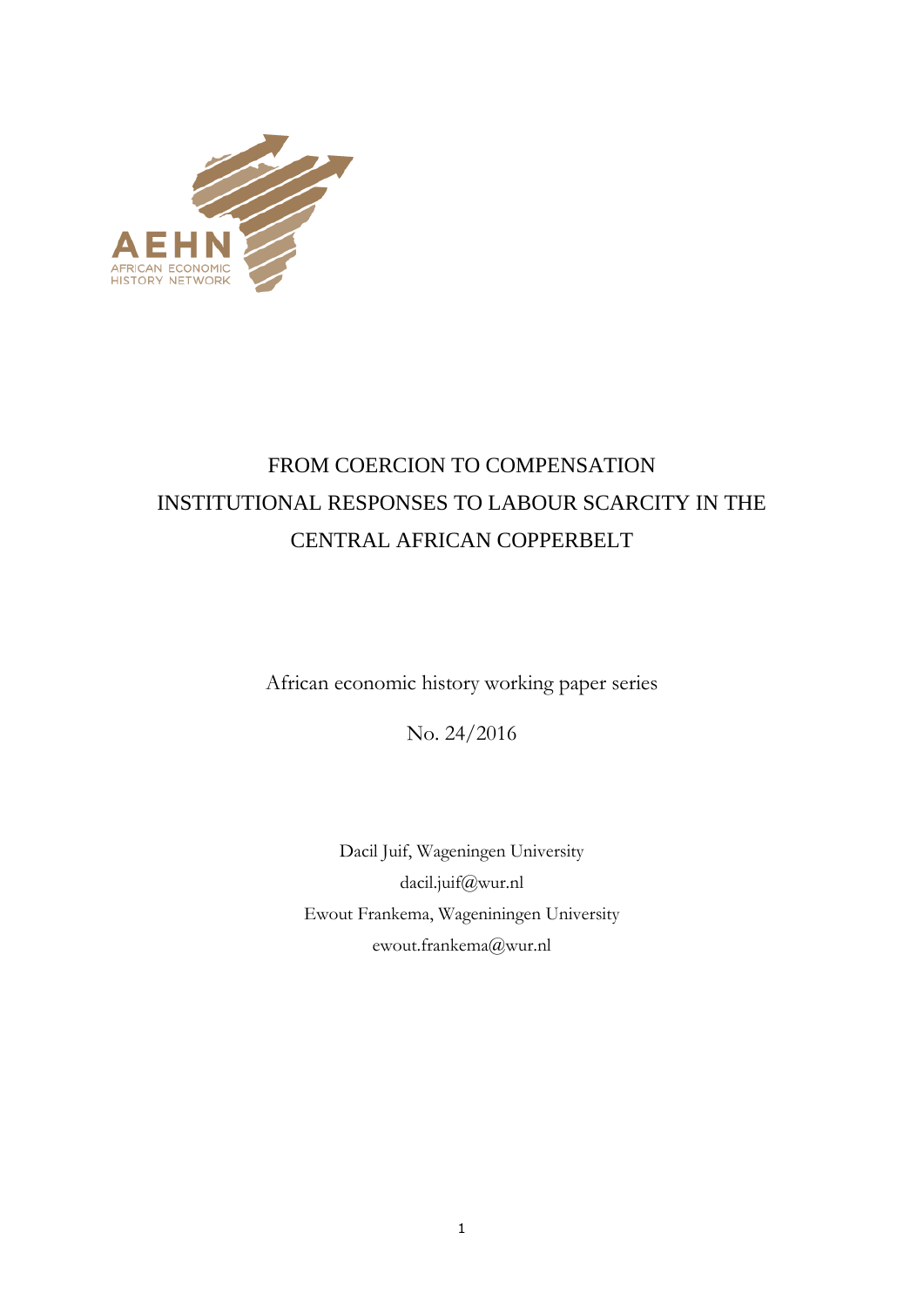#### ISBN 978-91-981477-9-7

AEHN working papers are circulated for discussion and comment purposes. The papers have not been peer reviewed, but published at the discretion of the AEHN committee.

The African Economic History Network is funded by Riksbankens Jubileumsfond, Sweden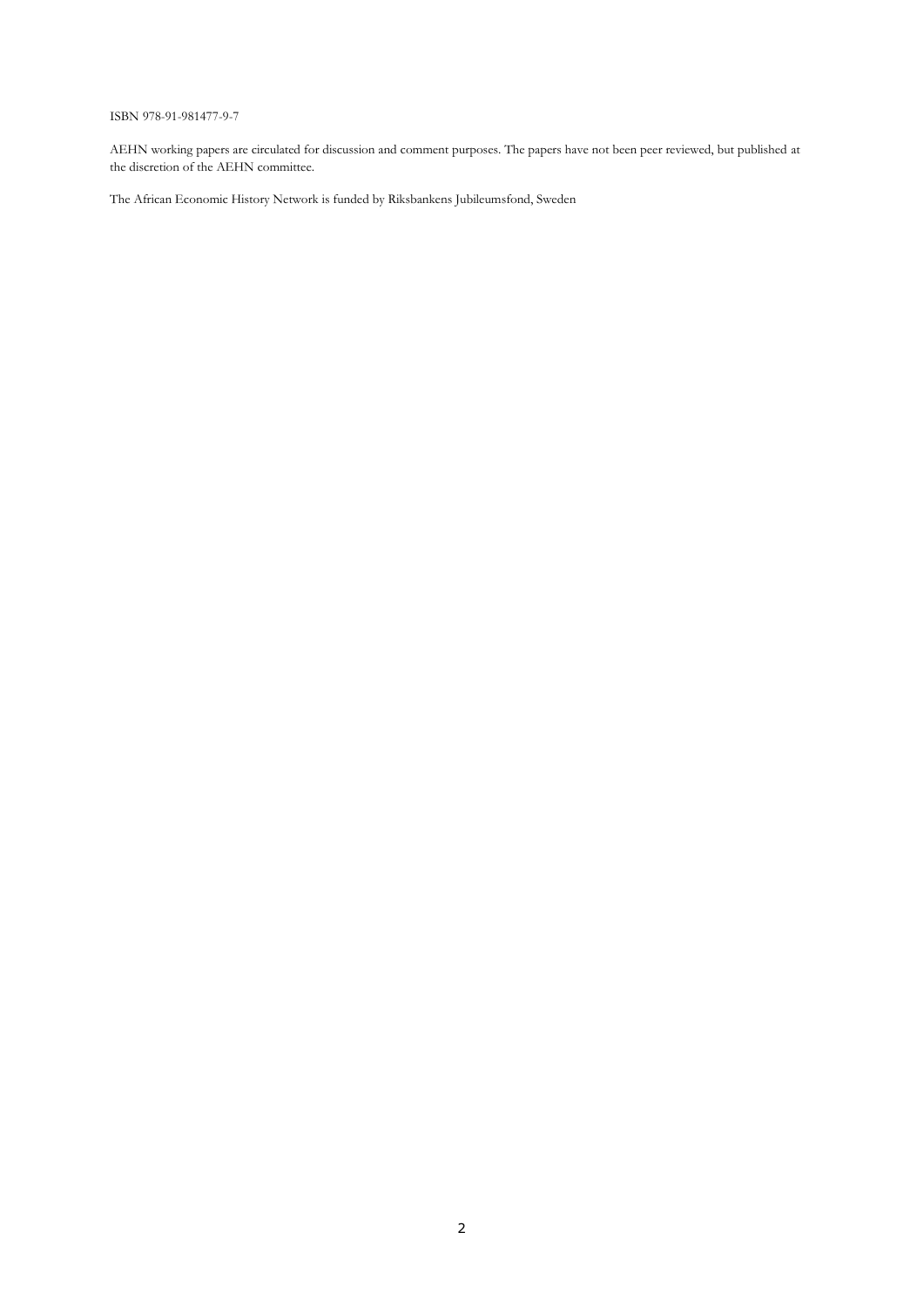#### **From Coercion to Compensation**

#### **Institutional responses to labour scarcity in the Central African Copperbelt\***

Dácil Juif, Wageningen University

Ewout Frankema, Wageningen University

#### **Abstract**

There is a tight historical connection between endemic labour scarcity and the rise of coercive labour market institutions in former African colonies. This paper explores how mining companies in the Belgian Congo and Northern Rhodesia secured scarce supplies of African labour, by combining coercive labour recruitment practices with considerable investments in living standard improvements. By reconstructing internationally comparable real wages we show that copper mine workers lived at barebones subsistence in the 1910s-1920s, but experienced rapid welfare gains from the mid-1920s onwards, to become among the best paid manual labourers in Sub-Saharan Africa from the 1940s onwards. We investigate how labour stabilization programs raised welfare conditions of mining worker families (e.g. medical care, education, housing quality) in the Congo, and why these welfare programs were more hesitantly adopted in Northern Rhodesia. By showing how solutions to labour scarcity varied across space *and* time we stress the need for dynamic conceptualizations of colonial institutions, as a counterweight to their oft supposed persistence in the historical economics literature.

<sup>\*</sup> Acknowledgements: We would like to thank the participants of the 10th New Frontiers in African Economic History Workshop, participants of the Utrecht Economic and Social History Group Seminar, and Jan Luiten van Zanden, Gareth Austin and Elise van Nederveen Meerkerk for their comments on previous drafts of the paper. We also acknowledge financial support from the Netherlands Organisation for Scientific Research for the project 'Is Poverty Destiny? Exploring Long Term Changes in African Living Standards in Global Perspective' (NWO VIDI Grant no. 016.124.307).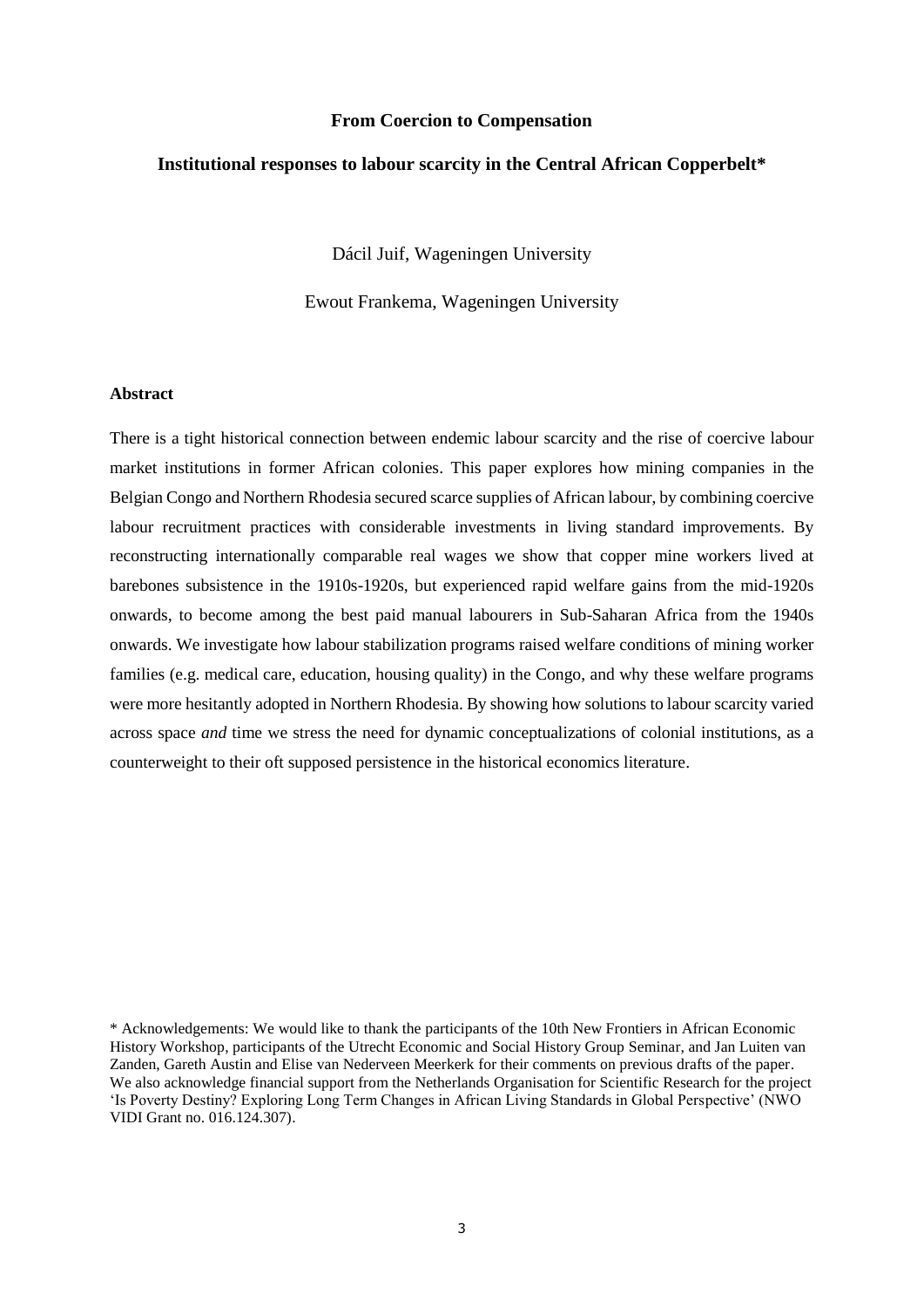## **1. Introduction**

This paper explores how copper mining companies in the Central African Copperbelt - in cooperation or conflict with the respective colonial governments of Belgian Congo and Northern Rhodesia - secured mining labour in a context of endemic labour scarcity. From the start of mining activities under colonial rule (c. 1910) to the first years of independence (c. 1970) hundreds of thousands of African workers were involved in its operations. Yet, at the onset of copper mining activities this area was very lowly populated and the majority of subsistence farmers had little incentives to engage in contract labour, certainly not if this implied dislocation, partition of families, harsh working conditions and heightened mortality risks. The atrocities committed during the rubber and ivory campaigns in the Congo Free State made the activities of European mining companies highly suspect. When the mining industry eventually took off, first in the Belgian Congo (c. 1910 in the Katanga province) and some fifteen years later in Northern Rhodesia (c. 1925 in the Copperbelt province), new opportunities arose for local farmers to supply the mines with food in order to prevent the supply of wage labour. In the face of these disincentives, mining companies either had to use the stick to push African labour into the mines with force, or use the carrot, by sharing a substantial part of the copper receipts.

In the historical economics literature on the legacies of colonial rule in Africa, institutions mediating the extraction of labour, land and natural resources are often portrayed as having persistent long-term effects on economic and political development (La Porta et al. 1999, Acemoglu et al. 2001, Banerjee and Iyer 2005, Huillery 2011). However, the case of institutional responses to labour scarcity in the Central African Copperbelt demonstrates how colonial systems of labour coercion were transformed into systems of labour compensation as mining enterprises expanded production and desired higher investments in a stable, healthy and better trained workforce. As opposed to their oft supposed 'persistence', we seek to understand why labour market institutions went from coercion to compensation, and why institutional responses to labour scarcity varied across the colonial border. By documenting the changing combination of extractive and inclusive aspects in these emerging labour relations, we stress the importance of dynamic conceptualizations of colonial institutions.

In theory, when people refuse to voluntarily offer their labour at a given rate of remuneration, be it cash or in-kind wages, employers may resort to coercion if they possess sufficient power to enforce credible sanctions against non-compliance. Direct enforcement at 'gunpoint' is the clearest example. Indirect forms of coercion operate via constraints on alternative means of economic reproduction, for instance by land dispossession, by cutting-off existing trade relations or by imposing heavy monetary taxes. All these forms of coercion require institutional back-up by colonial authorities. The alternative strategy to 'proletarianize' labour is by offering wages above prevailing market rates, and guarantee living conditions that compensate for the sacrifices that workers (and their families) incur if they move into the mining compounds. Various scholars have documented how institutionalized forms of labour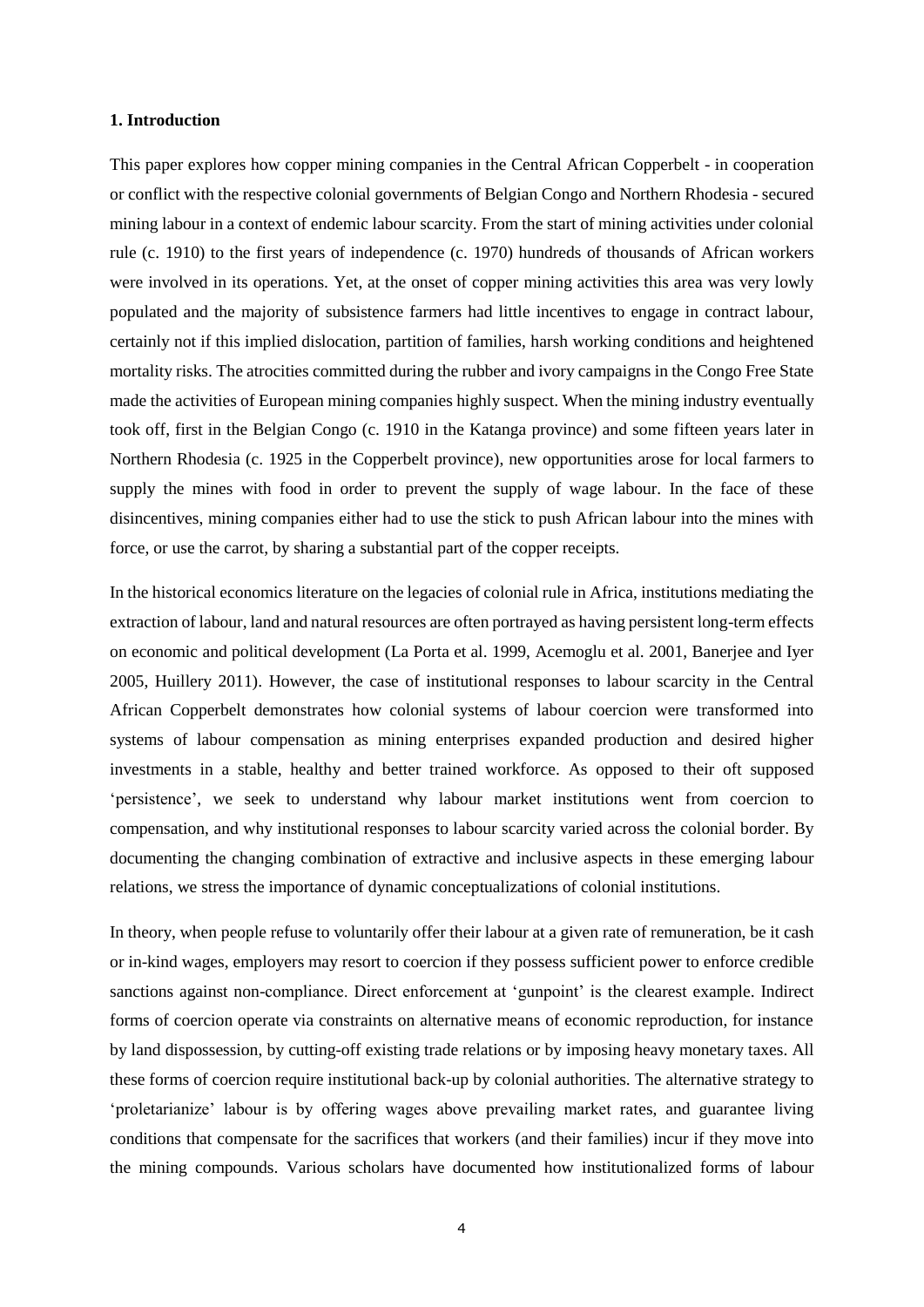coercion in the Copperbelt area were partly transformed into, and partly complemented by, new forms of labour compensation, especially through the so-called labour stabilization programs (Perrings 1979, Parpart 1983, Cooper 1996, pp. 45-50; Ferguson 1999, Buelens 2007, Butler 2007, Houben and Seibert 2013). However, much less attention has been paid to the question why there were considerable differences in the institutional arrangements adopted in the Congo and Rhodesia to mediate the supply of labour and how these differences evolved over time.

We compute internationally comparable series of real wages of African copper mine workers to trace the temporal development of mine-workers' remuneration. Due to the recent surge in real wage studies of the colonial era, there are now several points of reference for assessing comparative levels and trends of copper mine worker's incomes, including payments in kind (Bowden et al. 2008, de Zwart 2011, Frankema and van Waijenburg 2012, de Haas 2015, Bolt and Hillbom 2015). Following the real wage methodology developed by Allen (2001, 2014), which uses standardized consumption baskets to compare the purchasing power of an annual adult male's wage income, we find that African copper mine workers' wages underwent impressive rises and that around the 1940s Copperbelt miners were among the best paid manual labourers in Sub-Saharan Africa. Our series also reveal that trends and levels of remuneration in the Congolese and Rhodesian mines were quite similar, suggesting that wage competition or wage coordination was at play. However, the quality of other welfare facilities such as medical care, schooling and housing was considerably higher in Katangese mines than in most of the Rhodesian mines, a difference that can be attributed to the wholehearted embracement of labour stabilization programs in the Belgian Congo, and a more hesitant adoption in Northern Rhodesia.

Both the quantitative and qualitative parts of this study derive form a wide range of primary historical sources such as individual company records, the monthly and annual reports of the Native Labour Department of the Belgian mining company Union Minière du Haut Katanga, the Year Books of Northern Rhodesia's Chamber of Mines, correspondence between company management and the government and between managers of different mining companies, reports of health inspectors, reports of the vice Consul of Northern Rhodesia in Katanga and the reports of the Inspector for Northern Rhodesian Natives in Katanga. 1

We proceed in section two with a concise historical overview of the evolution of the mining industry in the Central African Copperbelt. In section three we discuss the practice of forced labour recruitment up to the temporary labour demand fall-out during the depression of the early 1930s. In section four we present our comparative real wage series. In sections five and six we analyse the Katangese-Rhodesian differences in other welfare conditions. Section seven concludes.

<sup>&</sup>lt;sup>1</sup> For information on prices we also use British and Belgian trade statistics for Zambia and the Belgian Congo.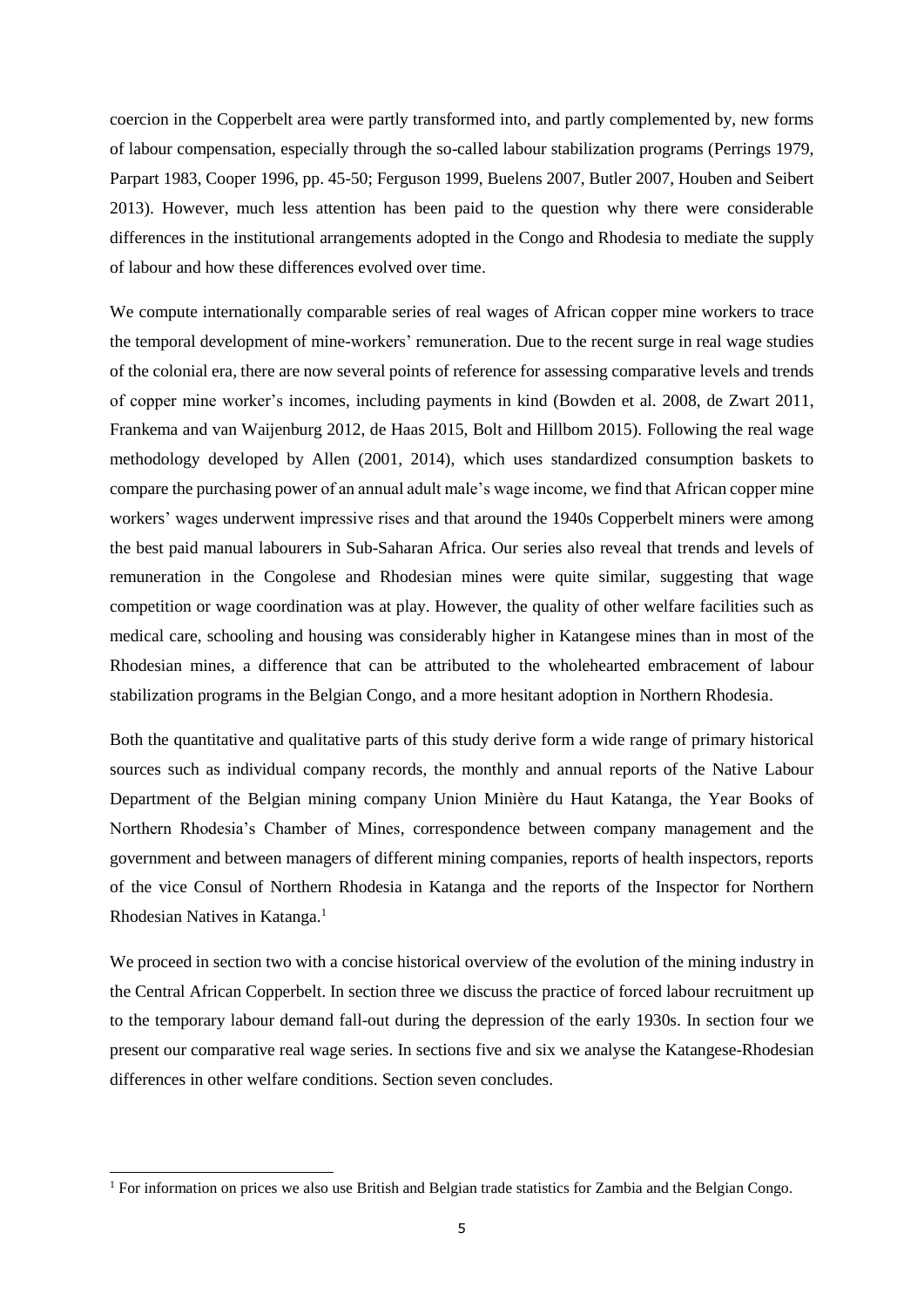#### **2. Copper mining in the Belgian Congo and Northern Rhodesia, c. 1900-1970**

Copper constituted the backbone of the colonial and post-colonial economies of Northern Rhodesia (Zambia) and the Belgian Congo (Congo/Zaïre). At the eve of independence in 1960, copper produced in the Katanga province of the Belgian Congo accounted for 45% of total export value, and 8% of total world production (Northern Rhodesian Chamber of Mines Year Book 1960). In Northern Rhodesia, copper even generated more than 90% of total export value in 1964, and with ca. 12% of the world market this country became the second largest producer of copper after the US (Copperbelt of Zambia Mining Industry Yearbook 1964). In the wake of expanding mining operations considerable manufacturing sectors emerged and the once so remote Copperbelt region became home to vast concentrations of mine workers and their families, who settled in and around the mining compounds (Perrings 1979, Ferguson 1999, Buelens and Cassimon 2013, Austin et al. 2016).

Already in the mid-19th century European explorers had noted the use of copper in local ornaments, but in the 1890s missionaries started to popularize the mineral wealth of Katanga in their travel reports, raising the interest of British prospectors (Coleman 1971, Berger 1974). When the region came under control of the Belgian King Leopold II, he entrusted the administration of Katanga to a private company (*Compagnie du Katanga*), which was turned into the *Comité Spécial du Katanga* (CSK) when the colonial state took a majority share in the mineral concessions. <sup>2</sup> Unable to attract Belgian investors, the CSK joined forces with Robert Williams in 1900. Williams was a Scottish engineer who had also obtained prospecting rights in Northern Rhodesia (Katzenellenbogen 1973, p. 31). In 1906, the *Union Miniere du Haut Katanga* (UMHK) was founded as a result of a merger between the CSK and William's *Tanganyika Concessions Ltd.* <sup>3</sup> When Leopold II resigned and the Belgian state took formal control over the Congo in 1908, the semi-autonomous state of Katanga province was maintained and the UMHK retained its monopoly on copper mining for the entire colonial era. <sup>4</sup> Production started in 1912 and by the late 1920s the Belgian Congo had become the world's third largest copper exporter, accounting for c. 6% of world output (Perrings 1979). Through its holding in the CSK, the colonial state retained the

<sup>2</sup> Although Katanga had been assigned to the Belgian King Leopold II at the Berlin Conference of 1884-5, the condition of "effective occupation" stipulated in the Berlin Act demanded the signing of treaties with local chiefs and a permanent presence of government officials and police forces. Leopold's Congo Free State (CFS) and Cecil Rhodes' British South Africa Company (BSAC), the concession company that ruled over Northern Rhodesia until 1924, started a race to put up their flag in Katanga. Although the BSAC managed to sign a treaty with the local ruler *Msiri* first, this ruler was shot by a CFS expedition and the CFS proceeded to establish military control over the region (Perrings 1979, p.9).

<sup>&</sup>lt;sup>3</sup> The company that had the monopoly in ore extraction and administrative power in Katanga was thus a merger between Belgian and British companies. However, Leopold II stipulated that it was to become a Belgian company in which at least 50% of employees had to be Belgians, and 60% of the material necessary for the exploitation of copper should be produced in Belgium. In addition, half of the mines' production should be exported to Belgium (Guene 2013, p. 71). In the 1960s the company became entirely Belgian.

<sup>4</sup> ZCCM Archives, 14 1 5A: "Report on study tour of Union Miniere Organization at Elisabethville, 1958".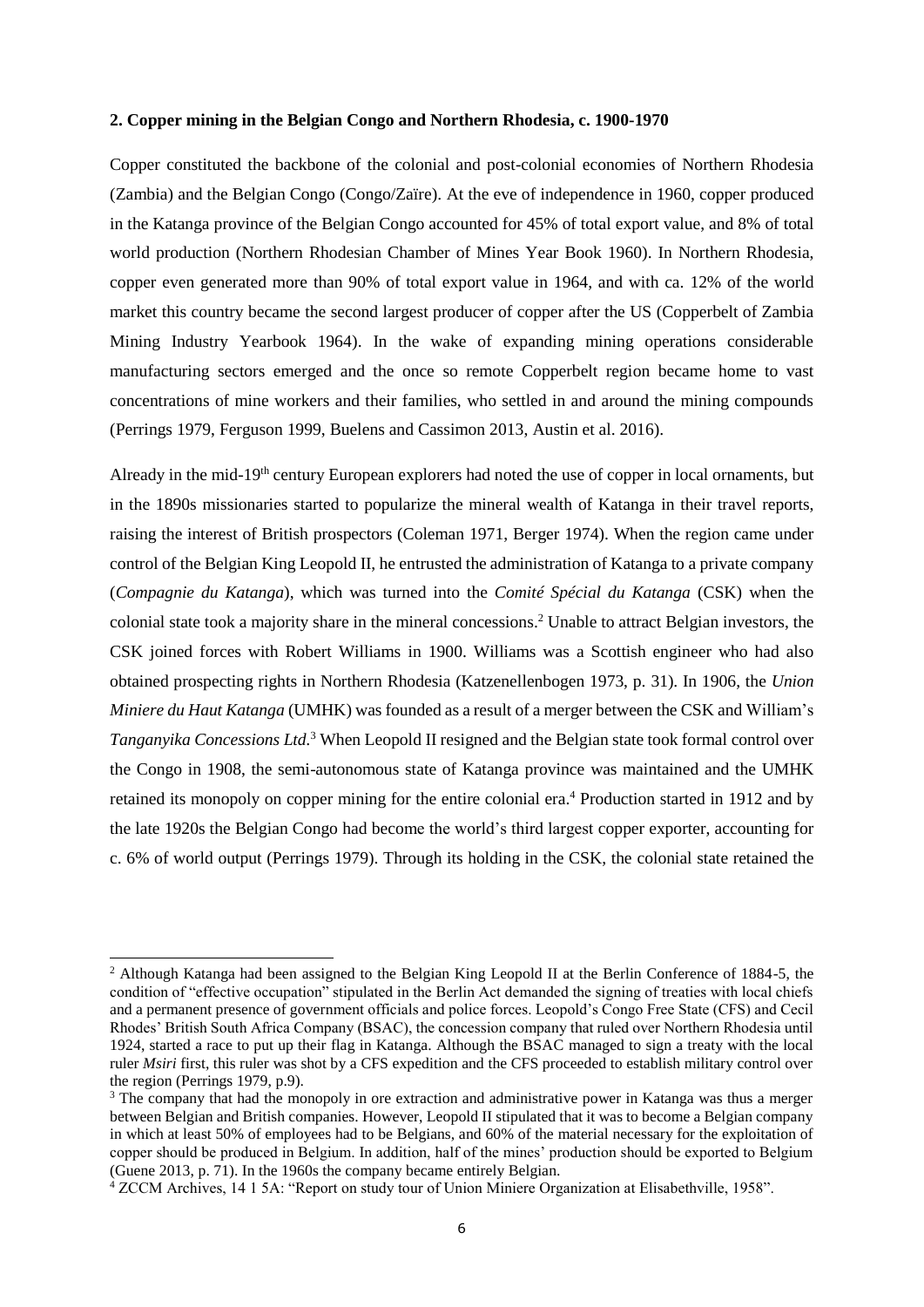rights to two-thirds of all profits generated by the mines and the Congolese railways and by 1958 the state still held c. 60% of the shares (Perrings 1979).

In Northern Rhodesia deposits of lead, zinc and copper were discovered in 1902, but large-scale investments in mining operations were halted until the mid-1920s, some fifteen years later than in Belgian Congo. Rhodesian copper deposits consisted of oxide ores yielding 3-5% pure copper, which were more costly to extract and refine than the 15-25% yields of the Katanga reserves. When the British Colonial Office took over control in Northern Rhodesia from the British South Africa Company (BSAC) in 1924, the BSAC retained its mineral concessions<sup>5</sup>.

Until the mid-1920s Northern Rhodesia merely functioned as a labour reserve for mines and plantations in Katanga and Southern Rhodesia. The colony was also of strategic importance for food and coal supplies to the Katanga mines, for copper transports to coastal harbours and for railway connections with other parts of southern Africa<sup>6</sup>. The BSAC eventually succeeded in attracting two major investment groups to prospect and exploit the Rhodesian copper reserves: Beatty's *Selection Trust Limited,* a British concern with American financial and technical backing, and Sir Ernest Oppenheimer's *Anglo-American Corporation of South Africa*<sup>7</sup> . These companies discovered sulphide deposits containing copper ore which could be extracted with a new floatation process (Burdette 1990, p. 80). By 1930, four large mines were under construction: Roan Antelope (now Luanshya), Nkana (in Kitwe), Mufulira and Nchanga. The first copper was produced in Roan Antelope in 1931 and Nkana followed in 1932. Manufacturing

<sup>&</sup>lt;sup>5</sup> The white settler community had pushed for this move hoping that it would be easier to voice their demands to the Colonial Office than to the BSAC. The BSAC in turn, was not vehemently opposing the handover since Northern Rhodesia had, until then, been a permanent drain on the company's accounts. The colony exported fewer goods than any other British colony except Nyasaland, so that tax receipts never sufficed to cover expenses of territorial control and administration (Burdette 1990).

<sup>6</sup> Before the completion of the Congo railway in 1931, all the copper from Katanga was exported via the Rhodesia Railways – then owned by the BSAC - to the port of Beira in Mozambique. The coal and coke needed for the mining operations was imported from a colliery south of the Victoria Falls in Northern Rhodesia. White farmers, mainly Afrikaners from South Africa, who had settled along the railway line that ran from Livingstone to Broken Hill in Northern Rhodesia supplied grain and beef to the Katanga mines. The Luapula, an African tribe living in the border region, specialized in the supply of fresh and dried fish. In 1917, Northern Rhodesia banned exports to Katanga and the Congo government was left with no other option than to promote African peasant production in Katanga to supply the mines. Attempts to attract Belgian farmers in the region had been jeopardized by tsetse flies (Perrings 1979, p. 146). In the 1920s, the UMHK looked for new supply areas in the interior of the colony connected by new railway lines, especially to the province of Kasai. Several grain mills and meat producing farms accommodated the increasing food demands of Katanga, but also cement industries and hydroelectric power plants. In the late 1920s, the new Governor of Katanga strived to make Katanga self-sufficient in food production, by calling in agricultural experts, importing cattle, and by setting up experimental farms and gardens cultivated by indigenous inhabitants (Burdette 1990).

<sup>7</sup> Edmund Davis, an associate of Rhodes, had discovered copper and lead in 1902 and staked copper claims for the mines of Roan Antelope, Rietbok and Bwana Mkubwa. He started in the 1920s by looking for financiers for the Bwana Mkubwa mine and found an interested investor. A. Chester Beatty, with his company from New York, the Selection Trust Limited. Sir Ernest Oppenheimer, who had founded the Anglo American Corporation of South Africa in 1917 also assisted in 1924. Beatty invested in the Roan Antelope and Mufulira mines and formed the Rhodesian Selection Trust as a holding company for activities in Northern Rhodesia. Oppenheimer's corporation developed the Nkana and the Nchanga mines, forming Rhokana Corporation Limited in 1931 to manage it (Parpart 1983).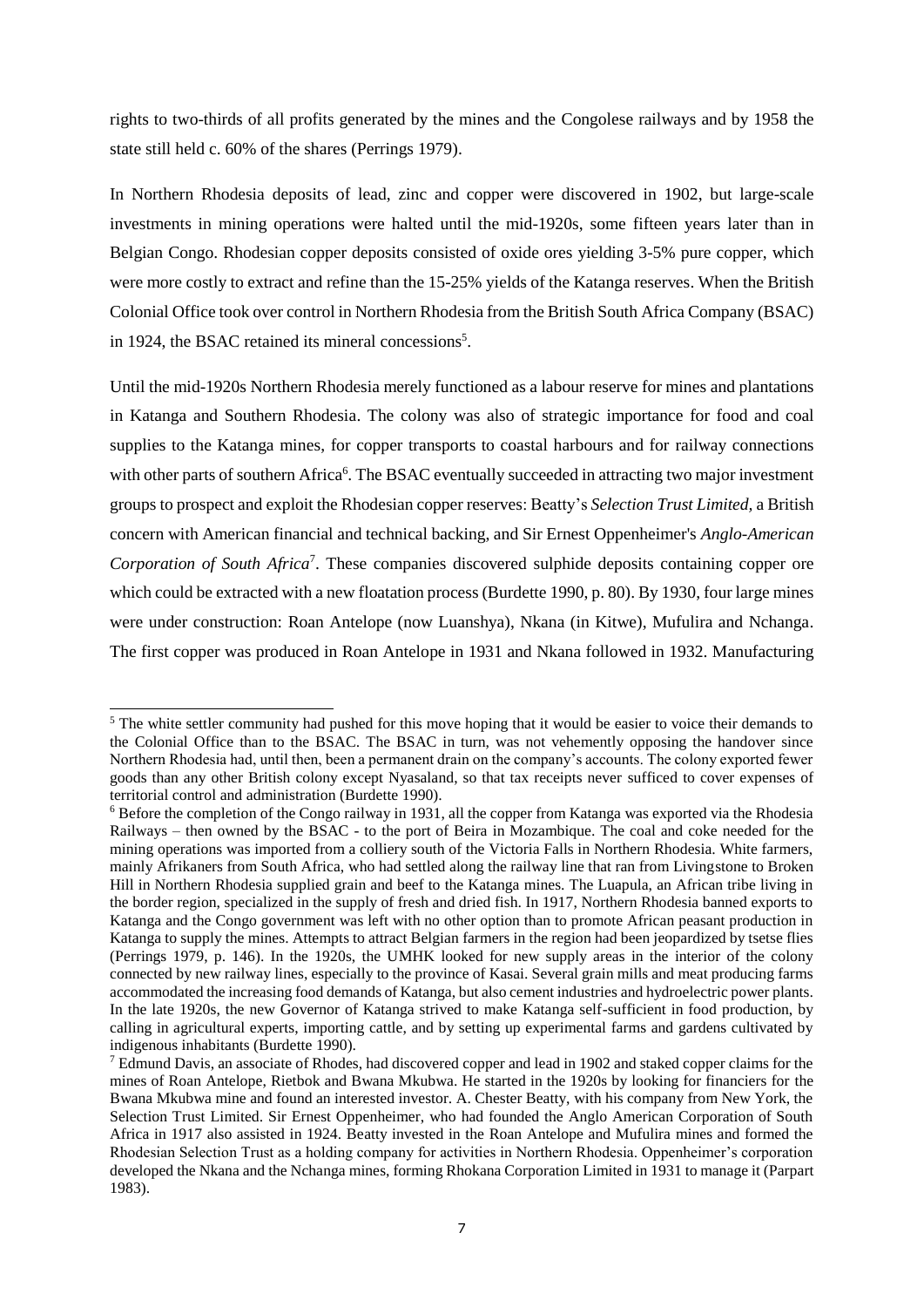plants were built to supply the mines with food, beverages, and tobacco, as well as to smelt and refine the ore on site. The two concession companies remained in control of the copper industry until 1970, when the Zambian Government took a 51% stake in the mines (Berger 1974).



**Figure 1: Map of copper deposits in the Central African Copperbelt**

Source: Taylor, C.D., Schulz, K.J., Doebrich, J.L., Orris, G.J., Denning, P.D., and Kirschbaum, M.J., 2009, Geology and nonfuel mineral deposits of Africa and the Middle East: U.S. Geological Survey Open-File Report 2005–1294-E.

Due to rising demand from expanding automobile and electric industries in Europe and North America, copper prices had a solid floor in the 1920s, but right at the time the first Rhodesian copper was produced, the great depression hit world markets. Copper prices plummeted from 24 cents per pound in 1929 to 6.25 cents at the end of 1931 and the mines had to drastically scale-down their operations (Ferguson 1999). In Northern Rhodesia, the Bana Mkubwa lead mine, the Broken Hill zinc mine, and the copper mines of Nchanga and Mufulira all closed down just after they had started production. Construction work at Roan Antelope and Nkana was put on hold. The number of African employees which had reached a peak of 31,941 during the construction boom in September 1930, dropped to 19,313 in September 1931 and to 6,677 by September 1932 (Ferguson 1999). Output from the UMHK fell from 150,000 tons in 1930 to 60,000 tons in 1932 and the African labour force was reduced by over twothirds, from an average of 18,517 workers in 1930 to 5,065 in 1932.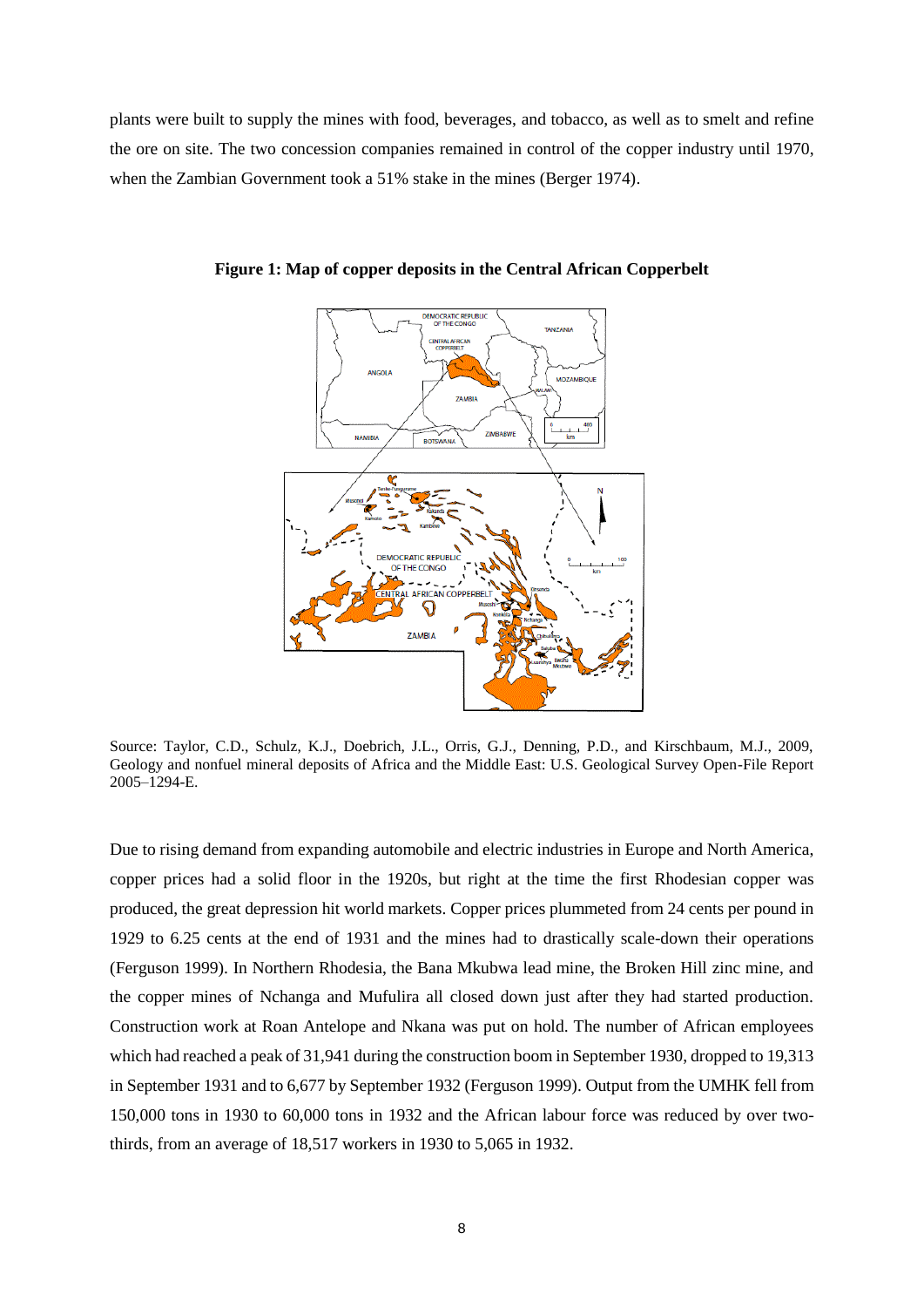

**Figure 2: Copper production in thousands of tons and copper prices in £ per ton, 1911-1964**

Sources: Sauerbeck (1953) for average annual copper prices; for copper production in Congo and Northern Rhodesia: Blue Books of Northern Rhodesia, Northern Rhodesian Chamber of Mines yearbooks, Statistical Yearbooks of Belgium and the Belgian Congo and Perrings (1979, p. 248-249).

The industry recovered quickly. Most of the mines in Northern Rhodesia were in operation again by October 1933. Copper price trends reverted and production doubled between 1935 and 1943 in the Rhodesian Copperbelt. Stimulated by heightened war demand, the mining labour force in the Rhodesian Copperbelt surpassed 30,000 in 1942 and reached a peak in Katanga of 25,000 in 1944 (see Figure 3).<sup>8</sup> With the availability of new techniques such as the floatation process, as well innovations in techniques of underground mining, the scale of operations in Northern Rhodesia could grow far beyond the surface mining operations in the open pit mines of the UMHK. Rhodesian output levels overtook the UMHK during the Second World War and by 1960 almost doubled production in the Katanga mines: 634.000 versus 329.000 tons (see Figure 2).

Production in the Copperbelt reached its zenith in the 1950s and 1960s. The 'golden age' of post-war growth in Europe and the Korean war boom of 1953 reinvigorated international demand for copper. Production expanded, profits rose and rising wages and consumption demand spilled over into local economic sectors. The Vietnam war again boosted copper prices and from 1963 to 1964 alone copper exports rose by 50% in the Congo and by 66% in Northern Rhodesia. The mining labour force expanded up to the beginning of the mid-1950s (see Figure 3) and urbanization rates rose as more and more families settled permanently in the region. The tide turned with the first oil crisis in 1973. Copper prices started to decrease and they did not recover until the mid-1990s. The Vietnam war had ended, the world economy went into a prolonged recession and industrial substitutes for copper, such as optical fibres for telecommunications, gained terrain.

 Possibly, the mines of Northern Rhodesia already engaged more indigenous workers much earlier than that, because the ore needed more unskilled labour to be processed than the ore in Katanga.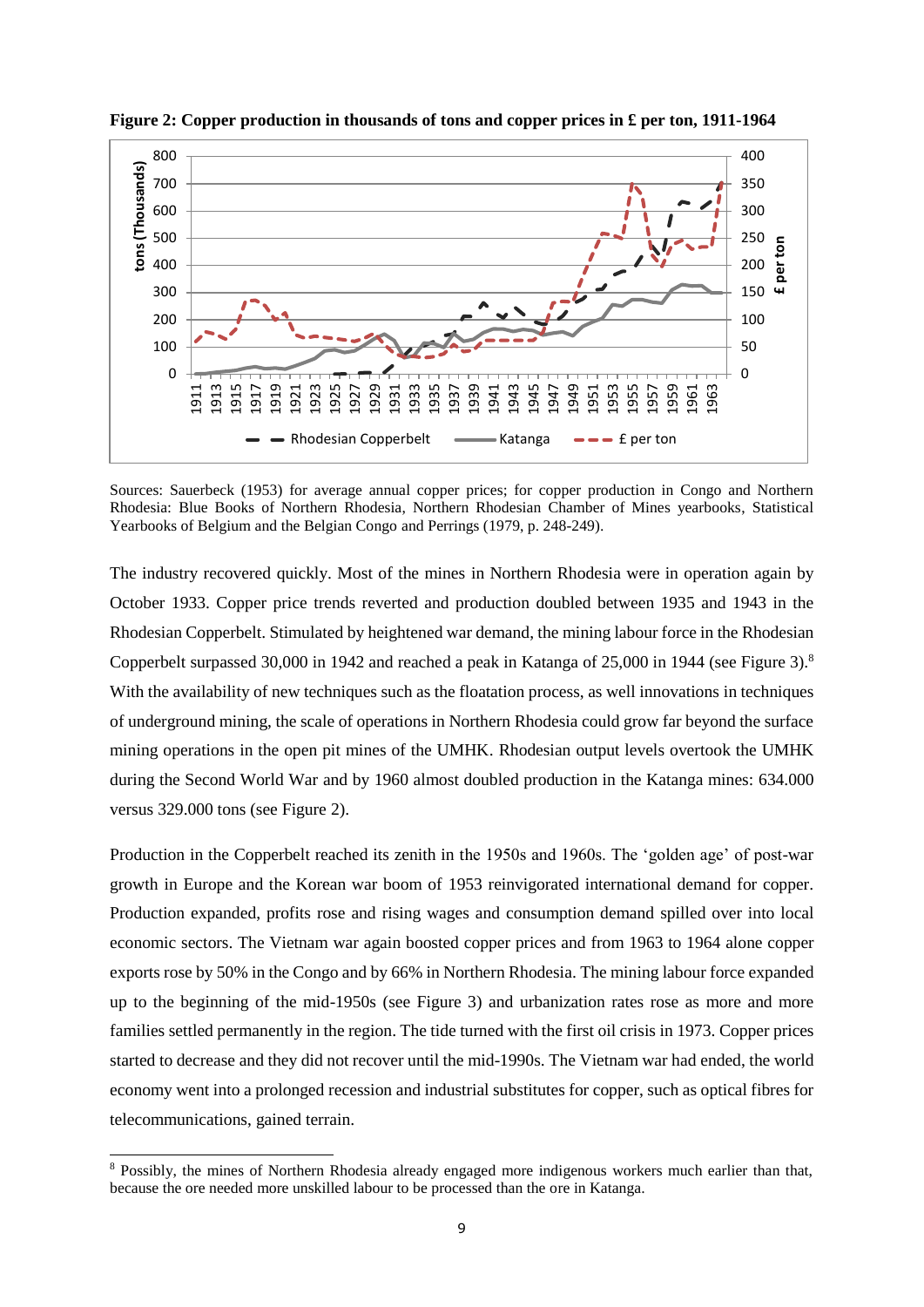

**Figure 3: Average annual no. of African copper mine workers in Katanga (UMHK) and the Rhodesian Copperbelt**

Sources: UMHK - Main d'oeuvre Africaine, Year Books and Northern Rhodesia's Chamber of Mines Year Books

As the budgets of both colonial and early post-colonial states had come to depend heavily on copper revenues, the collapse of copper prices exposed the classic resource curse mechanisms. <sup>9</sup> According to Buelens and Cassimon (2013), the Congo also lacked sufficient human capital to keep the mining sector going after independence, as bars on higher education for Africans in colonial times had seriously limited supplies of high skilled workers (see also Frankema 2013). Hence, when Mobutu decided to nationalize the copper mines in 1966-7, the Congo still had to call-in technical assistance from the Belgian-controlled UMHK to operate the mines. Political instability during the first years of independence scared off foreign investors. The Katanga secession war caused severe damage to infrastructure, disrupted production and ended with the Mobutu dictatorship in 1965. The war of liberation in the neighbouring Portuguese colony of Angola led to the closing of the Benguela railroad, cutting off Katanga from export markets and from imports of machinery and petroleum.

The collapse of copper prices was equally detrimental to the Zambian economy. In 1969, president Kenneth Kaunda, stirred up a conflict with the two mining companies over royalties and investments

<sup>&</sup>lt;sup>9</sup> In 1957, taxes paid by the copper industry contributed to around 31% of fiscal revenue in the Federation of Rhodesia and Nyasaland (in 1960 it was around 22.5%). In the 1950s and 1960s, copper represented around 60% of exports of the Federation (Northern Rhodesia Chamber of Mines Yearbooks) and over 50% of Zambian government revenue were derived directly from the copper industry (Copperbelt of Zambia Mining Industry Year Book of 1964). For the Congo such estimates are harder to give, but there is no doubt that copper kept both the colonial and early post-colonial state on its feet (Abbeloos 2013).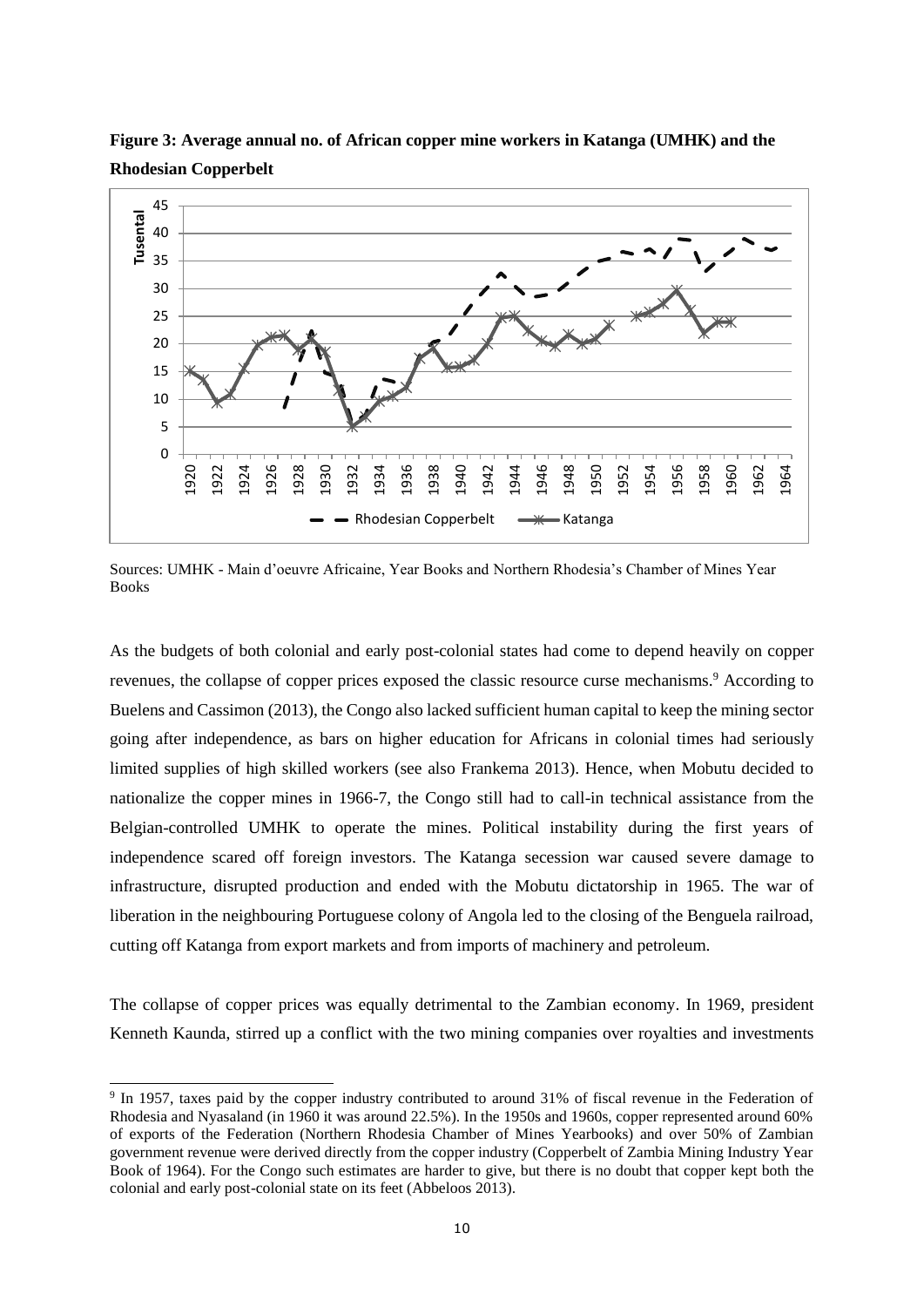and responded by reverting all rights of ownership of minerals as well as exclusive prospecting and mining licenses to the state. After de facto nationalisation the companies were merged into the Zambia Consolidated Copper Mines (ZCCM) in 1982. Although the first decade of independence after 1964 had seen considerable economic progress, developments abated when the price of copper collapsed. The Zambian government was forced to borrow in order to maintain public services and social provisions and when interest rates shot up after the second oil crisis in 1979, the country was dredged into a longstanding crisis, as so many other African countries. In the twenty years between 1974 and 1994, copper prices continued to fall relative to import prices. Per capita incomes declined by 50%, turning Zambia into one of the poorest countries in the world (Maddison 2010).

#### **3. Labour recruitment by the UMHK before the Great Depression**

The biggest challenge faced by the UMHK in the first two decades of its existence was to secure a steady supply of 10 to 20 thousand mining workers in an area with dispersed settlements of subsistence farmers who had virtually no incentives to take up work in the mines. The UMHK resorted to aggressive practices of labour recruitment, which were actively supported by an invested colonial state. In 1910, a government assisted recruiting agency, *the Bourse du Travail de Katanga* (BTK, later OCTK), was founded to recruit labour within the Congo, and especially in the central province of Kasai and the Lomami district in Katanga. In cooperation with local chiefs, colonial officials determined how many men could be recruited per village and the chiefs received compensation for each recruit.<sup>10</sup> The colonial government also raised hut and poll taxes to enhance wage labour supplies and imposed an identification system to trace defaulting workers.<sup>11</sup> The colonial state legitimized forced recruitment by a need to defeat "African laziness" (Houben and Seibert 2013). According to David Northrup recruitment activities followed a standard routine:

"a recruiter from the mines went around to each village chief accompanied by soldiers or the mines' own policemen, presented him with presents, and assigned him a quota of men (usually double the number needed, since half normally deserted as soon as they could). The chief then rounded up those he liked the least or feared or who were least able to resist and sent them to the administrative post together by the neck. From there they were sent on to the district headquarter in chains... Chiefs were paid ten francs for each recruit" (cited in Hochschild 1998, p. 275).

<sup>&</sup>lt;sup>10</sup> Another measure of the state to push indigenous into wage labour was the imposition of poll taxes. Increases in poll taxes were often connected to labour shortage in area. Furthermore, to discourage participation in the agricultural sector (with the consequence of pushing into wage labour), forced cropping and market restrictions were introduced; products had to be sold at fixed prices (Houben and Seibert 2013).

<sup>&</sup>lt;sup>11</sup> Archives Africaines; M.O.I. 3547 (24): Report of the ministry of the colonies, Brussels, year 1919.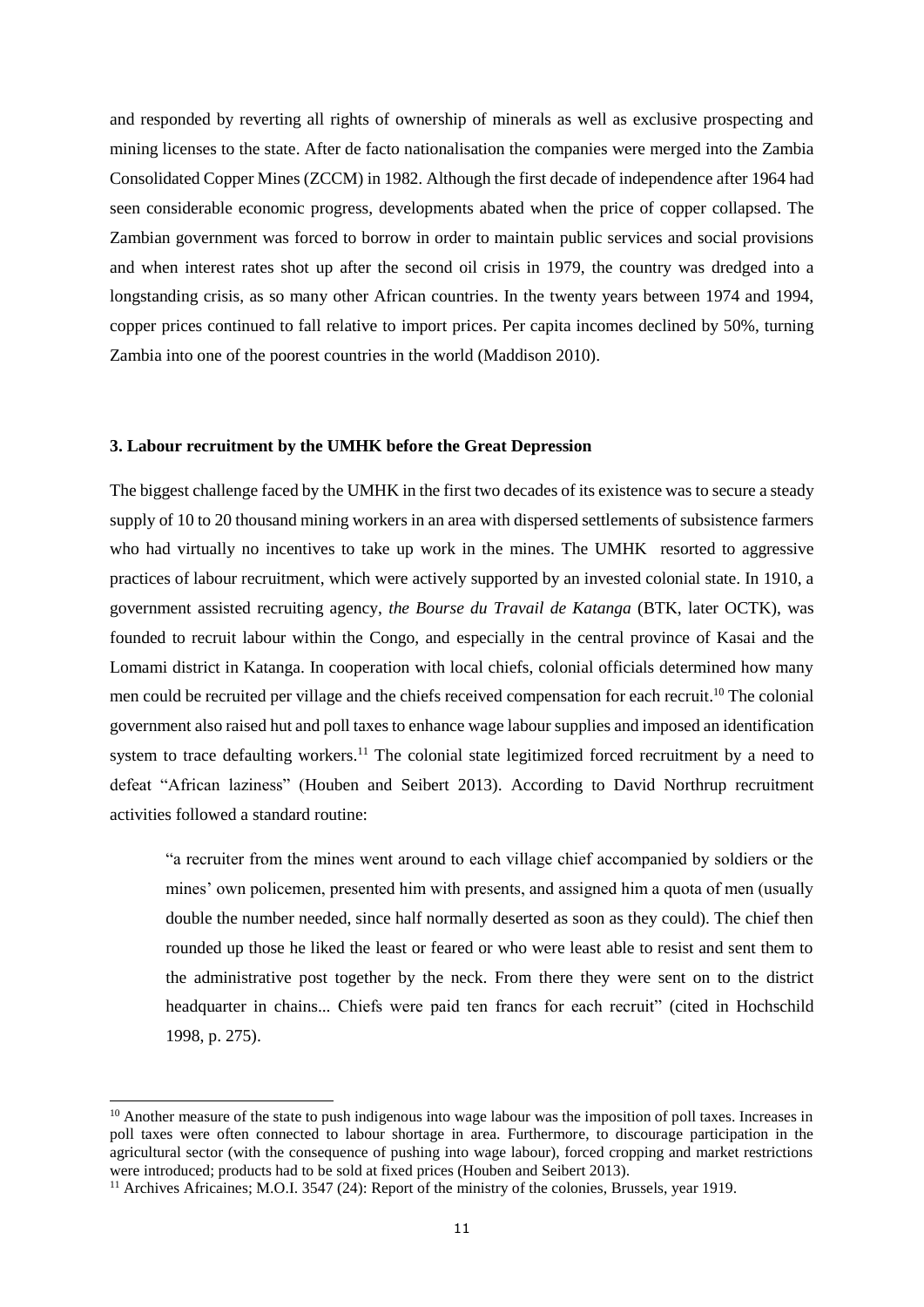Recruited workers frequently deserted during the journey to the mines or shortly after arrival. According to official reports the most common causes for desertion were the desire to return with their families, especially to their wives; the high death rates among workers; the way indigenous workers were treated (payment issues, morbidity, physical punishment); the low quality nourishment; and the "mentality of the blacks".<sup>12</sup> Labourers from the central area of the Congo also had difficulties to adapt to the mountain climate of Katanga. In 1913-1917 annual mortality rates of mining workers ranged from 70 to 140 per 1,000 (Roberts 1976).

Despite the widespread use of force and repression, this recruitment system did not meet the demands for labour by the UMHK. Up to 1925, about half of the mine workers were recruited outside the Congo, in Northern Rhodesia, Mozambique, Nyasaland, Angola and Barotseland (see Table 1). The BSAC permitted labour recruitment for the Katanga mines in Northern Rhodesia because they provided traffic for the railways passing through the company's territory (Perrings 1979). Moreover, since there were limited opportunities for commercial agriculture - also because white farmers were given preference – the wages earned by labour migrants across the border enhanced the possibility to raise local taxes.

|           | Rhodesia | Barotse | Angola | Congo | <b>Nyasa</b> | Rwanda- | Total of   |
|-----------|----------|---------|--------|-------|--------------|---------|------------|
|           |          |         |        |       | and others   | Urundi  | Foreigners |
| 1920-1922 | 48.8     | 1.9     | 2.8    | 43.2  | 3.4          |         | 56.8       |
| 1923-1925 | 41.4     | 0.5     | 2.6    | 53.0  | 2.5          |         | 47.0       |
| 1926-1927 | 22.6     | 4.3     | 2.7    | 62.2  | 2.5          | 5.8     | 32.0       |
| 1928-1930 |          |         |        | 60.0  |              | 14.7    | 25.3       |
| 1931-1940 |          |         |        | 82.3  |              | 5.7     | 12.1       |
| 1941-1950 |          |         |        | 88.9  |              | 1.2     | 9.8        |
| 1951-1960 |          |         |        | 79.1  |              | 13.8    | 7.2        |

**Table 1: Origin of labourers at the UMHK in percentages**

Source: UMHK - Main d'oeuvre Africaine, Year Books

-

Labour migration from Northern Rhodesia into Katanga was regulated by inter-state contracts arranging the posting of a permanent *Inspector of Rhodesian Labour* at the largest mine, the "Star of the Congo"/ Lumumbashi (until 1933), and giving Williams & Co. the exclusive right of labour recruitment in Northern Rhodesia. These contracts also stipulated that workers had to return to their home village at the end of their terms, where they would receive the last part of their wage according to the so-called "deferred pay system". This agreement guaranteed that Rhodesian workers were able to fulfil their

 $12$  Another report of the ministry of the colonies shows that one solution to the "labour crisis" that the ministry proposed - as a response to requests of the mining industry- was to raise the indigenous taxes, for which an identification system of the indigenous should be set in place (Archives Africaines M.O.I. 3547 no. 24). In 1919 a Dactyloscopic identity system had been introduced (Letter from the Minister of the colonies to General Governor, Archives Africaines, M.O.I. 3547 no. 24).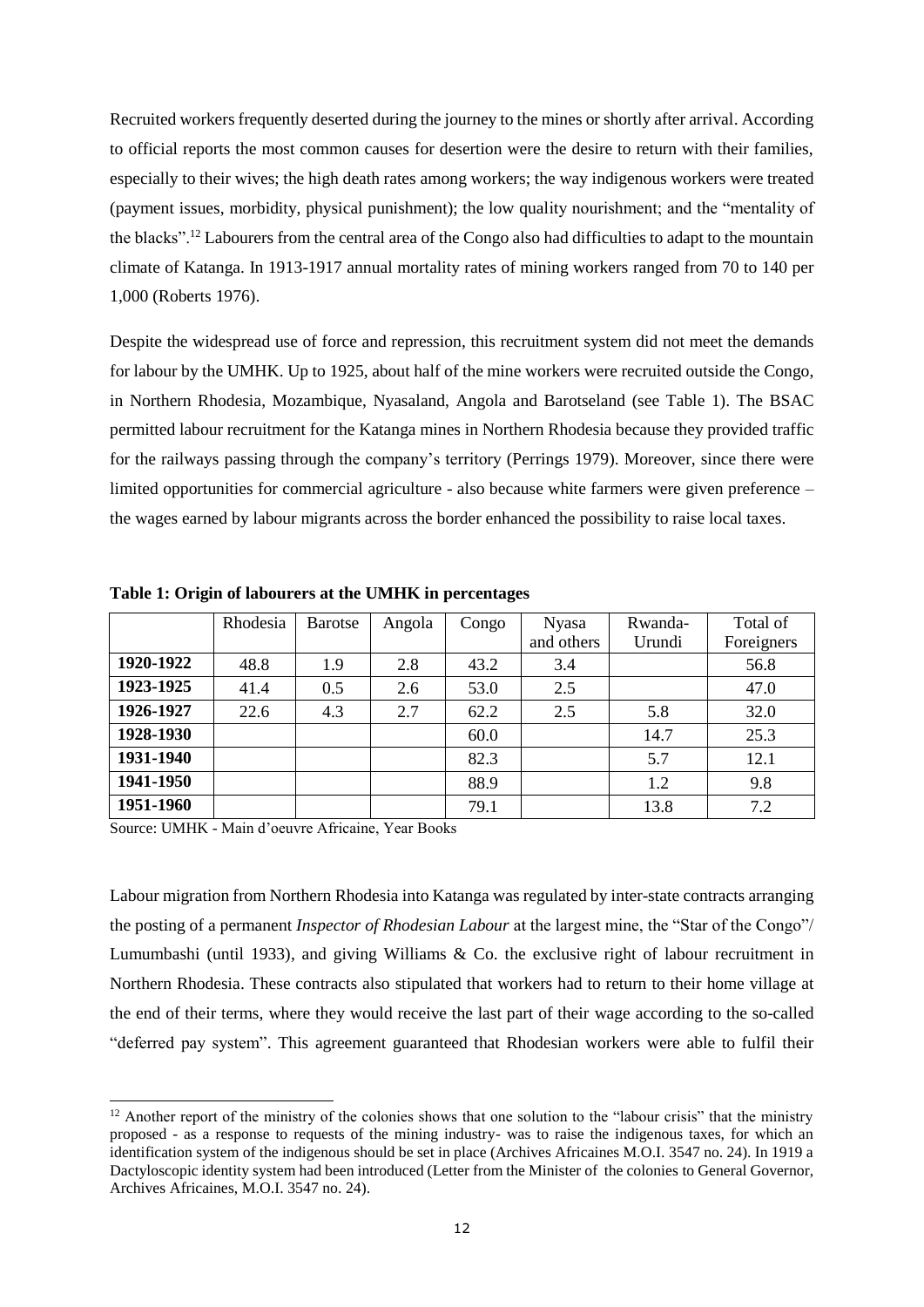domestic tax obligations. Mine workers received contracts for 30 shifts to be fulfilled in a period of 35 to 40 days. The employer marked the completion of each days' work on a ticket. Salaries were paid after 30 shifts were completed. Workers were allowed to complete six tickets of 30 shifts and could prolong for another six tickets, but most of them didn't. A 1917 report by the inspector of Rhodesian Natives in Katanga states with regard to recruitment in North Eastern Rhodesia that,

"their contract is for a period of seven months, and they actually work six tickets of thirty days – the extra month being added to allow for time spent in travelling and for occasional days off for sickness. Although Messrs. Robert Williams are authorised to recruit up to 400 natives on a nine or twelve month's contract, none have actually been engaged. The natives prefer the shorter period. Very few re-engage for a further six months after the expiration of their term of service."

By 1920 labour migration streams were well established and steadily growing; Rhodesians had a good reputation in Katanga for their accumulated experience. Official correspondence of the Belgian foreign office started to voice some concerns about violent recruitment practices in the Congo, Northern Rhodesia and Angola.<sup>13</sup> A 1919 report by Dr. Fisher, a missionary doctor in charge of the medical check of recruits, denounced the "brutalities perpetuated on natives" carried out during recruitments in Angola by Williams & Co. (see also Perrings 1977, p. 244-245). A 1925 report of the colonial government comments on the gap between laws and practices of labour recruitment stated: "Le recrutement par loi ne peut pas être forcé contre volontés de l'indigène, mais en pratique ils ont été forcé par les recruteurs"<sup>14</sup>. However, despite these concerns, the Belgian Congolese government in 1922 legalized the use of physical violence, such as whipping, to force workers to fulfil their labour contracts (Perrings 1979, Houben and Seibert 2013).

Indeed, it were not the concerns with coercive practices of labour recruitment that barred the regular flows of labour migrants to the Katanga copper mines, but rather the new prospects of mining operations at the Rhodesian side of the Copperbelt border. During the First World War, labour recruitment in Northern Rhodesia had been banned temporarily because of the heightened need for army recruits. Yet, from 1925 onwards the Rhodesian government imposed a permanent quota system, to retain labour resources within the colony. Table 1 shows how quickly the shares of "foreign" workers decreased in the Katanga mines, from ca. 60% in the early 1920s to about 10% in the 1940s. As we will show in the

<sup>&</sup>lt;sup>13</sup> The office remarks that labour scarcity ought to be tackled by introducing labour-saving technology and by taking better care of mine workers, by selecting only the healthiest, by transporting workers in the best possible conditions, by providing adequate housing, clothes, nourishment and medical assistance. The office also asked for the duration of contracts to be extended to at least 6 months (letter of the colonial government to the mining companies' administration in 1920, Archives Africaines, M.O.I. 3547 no. 26).

<sup>14</sup> *Archives Africaines* M.O.I. 3548 no. 33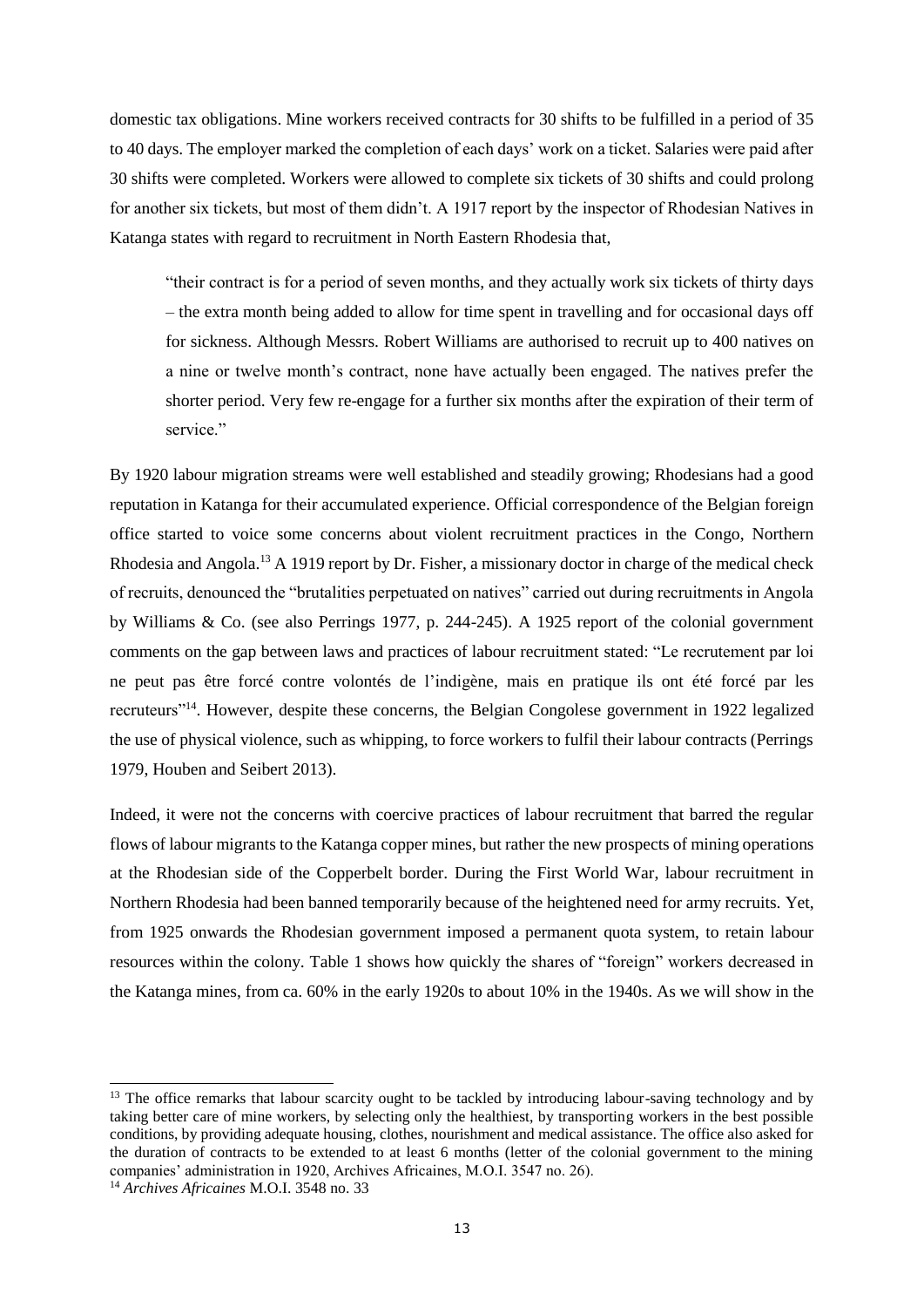next section, there was a strong upward pressure on wages in the late 1920s which ended with the Great Depression.

The Great Depression further turned the prevailing system of labour recruitment on its head. The collapse of copper prices temporarily relieved the UMHK from chronic labour shortages. In some respects this was a repetition of the situation during the First World War, when copper production stagnated in the wake of declining copper prices.<sup>15</sup> Given the acute oversupply of mining labour, absenteeism and desertion rates dropped sharply and the mining companies could afford to disregard living conditions of Africans in the compounds. According to Parpart (1983, p. 49), the rate of accidents at work increased in the early 1930s. Confronted with competition for labour by the Rhodesian mining companies, the UMHK decided to stop recruiting outside the Congo and the mandated territories of Ruanda and Urundi all together in 1931 and to reduce the bargaining power of mining labour, the mining companies agreed in 1932 to coordinate wages.<sup>16</sup>

After the depression, forced recruitment of labour was unnecessary in the Rhodesian Copperbelt, since migrant workers came to the mines on their own initiative. The new underground mines that had to rely on more capital and skill-intensive technology, such as Roan Antelope, run by the Rhodesian Selection Trust, offered higher wages and better housing conditions in order to secure the scarcer supply of skilled workers. The costs of the recruiting agency, transport, housing and food during the journey to the mines, as well as the taxes that had to be paid in foreign countries, could be saved and invested in workers' wages to attract migrant labourers on a voluntary basis.

The long-term consequences of the depression for labour relations in Katanga were different however. Confronted with the loss of the Rhodesian pools of migrant labour, the UMHK had to continue to recruit labour from within the Congo until the 1960s, albeit under more humane conditions<sup>17</sup>. Perrings (1979) has estimated that from 1930 onwards around 5% of the UMHK workforce was supplied through pro-

<sup>&</sup>lt;sup>15</sup> A 1916 report of the Inspector of native Rhodesia labour in the Katanga shows that this is the case: "[...] labour is very plentiful at the Katanga mines, and the rate of wages has consequently dropped. Natives are now engaging for work at 15 to 20 francs per month where formerly they demanded 25 francs or more."

<sup>&</sup>lt;sup>16</sup> In 1935, the average monthly wage of mining workers in the Northern Rhodesian Copperbelt was 23.6 shilling, for workers on the railway 13.6; the Zambezi Saw Mills in the south paid 12.6 and farm labour only 5.10. "Although African wages, in real terms, probably did not increase much during the 1930s and 1940s, the difference between urban and rural incomes provided a substantial incentive for migration. Just after WWII annual village income, including the estimated value of subsistence farming, was thought to be about 4.14 per head, while the average income for a person in town was calculated as 16.17". (Phyllis Deane, Colonial Social Accounting, Baldwin, economic development and Export Growth; cited in: Berger 1974).

<sup>&</sup>lt;sup>17</sup> A 1930 report of the health adviser on "labour conditions in the Katanga Province" describes recruitment from Ruanda Urundi by the Union Miniere directly or by the OCTK partly state owned recruiting company. Natives were very carefully selected by medical inspectors with regard to their physical capacity, those selected were vaccinated against typhoid, smallpox and meningococcal. They were also encouraged to bring their wives and children with them, who are also medically examined and vaccinated. In some cases money was even advanced to enable the unmarried to marry. Recruits and their families received jerseys and blankets for free and were transported by steamer and by rail to Elizabethville. They stayed for some weeks in acclimatization camps before starting work in the mines or elsewhere.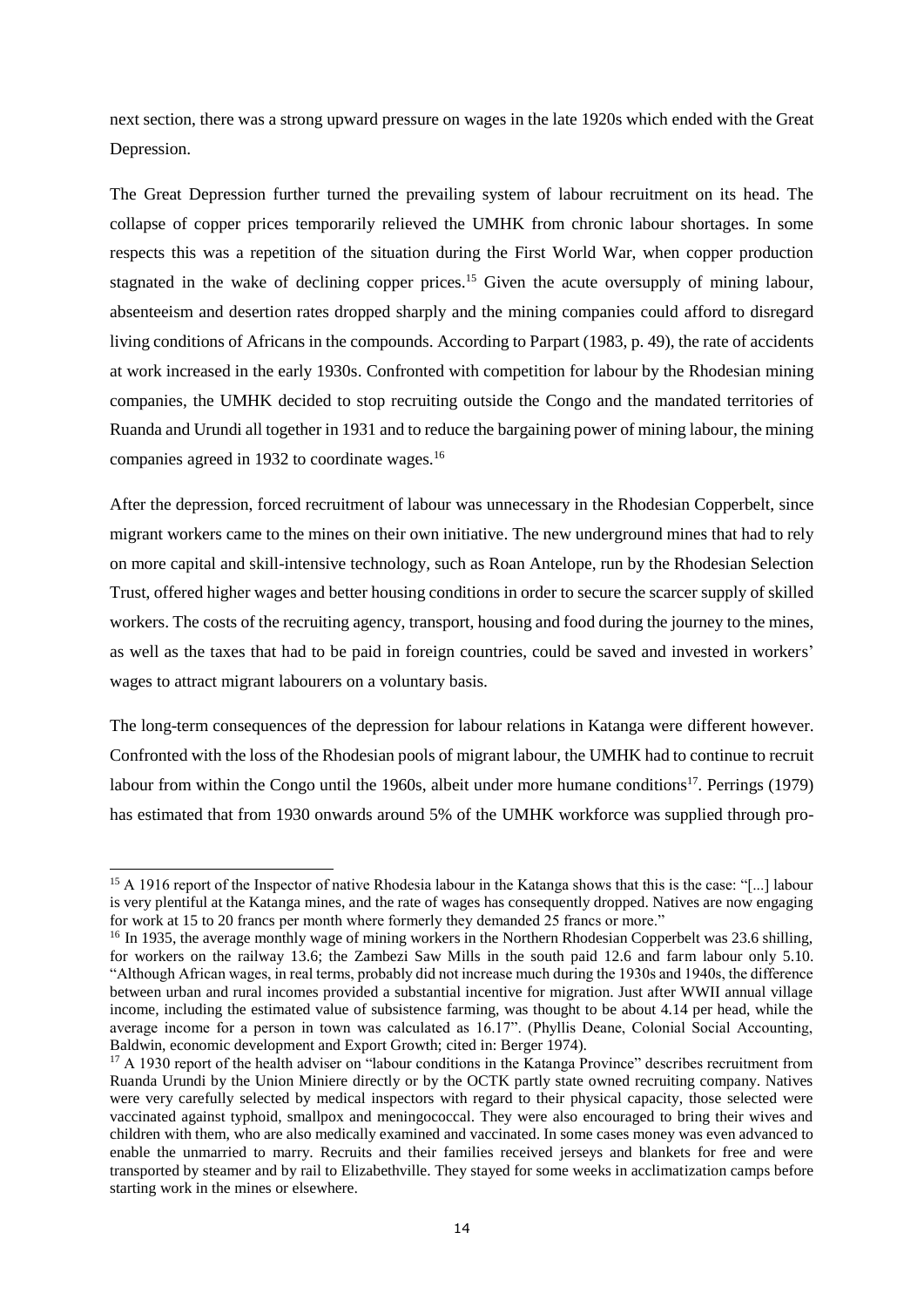active recruiting. Moreover, food supplies by white settler farmers to the Katanga mines were now increasingly absorbed by Rhodesian mines. This opened up renewed opportunities for the rural population in Katanga to engage in commercial agriculture, which lowered incentives to engage in wage labour (Parpart 1983).

In section 5 we will look deeper into the adoption of labour stabilization programs in Katanga and take up the question why the combination of labour coercion and labour compensation was more pronounced in the Belgian Congo than in Northern Rhodesia. For now it suffices to note that the sudden loss of the Rhodesian labour pool to the UMHK initiated a fundamental change in the institutional response of the Belgian colonial state (the majority shareholder) to the problem of labour scarcity.

#### **4. Real wages of African copper mine workers in comparative perspective**

## *4.1 Method*

To assess comparative levels and trends of labour compensation in the copper industry we adopt Allen's (2001, 2014) 'barebones subsistence basket' deflation method. This consumption basket offers a crude benchmark for cross-spatial and inter-temporal price comparisons to convert nominal wages into real wages. The basic rationale is to compute the number of consumption baskets that an annual adult male's wage can buy. This number is called the 'welfare ratio', where a ratio of 1 represents barebones subsistence (the absolute poverty line). Wage income is defined as the total sum of monetary compensation (i.e. salary) and expenses incurred by the employer for food rations, firewood and housing (in-kind payments). The barebones subsistence basket we use is equal to the one designed by Frankema and van Waijenburg (2012) for Sub-Saharan Africa (see Appendix A). The subsistence basket for one worker provides a minimum amount of calories (1,940) and a minimum of proteins (42 grams). It is assumed that a family consisting of a man, his wife and two/three children requires three baskets for survival, which implies 555 kg of maize, 9 kg of beef, 6 kg of sugar, 9 litres of palm oil, 9 metres of cotton, 3.9 kg of soap, 3.9 litres of kerosene, 3.9 kg of candles and 2 MBTU of charcoal.

Although mine workers varied their diet with different staple crops like cassava, millet, maize and possibly rice (for the wealthier ones), we stick to maize because it was the cheapest and most widely consumed staple food in this part of Africa (the rations provided by the company actually included maize or maize meal and sometimes cassava, but no rice). Allen (2001, 2011) and Frankema and van Waijenburg (2012) add 5% to the value of the subsistence basket to account for housing rent. Since workers were housed by the mining companies for free, but not all the companies recorded information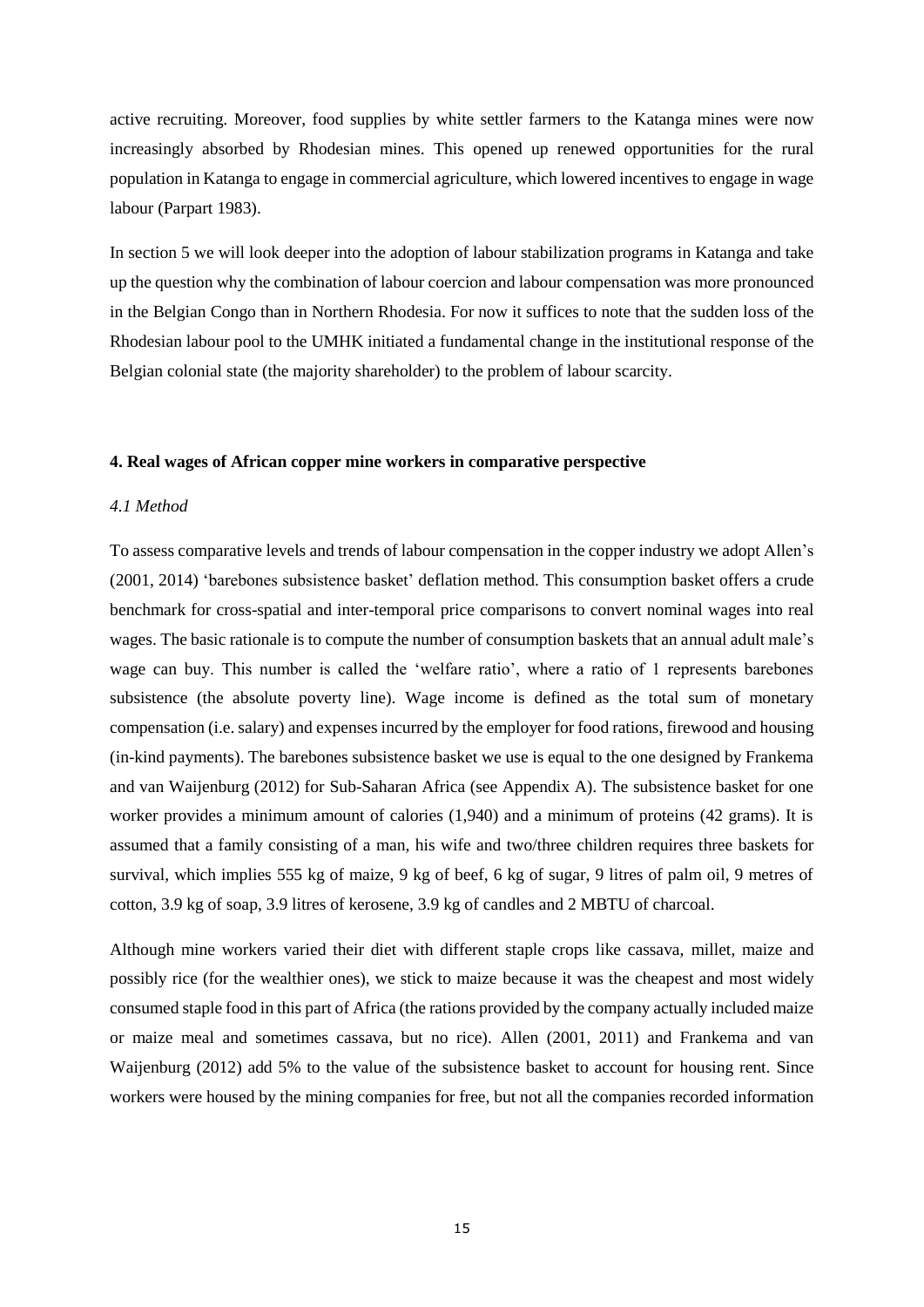on the costs of housings (construction amortization/reparations) per worker, we omit the rent both from the wage and subsistence basket calculations<sup>18</sup>.

In the case of Katanga, wages, costs of rations and the prices used to construct the subsistence basket are those paid by the UMHK, reported in the yearly Reports of the Native Labour Department. Since our primary sources lack price data on coal, candles, cotton, soap and kerosene, we accommodate this hiatus by following the same procedure as Frankema and van Waijenburg (2012); we take import prices of cotton cloth, soap and kerosene from Congolese trade statistics (Annuaires Statistiques de la Belgique et du Congo Belge) and add 20% to its unit value to account for costs of transport, taxes and trade. We add 2.5% for candles to the total cost of the subsistence basket. Firewood was provided for free by the company.

For Northern Rhodesia, the price data used to construct the value of the subsistence basket derive from the Colonial Blue Books of Northern Rhodesia (1929 to 1948), which are retail prices for Livingstone. For scattered years after 1948 we have food prices reported by the mining companies and we interpolate the missing prices. To accommodate a lack of price information for cotton, palm oil, coal (fuel) and candles we use different methods. Since palm oil is produced in Africa, we use an average of African export prices reported in colonial trade statistics and subtract 20% for transport, taxes and trade costs. As for cotton cloth, which was usually imported, we use British African import prices reported in British trade statistics, plus a 20% margin. For coal and candles we add in total 10% to the cost of the subsistence basket (2.5% for candles and 7.5% for coal and firewood).

For Northern Rhodesia, the wage data for 1930 to 1949 derive from a report on the mine of Mufulira and the wage data for 1950 to1960 from the statistical yearbooks published by the Northern Rhodesian Chamber of Mines, which contain average wages paid to African mine workers in the Rhodesian Copperbelt. When we had only information on wages per shift, we multiplied these by 312 days to obtain annual wages, in line with the assumptions adopted by Frankema and van Waijenburg (2012). The Colonial Blue Books confirm that the weekly work hours were 48, corresponding to 6 days of work per week and 312 days per year<sup>19</sup>. The costs of rations (and wood) carried by the company derive from the same sources, except for the 1930s, when we used the Colonial Blue Books of Northern Rhodesia<sup>20</sup>.

Before we discuss the results, we need to be very clear on what this real wage method measures and what it doesn't. The standard assumption of 312 shifts per year is defensible for stabilized workers, but circular migrant workers would probably only make between 100 and 200 shifts per year before turning

<sup>&</sup>lt;sup>18</sup> The UMHK has reported for some years the value of amortization of constructions and reparation costs.

<sup>&</sup>lt;sup>19</sup> Frankema and van Waijenburg (2012) also take a lognormal transformation (biased towards the lowest) when the lowest and highest wages of unskilled workers were given, which corresponds to the average wages in our sources.

<sup>&</sup>lt;sup>20</sup> Here a log normal transformation towards the minimum cost of rations was used. The range of the costs of rations published in the Blue Books is very large, usually ranging between 5 and 20 shilling per month.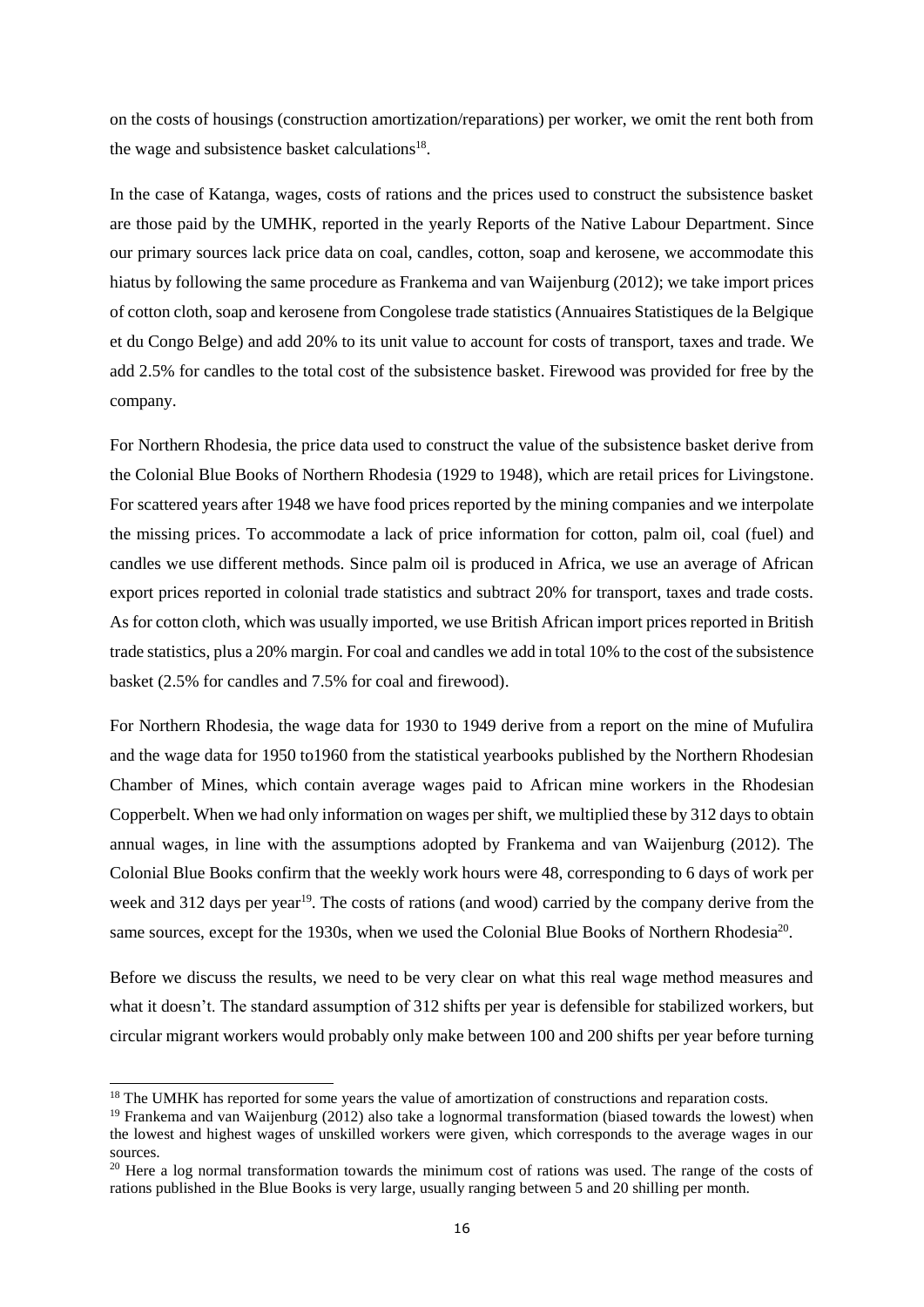back to their villages, where they would take up farming incomes and contribute to other forms of production and household income, along with their kinship. Moreover, as workers' wages would rise considerably above barebones subsistence, for instance when surpassing a welfare ratio of 3, part of their consumption will shift towards somewhat more luxurious commodities. What we measure, therefore, is not the real income of mine-worker families, nor their actual consumption patterns. What we capture is the development of comparative *purchasing power* of mining wages and indirectly also the comparative levels of labour compensation offered by the mining companies.

#### *4.2. Results*

The real wage series for copper mine workers in Katanga and the Rhodesian Copperbelt province are presented in Figure 5. Our results invoke three observations. First, we observe a notable long-term increase in the material compensation of African copper mine workers, which is consistent with the literature on the Central African Copperbelt, but has never before been cast in comparative quantitative terms. Welfare ratios rose from around barebones subsistence (1-2 baskets) in the early 1920s, to around seven or eight baskets in the late 1950s. This increase was impressive by all standards of welfare improvement in a colonial and non-colonial economic context.





Sources: See Appendix C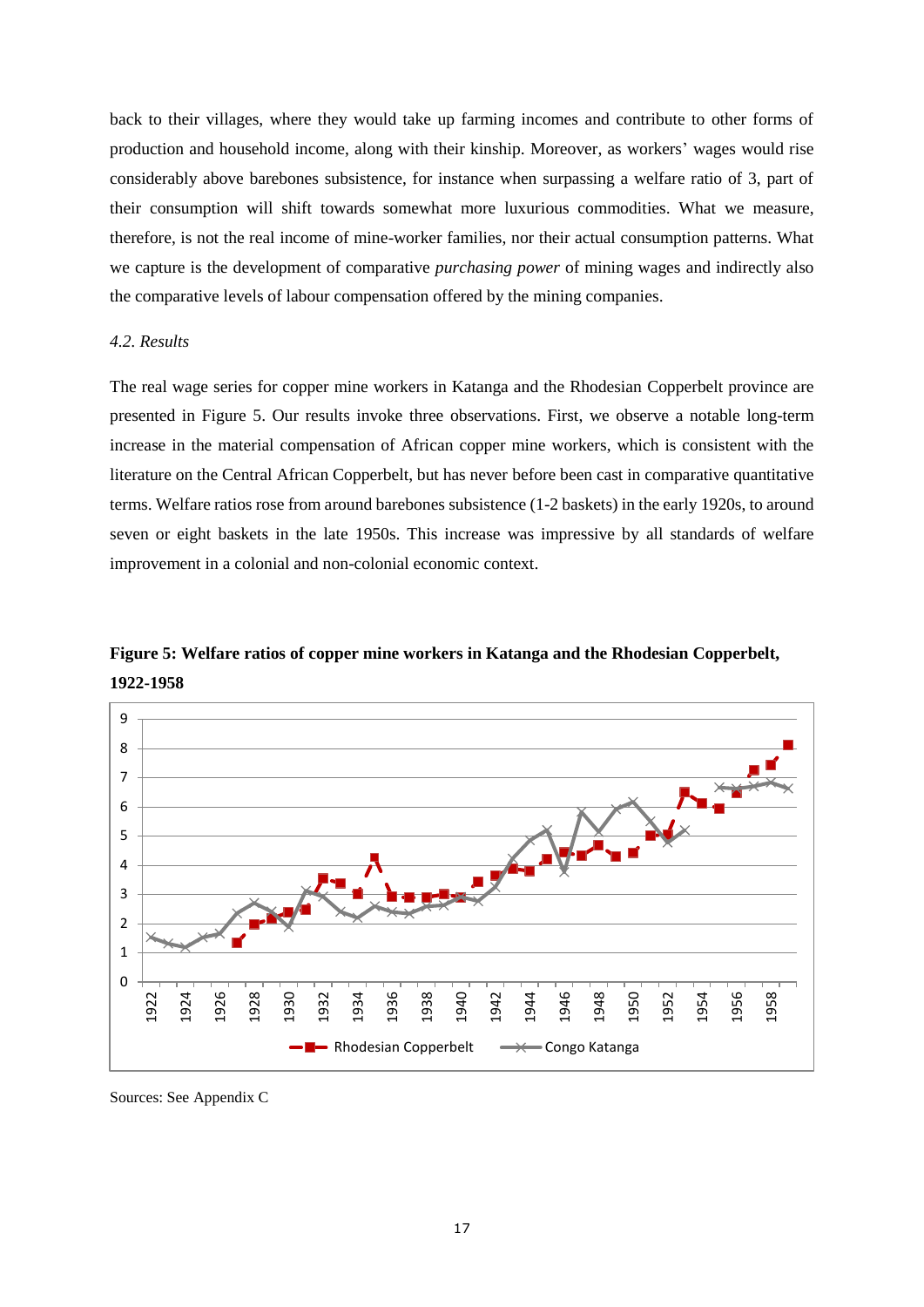Second, we identify distinct periods of real wage growth and stagnation that correlate with changes in the demand for mining labour. From 1922 to 1925 we observe a phase of rather stable and low real wages. In those years the UMHK was still the only company in the Copperbelt in search of labour. Real wages started to shoot up as soon as the restrictions to UMHK labour recruitment in Northern Rhodesia took effect. Competition from Rhodesian mining companies enhanced the bargaining power of African mine workers. The rise in real wages came to halt during the depression of the 1930s and remained fairly stable around a welfare ratio of three baskets. Wage rises were no longer needed to secure sufficient labour supplies and the agreement of 1932 between the mining companies in the Copperbelt suppressed wage competition. Yet, real wages did not collapse, as nominal wage cuts were compensated by declining consumption prices and reduced costs of food rations incurred by the mining companies $21$ . With the onset of the Second World War copper prices boomed, and production volumes and the size of the mining workforce rose accordingly (See Figure 2). Real wages shot up again and this time the increase continued with a few interruptions up to the late 1950s.

Third, wage rates in Katanga and the Rhodesian Copperbelt follow a remarkably similar pattern, which reveals the degree of coordination between mining companies at both sides of the border. That said, our real wage series also hide an important difference in the composition of mine workers' wages. The UMHK paid considerably lower cash wages and compensated this by higher in-kind payments. These in-kind payments were reflected in both the quality and quantity of food rations (see Table 2). As we will argue in the next section, this difference squares with the labour stabilization policies adopted in the Belgian Congo, and the continued reliance on circular migrant labourers in Northern Rhodesia, who were keen on bringing home cash on return from the mines. The share of nominal wages paid in cash rose sharply in Northern Rhodesia in the 1950s with the introduction of so-called inclusive wage schemes, when housing and food rations for workers and their families were no longer provided for free (Northern Rhodesia's Chamber of Mines Year Books)<sup>22</sup>.

| Years     | Katanga | Rhodesian  |
|-----------|---------|------------|
|           |         | Copperbelt |
| 1919-1929 | 0.35    |            |
| 1930-1939 | 0.51    | 0.66       |
| 1940-1949 | 0.43    | 0.65       |
| 1950-1959 | 0.47    | 0.83       |

-

**Table 2: Share of wages paid in cash in Katanga and the Rhodesian Copperbelt, 1919-1959**

Source: UMHK - Main d'oeuvre Africaine, Year Books and Northern Rhodesia's Chamber of Mines Year Books

 $21$  The spike in Rhodesian welfare ratios in 1935 was caused by sharply falling maize prices, making the costs of food particularly cheap in that year.

 $22$  In Katanga only some attempts were made to provide inclusive wages for the best paid class of indigenous workers.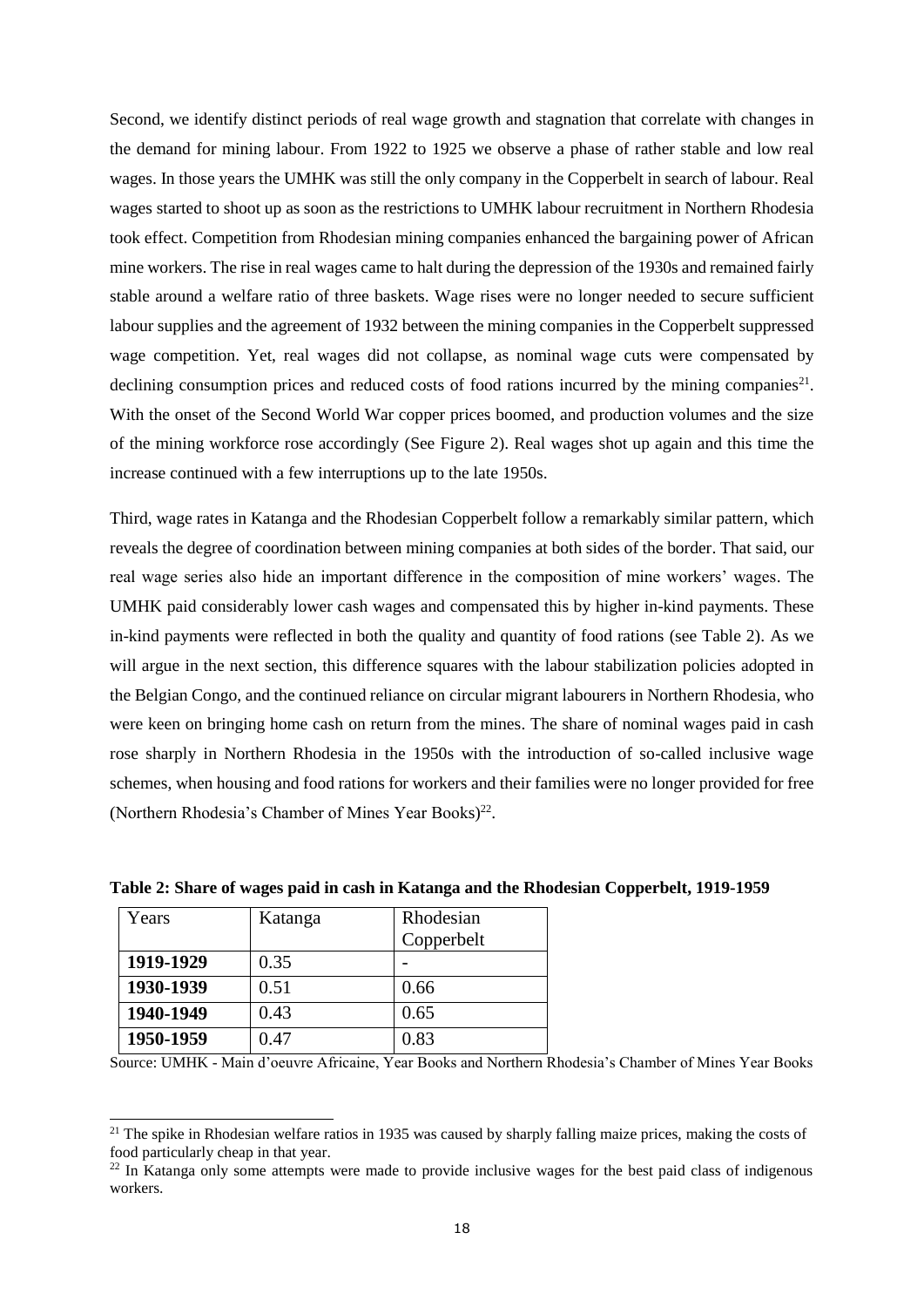For some years we observe the exact contents of the food rations provided to the mine workers and their families (Yearly Reports of the UMHK Native Labour Department and Northern Rhodesia's Chamber of Mines Year Book 1956). These sources indicate that UMHK food rations contained higher caloric and protein values than the food rations granted in the Rhodesian Copperbelt (see Appendix B). For instance, already in 1925 the UMHK provided daily rations to married workers with two children with a caloric value of over 10,000 and over 300 grams of proteins, whereas a Northern Rhodesian Copperbelt mine in 1956 provided rations of a nutritional value of 9,000 calories (see Appendix Tables A.1-A.3). To put these figures into perspective, the family subsistence basket we adopt to compute real wages has a total nutritional value of 5,800 calories and 129 proteins per day.

This difference was also noted in a 1929 report by the British Vice Consul on Rhodesian labour in Katanga, which stated that "natives receive much more than they can eat. They are not allowed to sell their surplus food and consequently there is a good deal wasted. The authorities, however, consider that it is better that there should be this wastage than that natives should sell their food at the risk of underfeeding themselves." (Report on Rhodesian Natives in the Katanga by the British Vice Consul, October 1929, National Archives of Zambia, SEC1/1472, p. 2).

Figure 6 puts our real wage series in comparison with the welfare ratio's that have been estimated for urban unskilled wage workers in several West and East African cities such as Freetown, Accra, Nairobi and Kampala. This comparison reveals that after the rise in real wages in the second half of the 1920s, levels of labour compensation in the mines rose to the high end of the African spectrum. In the 1940s the gap grew to significant proportions, surpassing the real wage levels of Accra, which probably had the highest wages in West Africa at that time (Frankema and van Waijenburg 2012). By the 1950s copper mine workers were among the best paid manual workers in sub-Saharan Africa.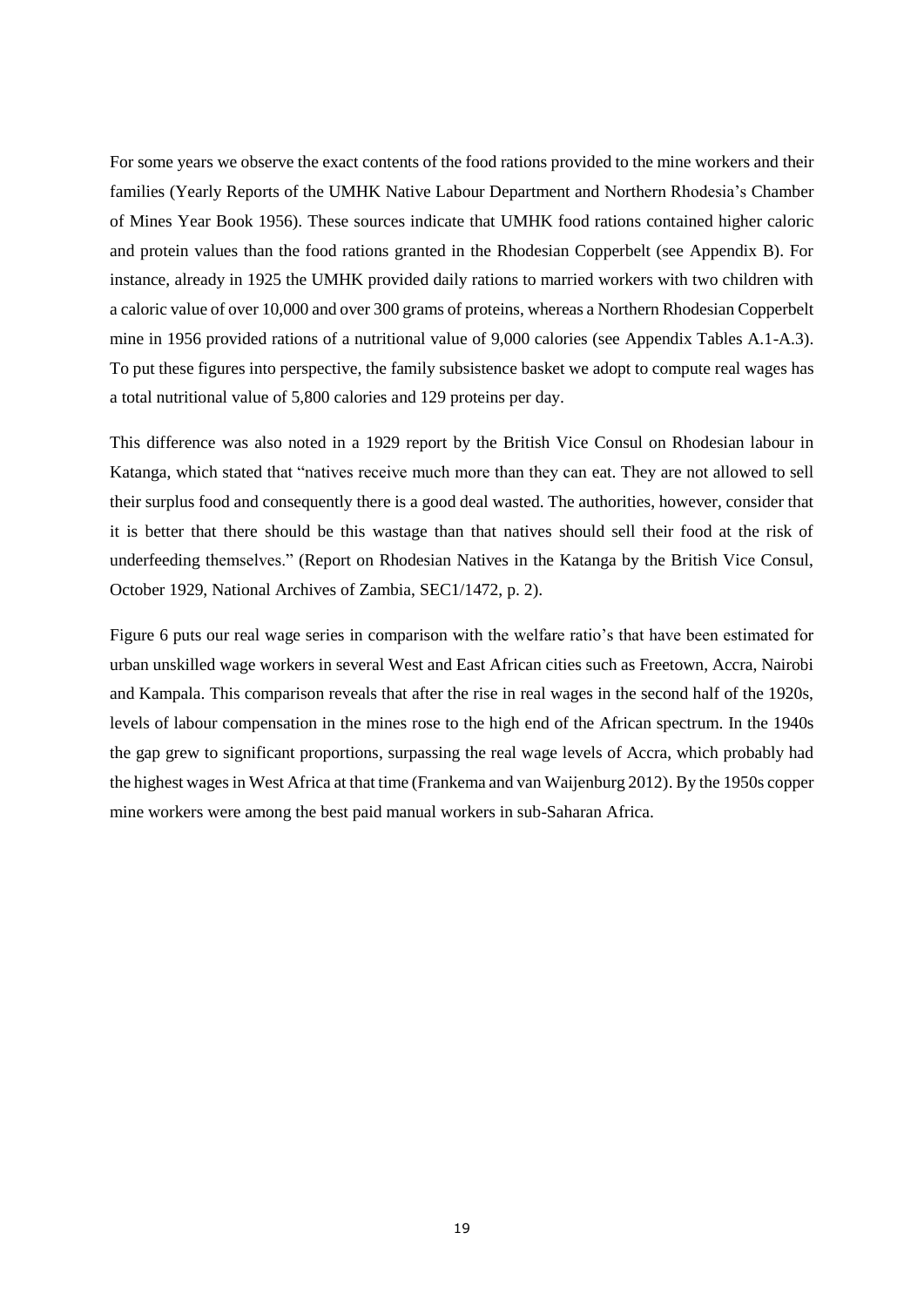

**Figure 6: Welfare ratios in Katanga, Northern Rhodesia and various African capitals, 1922-1960**

Sources: For Katanga and Rhodesian Copperbelt, see Appendix C; other African cities: Frankema and van Waijenburg (2012)

There are three key explanations as to why the real wages in the copper industry rose far above prevailing market wage rates elsewhere. First, real wage trends reflected the gradual realization that investments in long-term relationships with employees and their families would eventually pay off, and therefore had to compensate mine workers for settling with their families in an alien area, for conducting severe physical labour, and for continuous exposure to high risks of accidents, disease and mortality. Second, especially from 1940 to the late 1950s, copper mining was an exceptionally profitable industry. The copper companies had the means to offer wages that outbid European plantations, settler farmers or other urban jobs, and possibly also the African workers hired by the colonial governments themselves. Third, the increase in welfare ratios reflects a rise in acquisition of skills, which complemented the technological adoptions of the mining industry. During World War II, when the colonies were temporarily cut off from the metropolitan countries, companies had to upgrade the skills of their indigenous workers to replace Europeans (Buelens and Cassimon 2013, p. 237).

The accumulated profits of the Second World War demand boom were re-invested in technological improvements after the war. Rising mechanization fostered the productivity of labour in the mines of the Copperbelt, as is shown in Figure 7.<sup>23</sup> The productivity figures are high in the early 1930s, because

 $23$  The role of politics in improving the living conditions – e.g. by introducing minimum wages - should not be neglected. As a consequence of rising resistance to Belgian dominion during 1945 to 1958, the colonial administration felt that a content middle class was important to secure stability (Buelens and Cassimon 2013).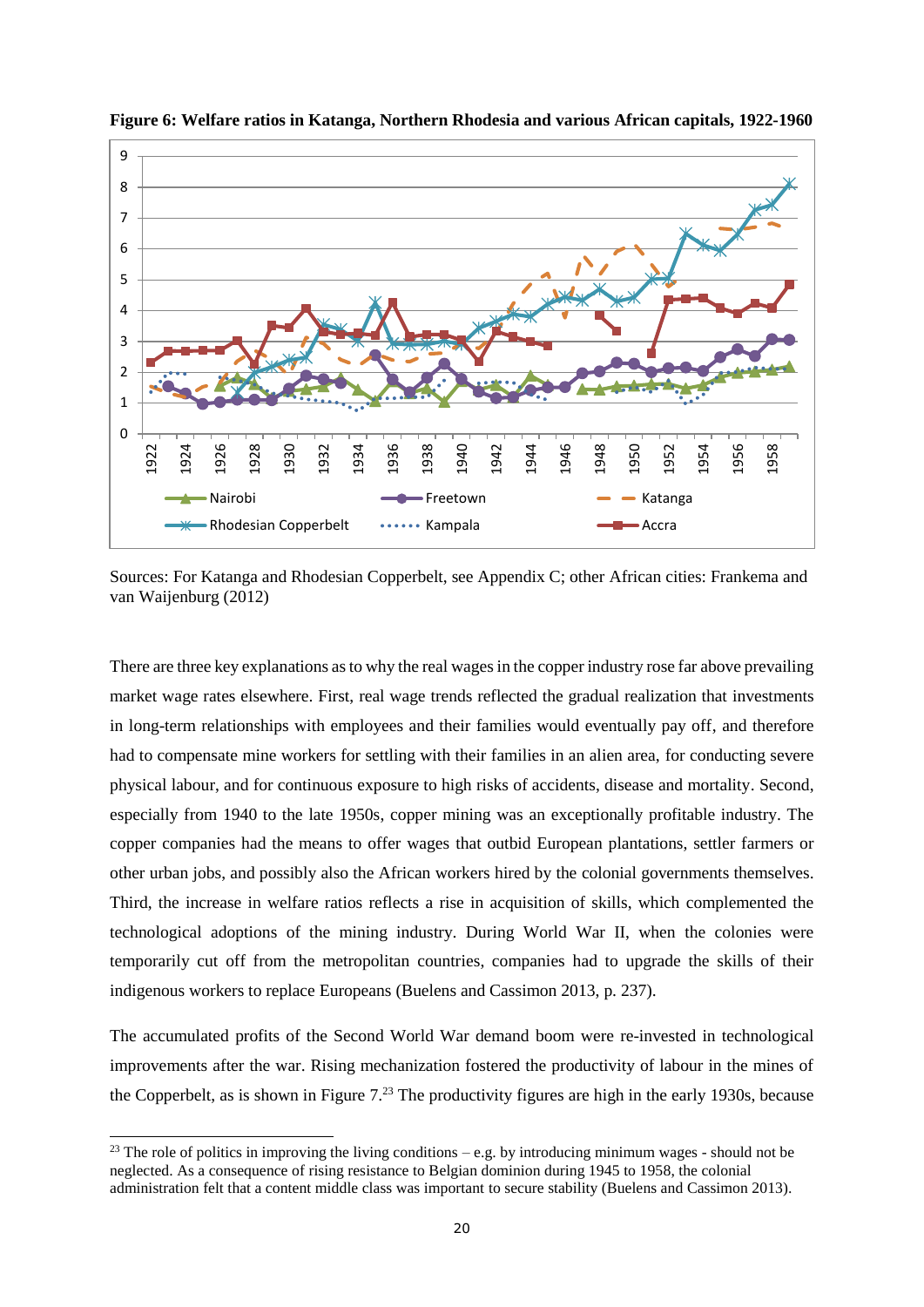the labour force had been drastically reduced during the Great Depression. They are relatively high again during the Second World War, as the mines were producing at their full capacity. After the mid- 1940s, there is a steady rise in tons of copper produced per worker, reflecting the increasing use of laboursaving technology.

That copper-mine workers' wages rose to exceptional heights is also corroborated by a comparison with South African goldmine worker wages. In 1961 the nominal wages paid to African miners in the Copperbelt, all converted into current British Pounds, were over three times as high as in South Africa. Real wages indices in Table 3 show that the real levels of labour compensation in South Africa remained more or less stagnant between 1921-1961, while real incomes in the Copperbelt rose with a factor 5 to 6. Since we do not have comparable retail prices for primary commodities purchased by, or in the vicinity of, South African gold mines, we cannot directly compare real wage levels, but the annual nominal wage series in GBP show that wages in the South African mines were initially much higher than in the Copperbelt, to be overtaken in the 1950s. Deeper explanations for this remarkable difference in welfare development are beyond the scope of this paper, but it seems clear that South Africa's apartheid system had very different effects on material welfare growth than the stabilization programs adopted in the Copperbelt.



**Figure 7: Productivity of labour (tons per indigenous worker)**

Sources: For copper production in Congo and Northern Rhodesia: Blue Books of Northern Rhodesia, Northern Rhodesian Chamber of Mines yearbooks, Statistical Yearbooks of Belgium and the Belgian Congo and Perrings (1979, p. 248-249). For number of labourers: UMHK year books, Parpart 1983 (p. 167), Northern Rhodesia Chamber of Mines Year Books.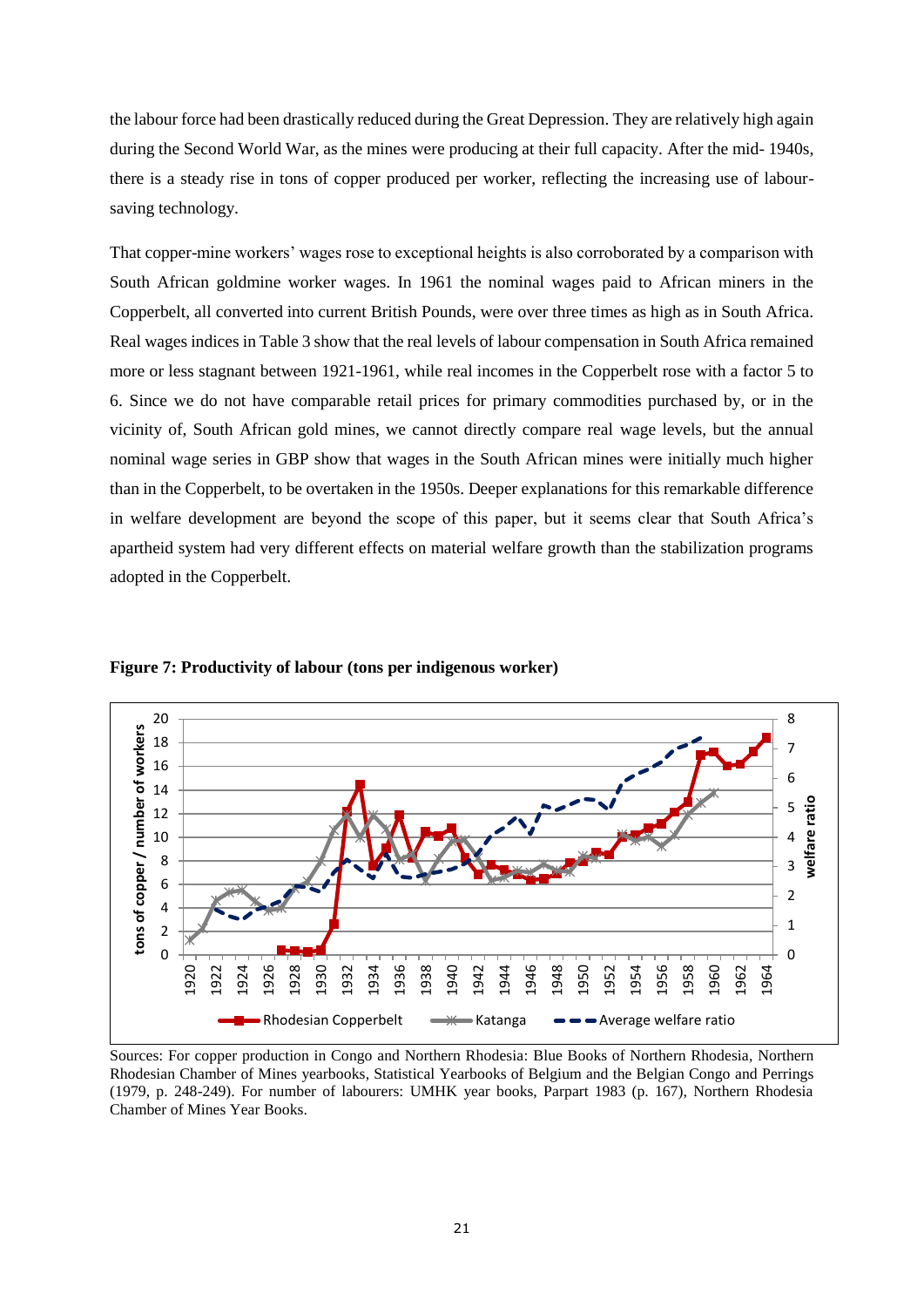|      | Annual nominal wages in GBP  |                         |         | Wage ratio                               | Index of real wages $(1926=100)$ |                         |         |  |
|------|------------------------------|-------------------------|---------|------------------------------------------|----------------------------------|-------------------------|---------|--|
| Year | South Africa<br>(gold mines) | Rhodesian<br>Copperbelt | Katanga | Rhodesian<br>Copperbelt/<br>South Africa | South Africa<br>(gold mines)     | Rhodesian<br>Copperbelt | Katanga |  |
| 1921 | 33.0                         |                         | 6.4     |                                          | 86                               |                         | 93      |  |
| 1926 | 33.5                         | 5.5                     | 4.6     | 0.16                                     | 100                              | 100                     | 100     |  |
| 1931 | 33.0                         | 12.9                    | 13.5    | 0.39                                     | 103                              | 185                     | 189     |  |
| 1936 | 34.0                         | 15.3                    | 8.6     | 0.45                                     | 113                              | 218                     | 145     |  |
| 1941 | 35.0                         | 20.4                    | 27.8    | 0.58                                     | 106                              | 255                     | 167     |  |
| 1946 | 43.5                         | 26.5                    | 24.7    | 0.61                                     | 113                              | 330                     | 227     |  |
| 1951 | 54.5                         | 54.7                    | 51.5    | 1.00                                     | 108                              | 373                     | 332     |  |
| 1956 | 66.0                         | 101.8                   | 102.5   | 1.54                                     | 111                              | 482                     | 399     |  |
| 1961 | 73.0                         | 257.1                   |         | 3.52                                     | 110                              | 604                     | 399     |  |

**Table 3: Annual nominal wages and index of real wages of African mine-workers in South Africa, Rhodesian Copperbelt and Katanga, 1921-1961 (1926=100)**

Sources: Nominal wages and real wage index of gold miners in South Africa: Wilson (1972); Katanga: Yearbooks of UMHK Native Labour Department; Rhodesian Copperbelt: Official report on the mine of Mufulira (1930- 1949); Year Books of Northern Rhodesia's Chamber of Mines (1950 to 1960). Exchange rate Franc to GBP: Perrings (1979, p. 243) before 1939, and Clio Infra database from 1945, interpolated in between

#### **5. Labour stabilization**

The main idea of labour stabilization was to settle (parts of) the African mining workforce with their families on the properties of the mining companies - in compounds or towns nearby - as to diminish the dependence on (foreign) migrant labour, lower the costs of recruitment and create an environment for long-term investments in workers' health, skills and offspring. In the final two sections of this paper we analyse the differences in the welfare facilities offered in the mines of Katanga and the Rhodesian Copperbelt. We argue that the wholehearted embracement of labour stabilization policies in the Belgian Congo, and its more hesitant adoption in Northern Rhodesia had three underlying causes.

First, although it may seem as if the UMHK had enjoyed a critical 'first-mover advantage' in the recruitment of mining labour, thus raising entry barriers to the mining companies in Northern Rhodesia who arrived some 15 years later, the opposite was true: the Rhodesian companies benefitted from the pioneering role of the UMHK. The recruitment quota imposed by the Northern Rhodesian government in 1925 meant that the Rhodesian mining companies could tap into a steady flow of circular labour migrants, while it restricted supplies to the mines in Katanga. The changing role of the colonial border in separating markets for migration labour, forced the UMHK to expand its recruitment activities *within*  the territories under Belgian control. The UMHK continued to recruit labour up to the 1960s, albeit in decreasing numbers (see Table 4 and Table 1). The immediate response to the quota system imposed by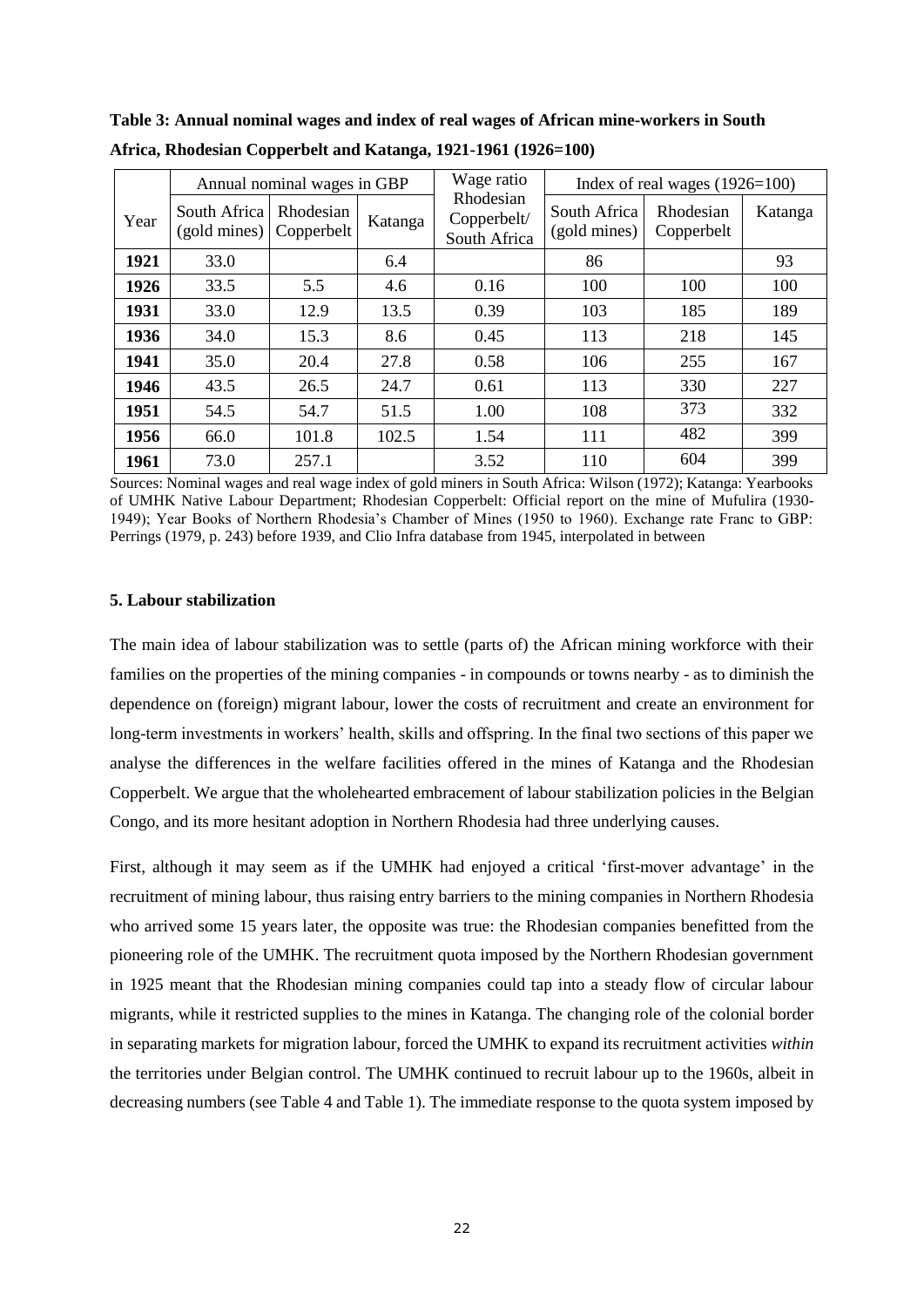Northern Rhodesia was to extend the duration of labour contracts. For the Rhodesian mining companies the need to stabilize labour was lower<sup>24</sup>.

Second, whereas the Belgian colonial state had a majority stake in the UMHK from its inception and continued to support the industry with recruitment services, infrastructural investments and all sorts of labour regulations (e.g. constraint on trade unionism), the Northern Rhodesian state maintained a (much) larger distance to the mining sector. In fact, fearing the social consequences of African "detribalization" (i.e. the complete severance of indigenous peoples from their tribal relations), the Northern Rhodesian colonial office opposed the idea of permanent settlement of mining workers in mining towns against the mining companies' plea for extending the duration of labour contracts. While the patriarchal culture of Belgian colonial governance reserved a key role for Catholic missions in the provision of welfare services such as education and health care, in Northern Rhodesia the government only pressed for missionary access to the mining compounds after the Copperbelt riots of 1935. Yet, missionary infiltration was regarded with much suspicion by the managers of the Rhodesian mines (Parpart 1983).

The third reason, to be further discussed in section 6, relates to the different relations between black and white mining employees. There were more white employees involved in the Rhodesian copper mines, and they sought to defend their positions by guarding a tight application of the industrial "colour bar". Skilled jobs, whether technical or managerial, remained the preserve of white employees, a right that was defended by the white workers' trade union. In the Belgian Congo, there was no effective European labour-union organization (Katzenellenbogen 1975, p. 418) $^{25}$ , and during the interwar period the smaller minority of white employees was gradually being replaced by black workers, who were much cheaper to employ. Especially during the depression of the 1930s the replacement of white by black workers aided production cost cutting. Increasing investments in African worker skills were an integral part of labour stabilization programs in the Belgian Congo, and these obviously only paid off in a context of long-term, if not life-long, employment relations.

Table 4 shows how rapidly labour stabilization programs in Katanga materialized. After 1925, the ticket system that provided 6 months to 1 year contracts was replaced by three year contracts and the latter became mandatory in 1927. The three year contracts covered 98 per cent of the labour force by 1931 (Berger 1974). Three years was considered sufficient to make African workers adapt to an industrial

<sup>&</sup>lt;sup>24</sup> Recruitment outside the Belgian Congo and the mandated territories of Ruanda-Urundi stopped all together in 1931 (Perrings 1979, Katzenellenbogen 1973).

<sup>&</sup>lt;sup>25</sup> Indigenous trade unions were authorized in Katanga only from 1946, but did not have as much success as their Rhodesian counterpart. In 1948 only 10% of indigenous workers in one workplace in Lumumbashi had joined the Conferation des syndicats crétiens du Congo (Brion and Moreau 1998, p. 273).

South of the border, the British labour government after the war introduced indigenous labour unions and sent British Trade Union Council officials to train African unionists after WWII, whom they hoped would engage in negotiations rather than strike actions. It turned to be by far more strike prone than the Katanguese one, where indigenous workers seem to have been appeased by the "paternalistic system", backed by the state in alliance with church missions.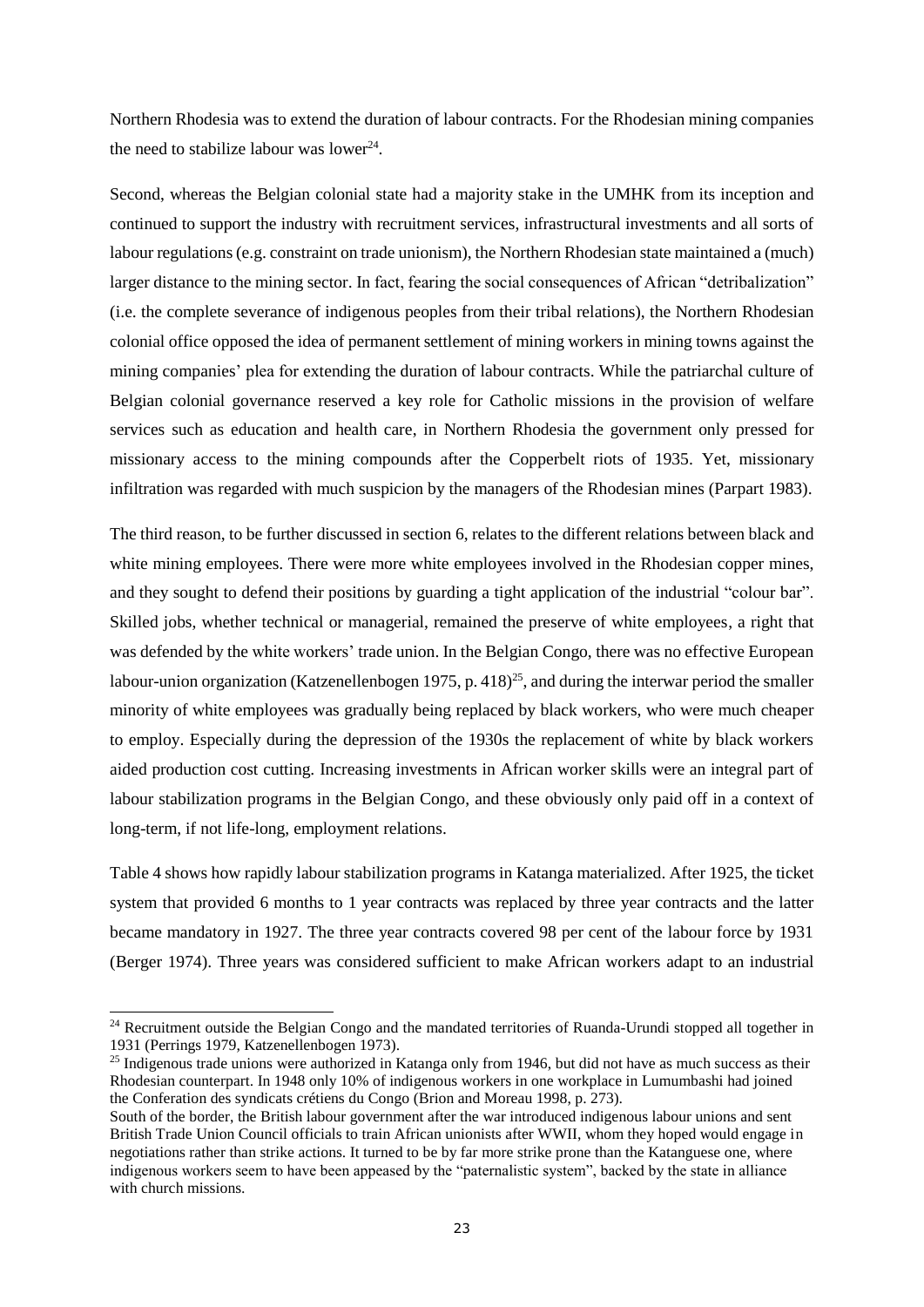environment, to bring along their wife and children and to loosen their ties to their home communities. The percentage of women living in the compounds rose from about a quarter to three quarters in less than three decades and the share of un-recruited workers rose even faster. As a result, labour turnover rates decreased and length of service increased. In 1938, 12% was engaged for 10 years or longer and 65% for under three years. In 1950, 54.7% was engaged for over 10 years and 23.9% for less than 3 years (UMHK yearly reports on Native Labour).

|           | Females as % of male  | Share of       |                   |
|-----------|-----------------------|----------------|-------------------|
|           | population in         | unrecruited to | <b>Desertions</b> |
|           | <b>UMHK</b> compounds | total workers  | (% of workforce)  |
| 1920-1925 | 28.00                 | 25.63          | 7.67              |
| 1926-1930 | 37.25                 | 45.23          | $5.00*$           |
| 1931-1940 | 54.83                 | 77.92          | $4.00*$           |
| 1941-1950 | 74.08                 | 84.42          | 2.91              |
| 1951-1965 | 81.67                 | 90.00          | na                |

|  |  |  |  |  |  |  | Table 4: Labour stabilization in Katanga |
|--|--|--|--|--|--|--|------------------------------------------|
|--|--|--|--|--|--|--|------------------------------------------|

-

\* data are interpolated. Source: AGE 2, UMHK - Main d'oeuvre Africaine

Note : From 1928 on, the place of origin of non-Congolese or Rwandan was not specified anymore, but they were all categorized as "foreigners".

Stabilization measures also involved active support for marriage and child birth. The UMHK advanced money for a bride price to unmarried men upon signing a labour contract and paid bonuses for each new born child. Mothers and infants up to five were encouraged to visit the infant welfare clinic for medical checks, where they received ration tickets for milk, sugar and soap. When children went to school, from the age of five, they were provided three cooked meals per day at the messes. Rations were usually issued twice per week to the employees and wives received half the amount of their husbands (except when they were pregnant)<sup>26</sup>. As Table 5 illustrates, the investments in a new generation of mining employees by the UMHK quickly took effect.

<sup>&</sup>lt;sup>26</sup> In 1930, the food rations of workers consisted of: 5kg maize meal or 6 kg cassava meal (or half and half), 1.5kg meat, 105g salt, 500g beans, 500g ground nuts or 300g palm oil, 1.5kg fruit and vegetables. For women, the weekly ration consisted of 2.5kg maize meal or 3kg cassava meal, 750g meat, 60g salt, 250g ground nuts or 150g palm oil, 750g fruits and vegetables. Firewood was supplied for free.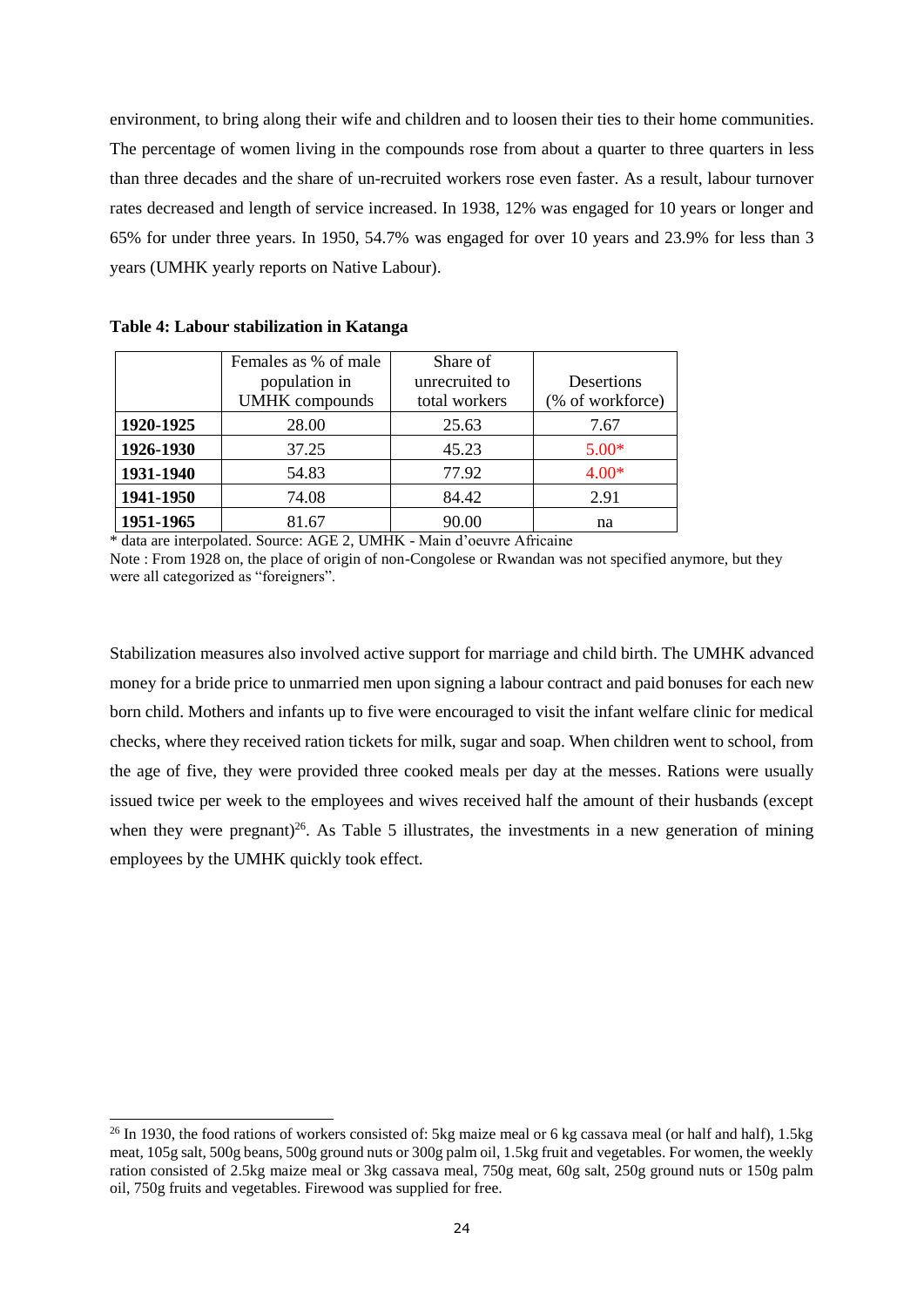| <b>YEAR</b> | Percentage | Average number | Children per 100 | Birth rate per   |
|-------------|------------|----------------|------------------|------------------|
|             | married    | of children    | workers          | 1000 inhabitants |
| 1924        | 14.8       |                |                  |                  |
| 1925        | 18.8       |                |                  |                  |
| 1926        | 22.1       | 940            | 31.9             | 20.0             |
| 1927        | 23.6       | 1,423          | 38.9             | 25.3             |
| 1928        | 30.6       | 2,105          | 44.7             | 30.6             |
| 1929        | 33.71      | 3,149          | 54.1             | 33.4             |
| 1930        | 40.84      | 4,457          | 66.8             | 46.8             |

**Table 5: Living conditions of indigenous labour at the UMHK in the 1920s**

Source: 1930 Report of the Health Inspector of Northern Rhodesia on Native Labour in Katanga

A quarterly report on "Rhodesian Natives in the Katanga" sent by the British Vice Consul in October 1929 stated that "the conditions under which natives work could hardly be bettered as regards feeding, hospitals, housing and general treatment. Conditions have much improved since I arrived here in 1925" and "there are many who think that the Union Minière are extravagant in regards their expenditure on hospitals and compounds. It will probably be found in the future that this apparent extravagance was justified". On his tour in 1929 through the Belgian Congo and Angola the labour commissioner of Tanganyika noticed the excellent conditions in the labour camps and – in accordance with the poor view that officials in Northern Rhodesia had on "detribalization"- he added:

"Against this, however, there is noticeable an absence of comprehension of African mentality and psychology. The Belgian ideal is "stabilisation" of the worker – in other words, the accustoming of the African to industrial conditions, so that he will be healthy and contended in surroundings resembling those that might exist, in ideal circumstances, in a great mining area in Europe. Having realised the evils of "deracination" or detribalization, the Belgian Government appears to have evolved the phrase "stabilisation" as a species of innocuous alternative. It is difficult to see wherein the difference really lies." (p. 3, National Archives of Zambia, SEC/29/14).

Education for boys and girls was provided mainly by Franciscan and Benedictine missions. The curriculum was designed for the company's needs, with an emphasis on labour discipline and manual skills, apprenticeship departments and professional schools for talented boys from the age of 15, as well as domestic work for girls. As a compound manager of Roan Antelope (Mufulira Copper Mines Ltd.) wrote to the Native Labour Association in 1938, "in terms of welfare, Union Minière is undoubtedly ahead of us. Practically the whole work is carried out by the Roman Catholic priests and sisters [...] Women and children at U.M. are treated as being the mine's strength and under their discipline and control. Schools are provided and women participate e.g. in horticulture" (ZCCM Archives, 10.7.10B). A 1958 report "on study tour of Union Miniere Organization" on behalf of the Copperbelt mines' management directors, reports that "the most striking feature of the Union Minière Organization is the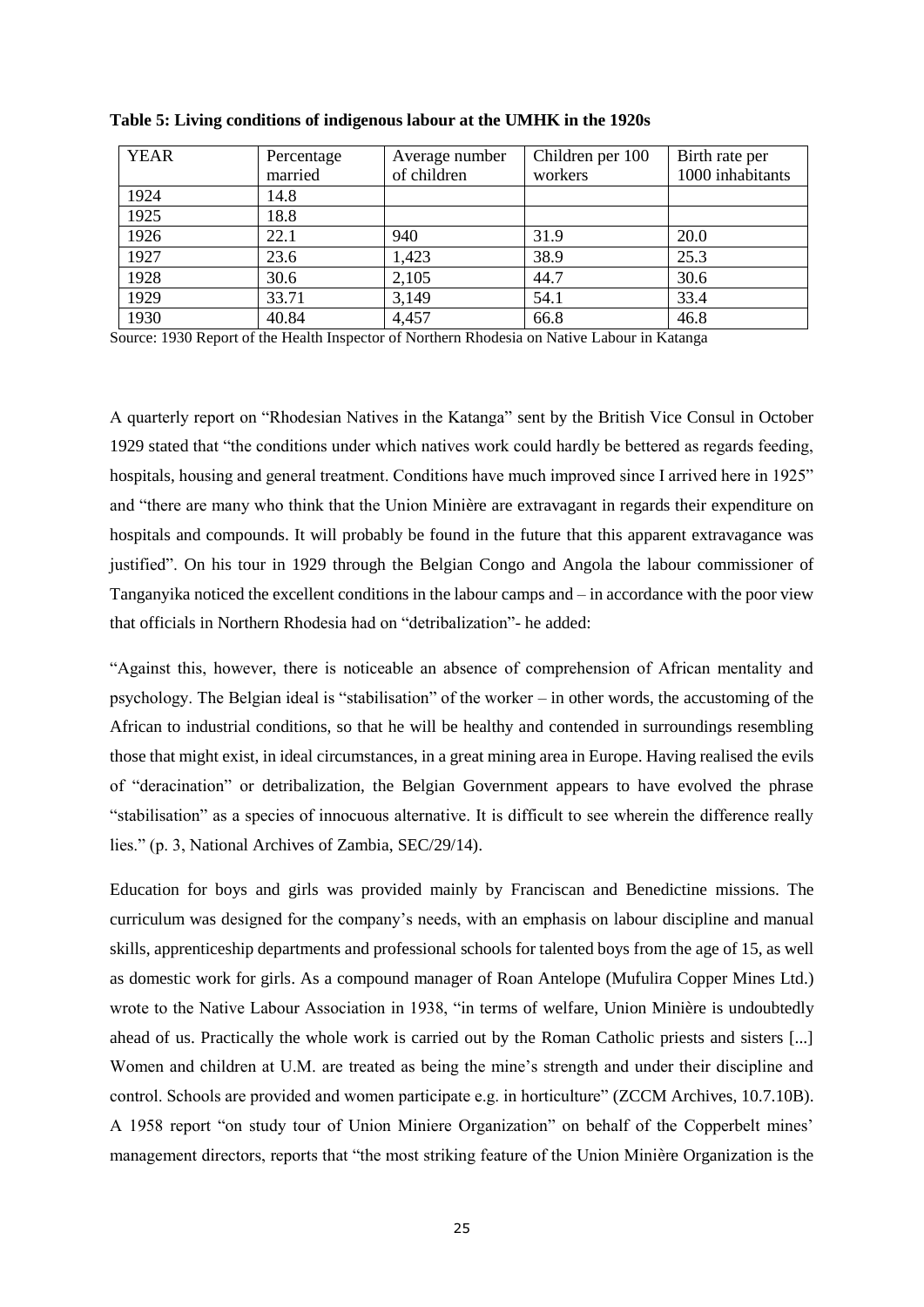importance attached to the "African Labour Department" and, within that framework, to education and welfare".

Although Northern Rhodesian mines virtually banned forced labour recruitment in the 1930s, the welfare conditions in the compounds were, in most cases, poorer than in Katanga. Following the tax increase in the Copperbelt of 1935, riots broke out in which mine workers voiced their complaints about inadequate compensation for (lethal) accidents, inappropriate living conditions and insufficient rations, as well as the bad treatment by European supervisors and brutality of the African police force (Parpart 1983, pp. 59-60).<sup>27</sup> During this outbreak of labour unrest six African protestors were killed by mining police troops. The colonial government responded to the riots by pushing for better welfare programs and by creating arrangements for missionaries to perform their charity work in the compounds, a measure that wasn't well received by the managers of the mines<sup>28</sup>.

The Northern Rhodesian mining companies hesitated to copy the labour stabilization programs of the Katangese mines, and instead looked at the model of the South African mining industry, which favoured a circular migrant labour force and a strict colour bar policy<sup>29</sup>. Rhodesian companies resented the costs of housing and feeding women and children when there was no pressing need to do so. The majority of Rhodesian miners used to combine several months of work in the mines with rural subsistence farming in their villages during agricultural high seasons. Yet, the events of 1935 also showed that not all dismissed workers had returned to their home villages<sup>30</sup>, and that high unemployment rates in the mining towns were a potentially destabilizing factor.

In fear of African "detribalization" the Northern Rhodesian government kept promoting circular migrant labour. Opposition to the permanent settlement of mine workers was also fed – in the same vein as in South Africa - by a lack of faith in a stable future of the copper industry, inducing risks of high structural urban unemployment and towering welfare expenses on disability, unemployment, retirement and

 $27$  The tax rise was meant to compensate a reduction of taxes in the countryside with the surpluses generated by mine workers, whose wages were among the highest that were paid in the colony (Parpart 1983).

 $28$  The colonial office also became aware of the need to investigate social changes and African ways of life, which eventually resulted in the establishment of the famous ethnographic Rhodes-Livingstone Institute (Berger 1974).

<sup>&</sup>lt;sup>29</sup> South African mines depended on migrant workers, and housed single men in barracks for a contract period of ten to twelve months. In 1930 married quarters were provided for only 1,474 specially skilled African workers out of a labour force of 200,000 men at the Rand gold mines. In this system the workers were sent back to their families for long spells between contracts, which was very wasteful in terms of training and efficient labour force. But it was enforced by legal and customary colour-bar restrictions which required the use of white workers in semiskilled and skilled jobs. The South African Government exerted strong pressure to inhibit the growth of a permanent Africa mine labour force. It was popular in South Africa to argue that mining was a temporary industry and that it was bad policy to allow a primitive people to specialize in it. When ore deposits were deployed, the towns would be left with a large unemployed population that could not go back to their

villages and had to be taken care off (Berger 1974).

<sup>&</sup>lt;sup>30</sup> Probably especially those who had worked in Katanga and in Southern Rhodesia before and were used to a urban life.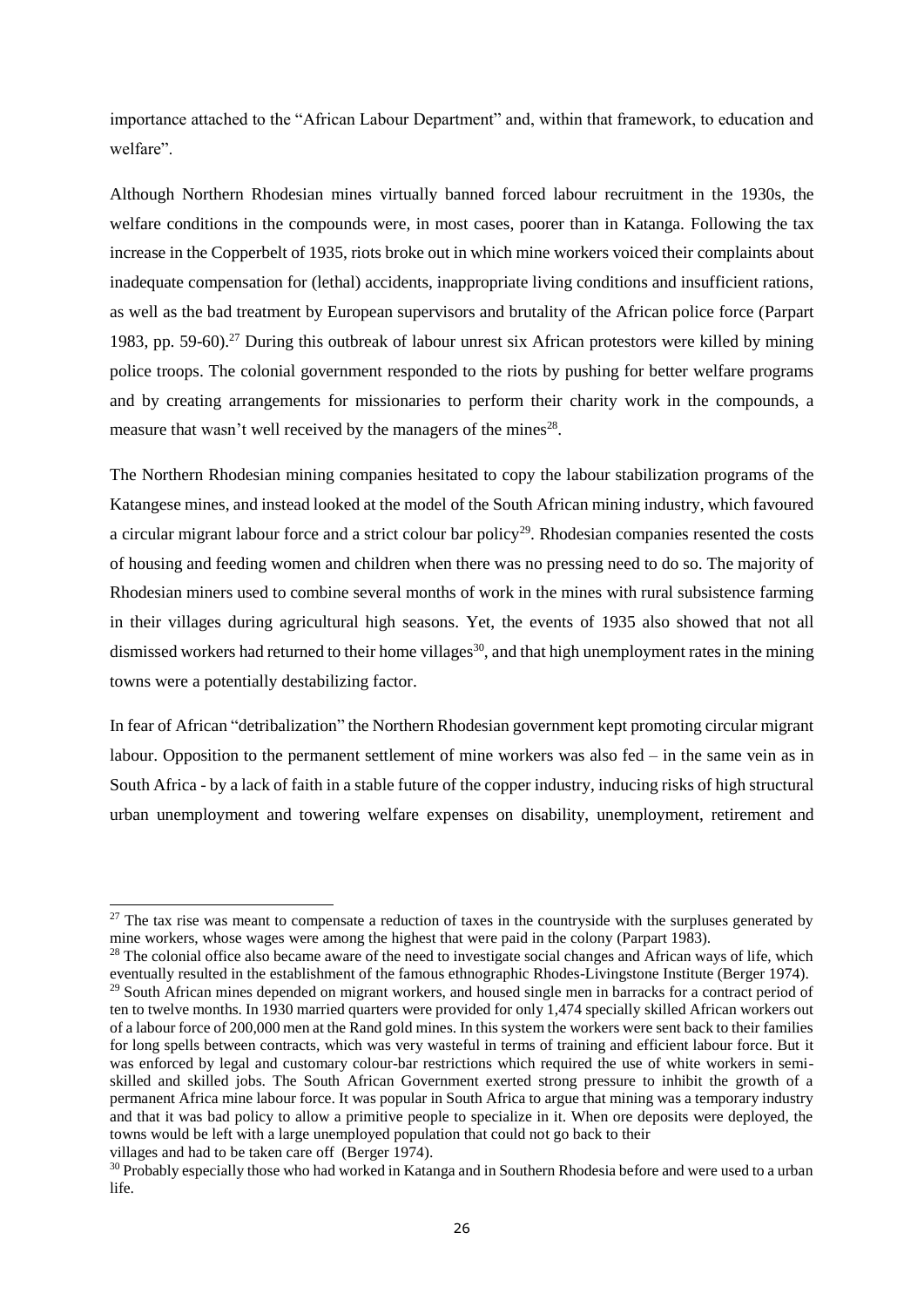wasteful urban administrations<sup>31</sup>. Moreover, short-term labour contracts and the deferred payment system were thought to enhance economic growth in the rural areas, thus spreading the copper wealth into more sustainable sectors of the indigenous economy.

Labour stabilization thus developed more slowly in the Rhodesian Copperbelt than in Katanga, although the rapid expansion of copper production during the 1940s and the increasing technology and skillintensity of mining operations, made the extension of labour contracts inevitable (Heisler 1974, Little 1973, Cliffe 1979, cited in: Ferguson 1999). Technological advances and rising wage costs supported investments in labour-saving machinery and in complementary labour skills $^{32}$ . In the meantime, the colonial office retained a legal restriction on the provision of housing and the right of residence to workers without a labour contract. Only after independence urban settlement of miners became truly permanent, including a pension-system that offered life-long income security.<sup>33</sup>

Several reports comment upon the clashes between the government and the mining companies on the issue of labour stabilization. A 1942 report for the General Manager of Mufulira Mines Ltd. "Covering a wide and controversial number of subjects related to native labour" stated that the deferred payment system gave workers the "wrong impression of the wage they received" and that it reduced their purchasing power, because prices were higher in villages. Regarding "detribalization" the report declared that urbanization was inevitable and not necessarily bad if there was sufficient work (ZCCM Archives,  $10.7.10B$ <sup>34</sup>.

In a 1945 "*memorandum on native labour"* by the managers of the four most important mines complaints were voiced about the 50,000 Northern Rhodesian migrant workers in Southern Rhodesia, and that the colonial government did nothing to restrain this migration <sup>35</sup>. They pleaded for a system that interchanged long-term labour contracts with long periods of leave to allow employees to go home. These home visits would facilitate the employees' return at the end of his working life and save the company the costs of retirement. The UMHK in the Congo had been paying nominal pensions of 50 francs per month since 1938, conditional upon the pensioners returning to their home villages and it was

<sup>&</sup>lt;sup>31</sup> In 1936 a Nyasaland Report on the damaging effects of migration on village life was published. However, emigration for work, for instance in the mines, was encouraged in order for Africans to pay their taxes. The Provincial Commissioners estimated that over 50 per cent of the adult men were absent in Eastern and Northern Rhodesian Provinces and over 40 per cent in Barotseland. (National Archives of Zambia, SEC/LAB/17).

<sup>&</sup>lt;sup>32</sup> It has been posited that in Katanga it was more profitable to have a stabilized labour force because there were many open cast mines where it proved already in the late 1920s both possible and profitable to use machines on a large scale. In Northern Rhodesia, until 1955, all mines were underground mines and there was less scope for mechanization (Roberts 1976).

<sup>&</sup>lt;sup>33</sup> Ferguson (1999), on the other hand, claims that "stabilization" had already occurred in part much earlier, and many Africans had already lost their ties to their villages in the 1930s.

<sup>&</sup>lt;sup>34</sup> Contrary to Katanga, schooling was entirely left to the government and there weren't schools in all the compounds. There were also issues mentioned concerning the supply of food. Native workers received cooked food rations. Should they rather receive a complete ration for themselves and their families by the company or would it be fine if the worker complemented the ration by buying his own food? Should food be distributed cooked or uncooked?

<sup>&</sup>lt;sup>35</sup> ZCCM Archives, 10.7.10B.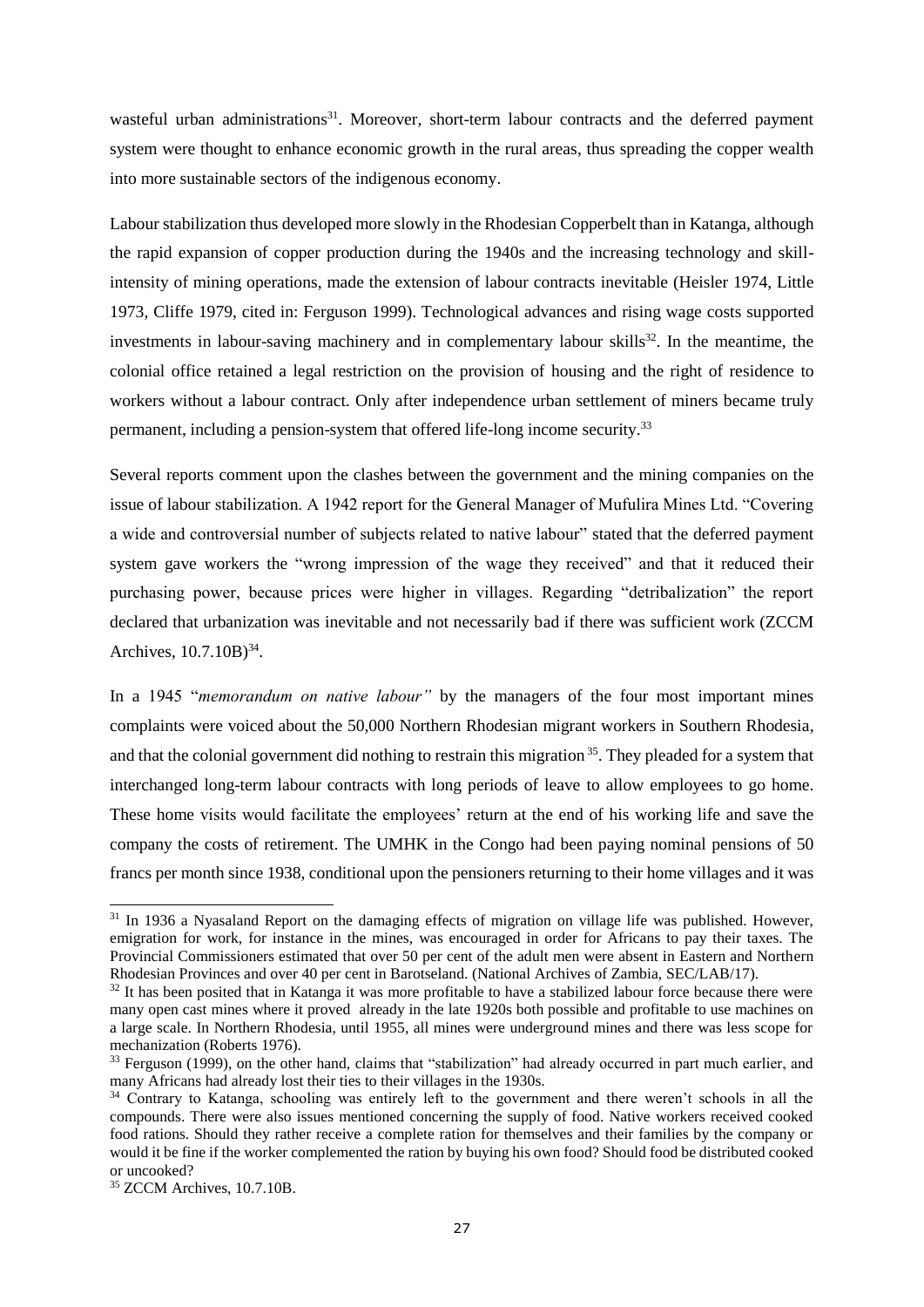assumed that the burden of their subsistence requirements would be met by their farming relatives (Perrings 1979, p. 240).

But labour stabilization was also inevitable from the worker's point of view. In the 1940s more and more workers preferred to stay in the mining towns instead of returning to the countryside. Parpart (1983) holds that in search for European life styles the wives of mine workers were even more keen on staying in the mining towns. Schooling for children provided by the United Missions in the Copperbelt (UMCB) since the late 1930s also made families more likely to stay. In the 1940s over 90% of the students at UMCB schools had been there for over five years (Parpart 1983, p. 89).

### **6. The industrial colour bar**

-

In 1919, when parity between the Congolese and the Belgian franc was introduced, the Belgian franc started losing value against the major currencies. The exchange rate of the franc against the sterling pound continued to drop between 1920 and 1925 (Perrings 1979, p. 46). As most of the white skilled workers were paid in sterling (as were the indigenous workers from Northern Rhodesia and Nyasaland), this raised the incentives of the UMHK to replace them by indigenous workers from the Congo who were paid in francs. Furthermore, the sudden pressure to cut down operation costs during the Great Depression encouraged the replacement of expensive white workers by cheaper African workers in Katanga, and stimulated the development of training programs in industrial and supervisory skills for African mining employees. The promotion of black workers to positions that used to be the preserve of white employees, was a contested issue everywhere, but the principles of the colour bar appeared more flexible in the Belgian Congo than in Northern Rhodesia.

The European electorates in Northern Rhodesia bent towards a union with Southern Rhodesia, in part due to the desire to secure the system of race relations that prevailed there<sup>36</sup>. While the colonial government had legally abandoned the colour bar, the white voting community supported it in practice. In 1940, African mine workers went on a well-organized strike to fight wage discrimination between black and white workers<sup>37</sup>. The white mining workers' union responded by demanding the implementation of the "colour bar clause" that reigned in South Africa and Southern Rhodesia, which prohibited promotion of Africans to supervising or managerial positions. Although this clause was never

<sup>&</sup>lt;sup>36</sup> Also, in practice, the companies, such as the Rhodesia Railways, a private company operating passenger and freight services throughout Northern and Southern Rhodesia, established a firm colour bar as the result of the pressures of the European Railway Workers Union. Government building contracts and Government services supported restrictive labour practices as well.

<sup>&</sup>lt;sup>37</sup> However, the strikers were not victorious (given that the companies did not come to an agreement with the strikers) and the war appeased further collective protests for several years. The Emergency Powers established in 1942 made strikes illegal and memories of shootings and killings in earlier strikes also dampened the support for further protests.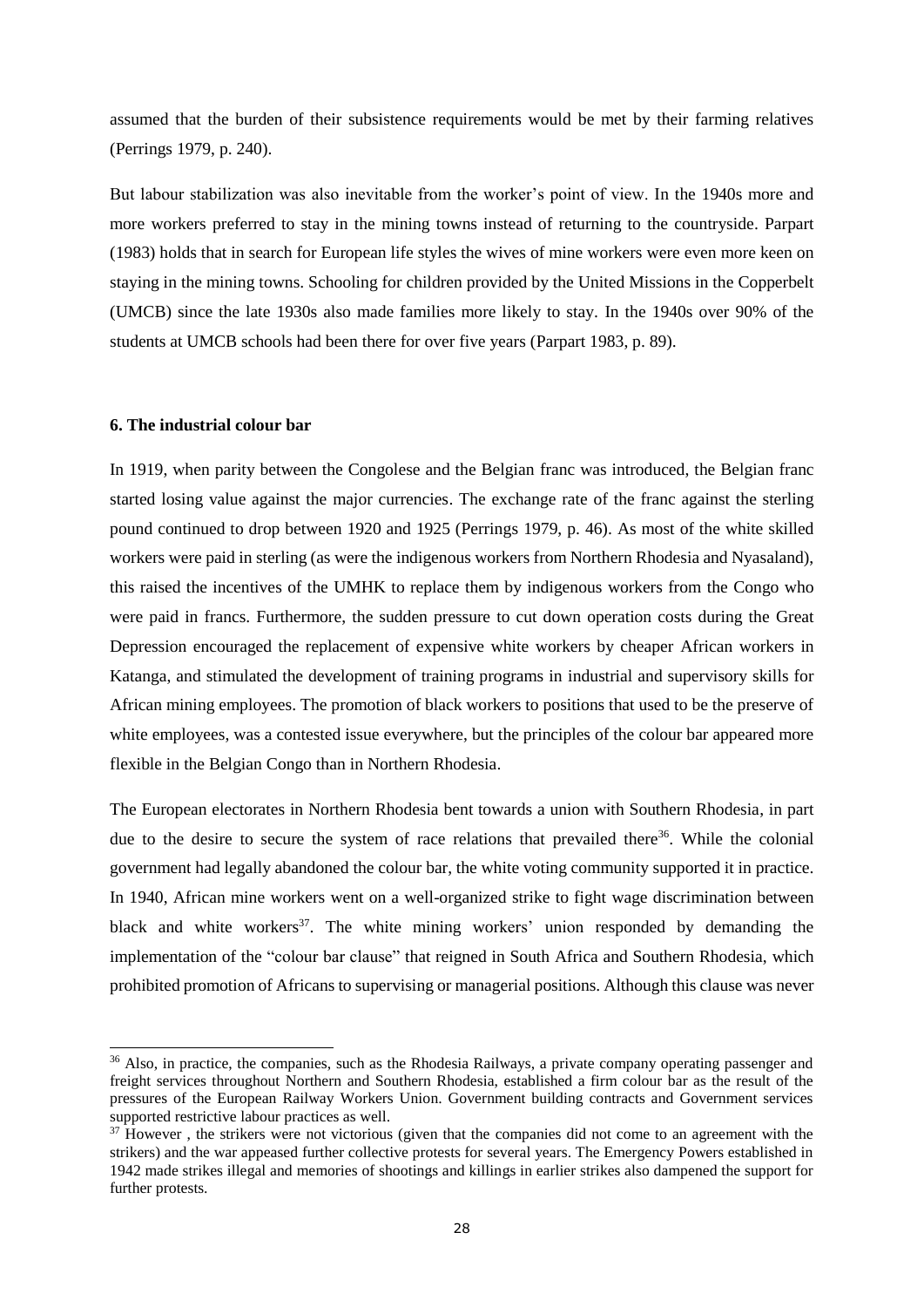adopted, the company's management did not dare to put more Africans on "white" positions (Berger 1974).

The Rhodesian mining companies resented the colour bar because it raised labour costs and eventually also made it more difficult to attract African workers. The 1945 "*memorandum on native labour"* stated that "A tendency still exists among Europeans to consider Africans as something sub-human that neither requires or is entitled to fair or reasonable treatment. Europeans of this class are definitely a menace in relation to African employees and should not be tolerated in an industry in which they are in close contact with Africans. People of such mentality can never make good "bosses"." According to the authors of the memorandum the main reason for the persistent belief in the colour bar by white settlers was to safeguard the labour market prospects of their children, while in the Belgian Congo it was acknowledged that "an African is as good as a white man". A Northern Rhodesian report of 1958 on the conditions of native labour in Katanga comments in the same vein that "the [UMHK] company recognises no colour bar whatsoever. Although no African has as yet been found fit to do the same work as the European supervisors, it is claimed that the Company would have no hesitation in appointing a suitable candidate".

In fact, the board of the UMHK had deliberately dismissed already in the early 1920s most of the white workers from South Africa and Britain and had them replaced by Belgians because the former were causing "trouble" with their mentality of striking and collective action (Parpart 1983). A Memorandum of African Labour in Katanga of September 1945 (cited in Perrings 1979, p.138), reveals the UMHK's reliance on indigenous workers in supervising positions<sup>38</sup>. The different application of the industrial colour bar was reflected in growing differences in the ratios of white to black workers at opposite sides of the border (see Table 6). In 1936, the white-black workers' ratio in Katanga of around 1:20 was less than half of the Northern Rhodesian ratio of 1:8. It should also be noted, that the high grade ore deposits in Katanga needed less skilled labour and demanded lower capital-labour ratios than the underground mines in Northern Rhodesia, which excavated deeper and lower-grade ores.

<sup>&</sup>lt;sup>38</sup> "In 1945, at Kipushi mine in Katanga several men had reached the level of shift boss in charge of up to 40 men. Africans were handling cage movements at each level; all drilling was handled by Africans [...]. In the western mechanized open pits, the black/white ratio was reported to be as much as 80:1.All churn drills, pumps, ore trains and cranes were being operated by Africans, and three 4 cubic yard electric shovels stripping overburden were operated by Africans with one European supervisor. Similarly in the smelters the night shifts operated with minimal white supervision and all tapping and pouring of blister and wire bards was handled by black labour. In the pattern shops and foundry Africans were making patterns alongside European apprentices and in the central workshops at Panda some 60 electrically driven lathes, planes, drills, etc. were operated by Africans with only four white supervisors." (Parpart 1983, p. 238)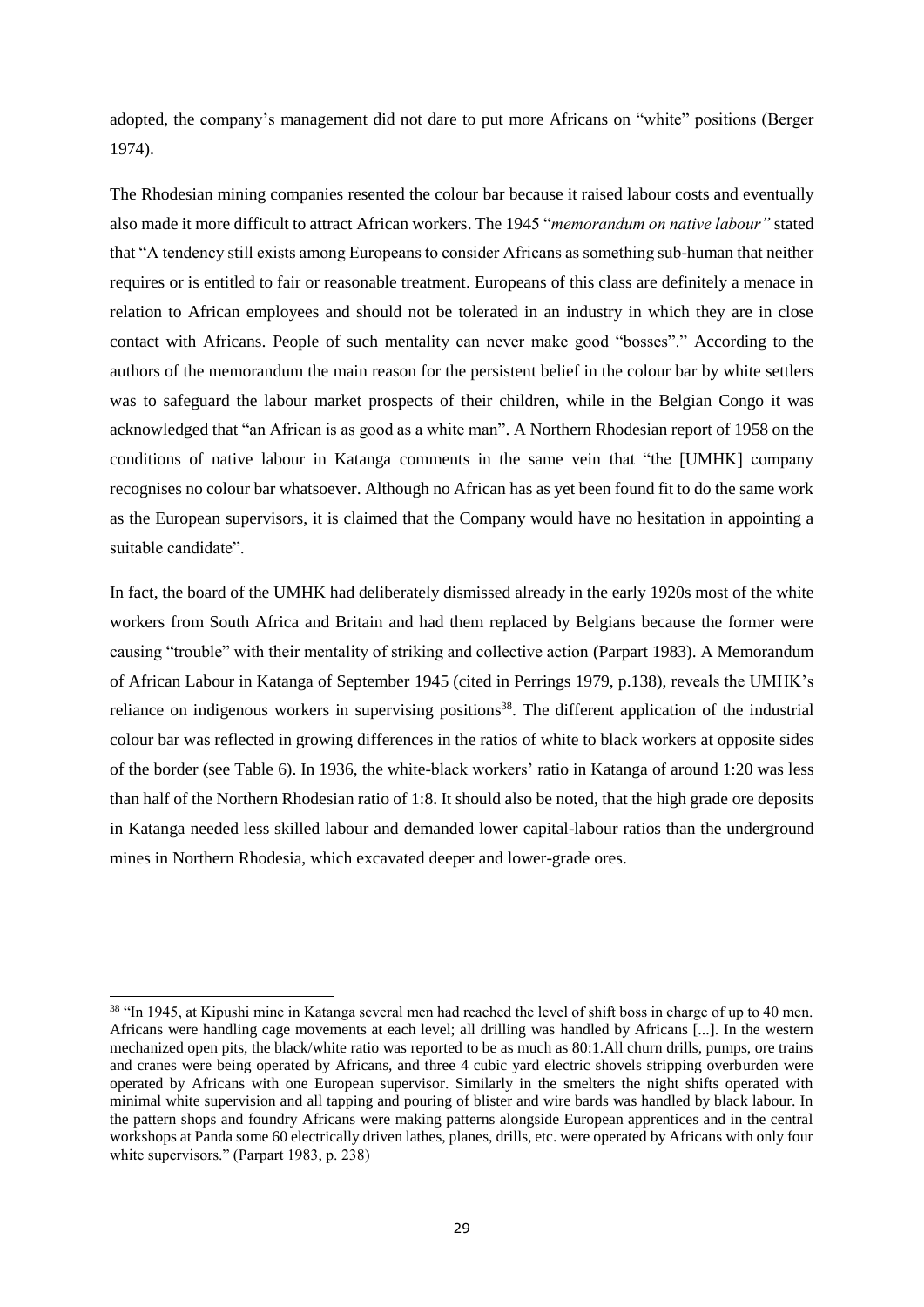| Year | Rhodesian  | Katanga |
|------|------------|---------|
|      | Copperbelt |         |
| 1930 | 0.11       | 0.11    |
| 1932 | 0.17       | 0.13    |
| 1934 | 0.13       | 0.06    |
| 1936 | 0.13       | 0.05    |
| 1938 | 0.12       | 0.05    |
| 1940 | 0.12       | 0.06    |

**Table 6. Share of white to black labour**

Source: Yearly reports of the UMHK Native Labour Department and Perrings (1979)

The differences in the application of the colour bar were also reflected in the income earning opportunities and occupational mobility of African labourers (see Table 7). In Northern Rhodesia, the wage scheme for African employees was narrower, consisting of three wage scales (A,B and C) for surface and for underground labour. Grade A included all workers who had undergone some training, in highly responsible jobs and those literate in English (often "boss boys" or "senior boss boys"); Grade B was an intermediate group with a certain amount of mechanical skill and knowledge such as boss boys with blasting licenses, second-grade artisans or clerks, police and others. Grade C covered unskilled labour. Salaries increased with length of service. The maximum skill premium (including experience, not only training) defined as the ratio between the highest and lowest paid African worker in an underground mine was around 5.3: 80*s* for grade A worker, after 72 completed tickets, versus 15*s* for grade C worker at his first ticket. In 1948 a more elaborate system of seven wages scales was adopted to raise the premium for skilled black workers and create a special scheme for surface employees and underground workers. Wage differentiation went up a bit, but was again reduced in 1955, when the companies went from 9 to 14 wage categories.

Wage mobility in the UMHK mines was larger because African labourers were allowed to perform skilled jobs that were reserved for white employees in Northern Rhodesia. In Katanga, already in 1913, the wage structure was amplified from the standard rate for indigenous to a scaled wage structure with six grades: (1) underground, (2) surface, (3) pick and shovel men and those on briquetteries, (4) agricultural workers, (5) porters, (6) unskilled labour. The three mining grades were at the top of the wage scale varying between 30 francs (23/6 s.) and 15 francs (11/8 s.) (Perrings 1979). In 1928, the UMHK adopted a more complex wage structure under which the wage for each category was raised according to proficiency and length of service. To support labour stabilization, starting rates were higher if workers engaged for longer periods. For voluntary mining workers, there were five classes and the cash wage rate ranged from 2.50 francs (maximum) for the 5<sup>th</sup> (lowest) class, first term, to 25 francs for the 1<sup>st</sup> class with 72 or more months of service, which gives a skill premium of 10. Voluntary workers were paid higher wages than recruits because of direct competition with the mines across the border.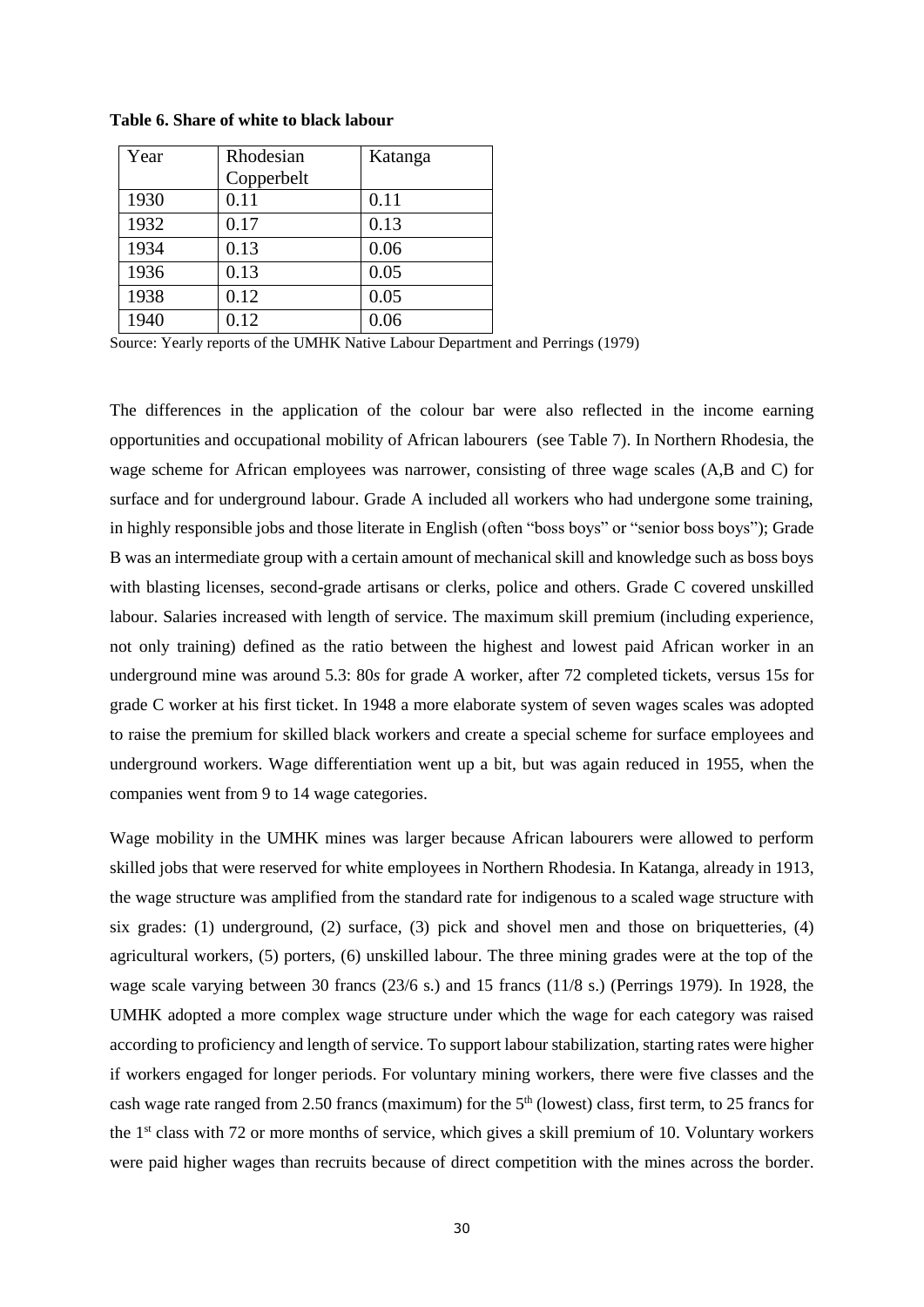For recruited labour, the possibilities to ascend were lower. Recruits from Ruanda-Urundi earned between 1.50 francs in the first term when contracting for one year, and 3.00 francs after 30 months, when engaging for 2 years (see Perrings 1979, p. 264). <sup>39</sup>

| Table 7: Wage range by time period, minimum and maximum wage in Katanga and the |  |
|---------------------------------------------------------------------------------|--|
| <b>Rhodesian Copperbelt</b>                                                     |  |

**Katanga:**

| <b>Year of</b><br>reform | No of wage<br>scales | Min per day<br>(francs) | Max per day<br>(francs) | Average per<br>day (francs) | <b>Max over</b><br>Min |
|--------------------------|----------------------|-------------------------|-------------------------|-----------------------------|------------------------|
| 1913                     |                      | 30.00                   | 15.00                   |                             | 2.00                   |
| 1928                     |                      | 2.50                    | 25.00                   | 3.97                        | 10.00                  |
| 1949                     |                      | In $1950:7.50$          | In 1950: 158.00         | In 1950: 18.74              | 21.00                  |

#### **Rhodesian Copperbelt:**

| <b>Year of</b><br>reform | Number of<br>wage scales | Min per<br>ticket<br>(shilling) | Max per<br>ticket<br>(shilling) | Average<br>wage per<br>ticket<br>(shilling) | <b>Max over</b><br>Min. |
|--------------------------|--------------------------|---------------------------------|---------------------------------|---------------------------------------------|-------------------------|
| 1929                     |                          | In $1941:15$                    | In 1942: 80                     | 24                                          | 5.33                    |
| 1948                     |                          | In 1950: 50                     | In 1950: 320                    | In 1950: 66                                 | 6.35                    |
| 1955                     | 14                       | In 1957: 234                    | In 1957: 924                    | In 1957: 303                                | 3.85                    |

Sources: UMHK - Main d'oeuvre Africaine, Year Books and Northern Rhodesia's Chamber of Mines Year Books, and Perrings (1979)

## **7. Conclusion**

-

In this paper we explored varying institutional responses to labour scarcity in the Central African Copperbelt. We have shown that dynamic conceptualizations of colonial institutions with respect to the extraction of labour and natural resources are needed to pin down the changing systems of labour recruitment, and associated welfare developments. Binary concepts such in terms of extractive versus developmental institutions are difficult to adopt in a system where labour coercion and labour compensation are both integral elements of the institutional matrix devised by copper mining companies to confront the issue of labour scarcity.

The results of our comparison between the copper mines in the Belgian Congo and Northern Rhodesia, as well as the analysis of changes in levels of labour compensation over the course of the colonial era

<sup>&</sup>lt;sup>39</sup> In October 1929, the Report on Rhodesian Natives in the Katanga by the British Vice Consul stated that "Wages" are generally lower in the Katanga as compared with Northern Rhodesia. Raw voluntary labour on the mines starts at 2 francs a day, but wages are soon raised if the native shows any aptitude, and the higher skilled labour at the mines may receive anything up to 14 francs a day".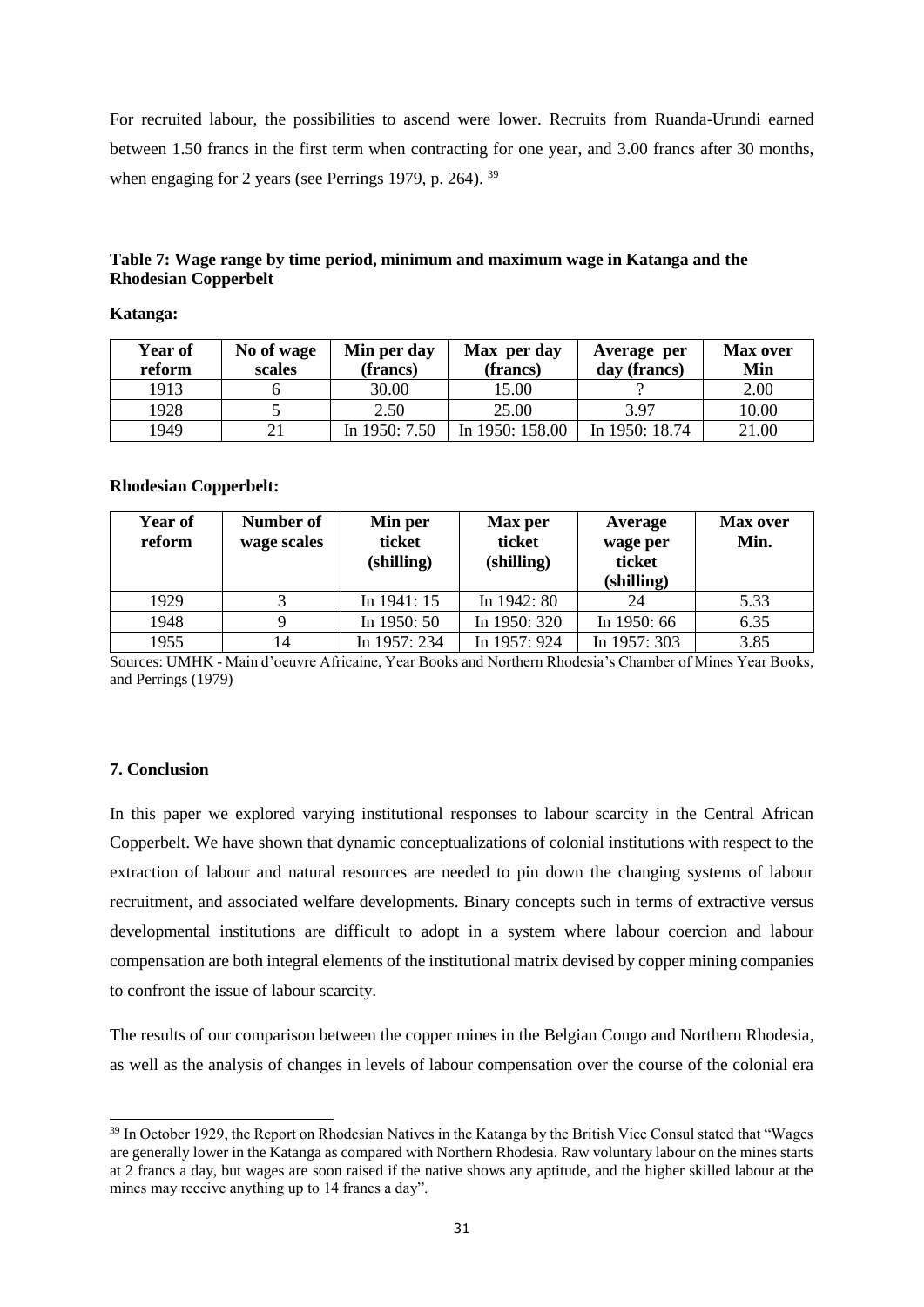can be summarized in three. First, compared to real wages of city-dwellers in a number of Sub-Saharan African capitals, the compensation levels of African copper mine workers rose impressively and became comparatively favourable from the 1940s onwards. By the time of independence the Copperbelt miners were among the best paid manual labourers in Sub-Saharan Africa. Second, there were hardly any differences in remuneration levels between mines in Katanga and Northern Rhodesia, although the latter tended to pay higher amounts in cash, while the former offered higher rations. The similarity in real wage levels was the result of a mutual agreement to moderate competition for wage workers in an era where labour coercion gradually gave way for labour compensation. Third, the quality of other welfare facilities such as medical care, schooling and housing was considerably higher in Katangese mines than in most Rhodesian mines.

Confronted with endemic shortages of mining labour, the UMHK made more extensive use of both strategies, the carrot and the stick. Unlike the Rhodesian mines, the UMHK continued to recruit labour up to 1960, receiving continued support from the colonial government. The Rhodesian mines, on the other hand, relied fully on voluntary migrant workers, most of whom were circular migrants. Within the mining compounds, the UMHK offered living conditions that were suited to stabilize the mining workforce, invest in their health, education, housing conditions, skills and in their offspring. African workers in the Katangese mines were also granted more opportunities of promotion. Living conditions in the Rhodesian mining compounds also improved, but welfare policies were less systematic and coordinated. These differences in approach can be attributed to a wholehearted embracement of labour stabilization programs in the Belgian Congo, as opposed to a contested and rather hesitant adoption of stabilization policies in Northern Rhodesia.

In addition to the different nature and magnitude of the labour scarcity problem, it has become clear that the Congolese mining industry adopted a more "paternalistic" management style, which was amongst others reflected in the close cooperation with Catholic missionaries who assisted in the provision of education and medical care. The UMHK remained a state-owned company during colonial times, while private companies dominated the copper industry in Northern Rhodesia. In Katanga, extensive medical and schooling services were co-financed by the colonial state. Conflicts of interest between the colonial state and private companies in Northern Rhodesia revolved around labour stabilization, the colour bar and the presence of missionaries at mining compounds. Finally, both white and black trade unions were absent in the Belgian Congo until after WWII, and their influence as well as workers' affiliations to them remained moderate. In Northern Rhodesia white labour unions for a long time prevented the advancements of Africans into higher ranks. Ironically, those trade unions also set an example for the creation and functioning of the African Miners Union, which managed to negotiate some substantial improvements in working conditions in the late colonial era. Historical developments often produce this type of dialectics, and this one of the reasons why colonial institutions are difficult to cast in static conceptualizations.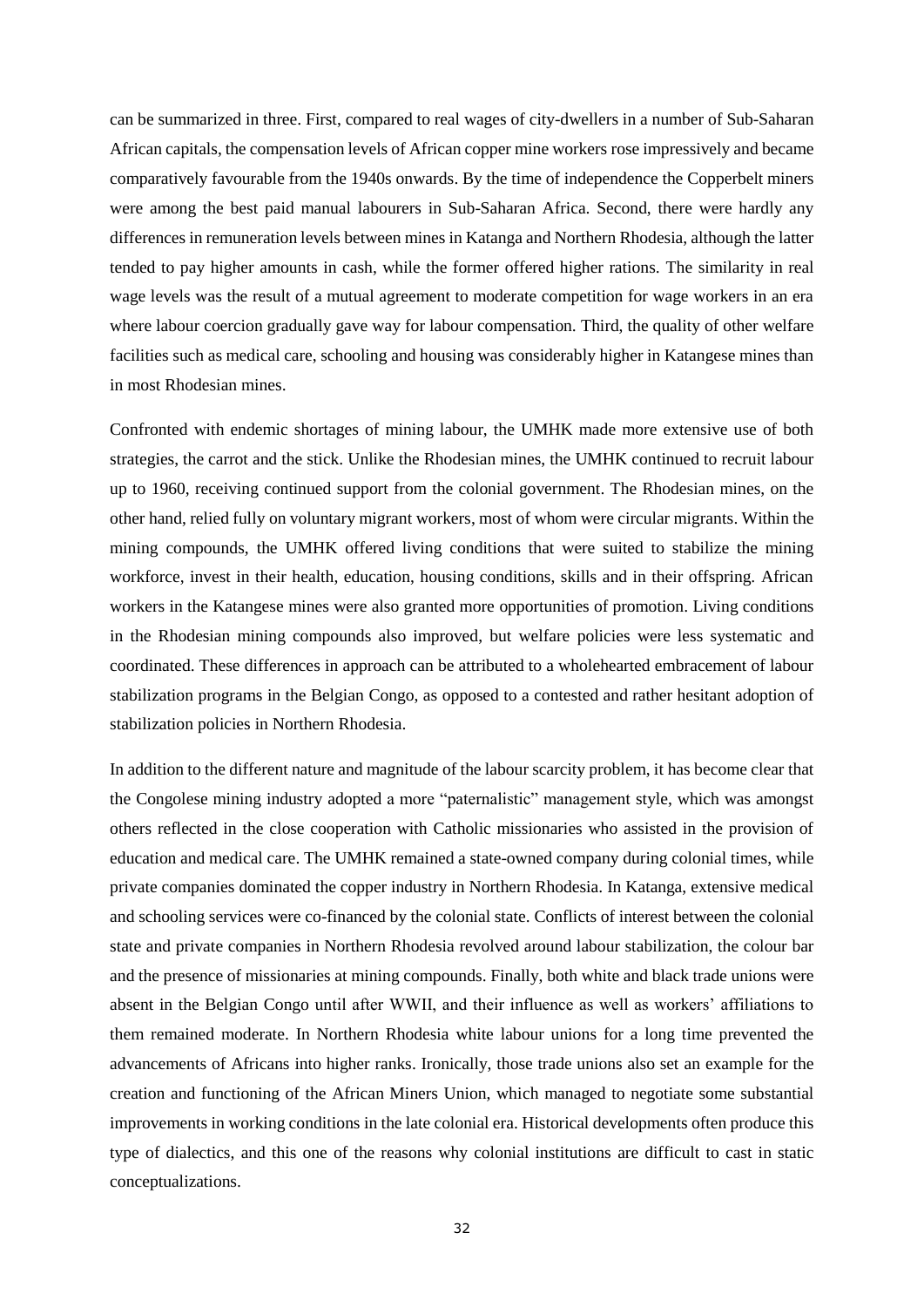|  | Appendix A: Barebones subsistence basket for a family of two adults and two children |  |  |  |  |
|--|--------------------------------------------------------------------------------------|--|--|--|--|
|  |                                                                                      |  |  |  |  |

|          |                 |                                    | nutrients per kg times<br>three |          | nutrients family per<br>day |          |  |
|----------|-----------------|------------------------------------|---------------------------------|----------|-----------------------------|----------|--|
|          | unit            | quantity<br>per family<br>per year | calories                        | Protein  | Calories                    | protein  |  |
| maize    | kg              | 555                                | 10,800                          | 240      | 5,475                       | 123      |  |
| meat     | kg              | 9                                  | 7,500                           | 600      | 63                          | 6        |  |
| Palm oil | liter/kg        | 9                                  | 26,520                          | $\theta$ | 219                         | $\theta$ |  |
| sugar    | kg <sub>2</sub> | 6                                  | 11,250                          | $\theta$ | 63                          | $\theta$ |  |
| cotton   | meter           | 9                                  |                                 |          |                             |          |  |
| soap     | kg              | 3.9                                |                                 |          |                             |          |  |
| kerosine | liter/kg        | 3.9                                |                                 |          |                             |          |  |
| candles  | kg              | 3.9                                |                                 |          |                             |          |  |
| firewood | btu             | 4                                  |                                 |          |                             |          |  |
| total    |                 |                                    |                                 |          | 5,817                       | 129      |  |

Source: Frankema and Waijenburg (2012)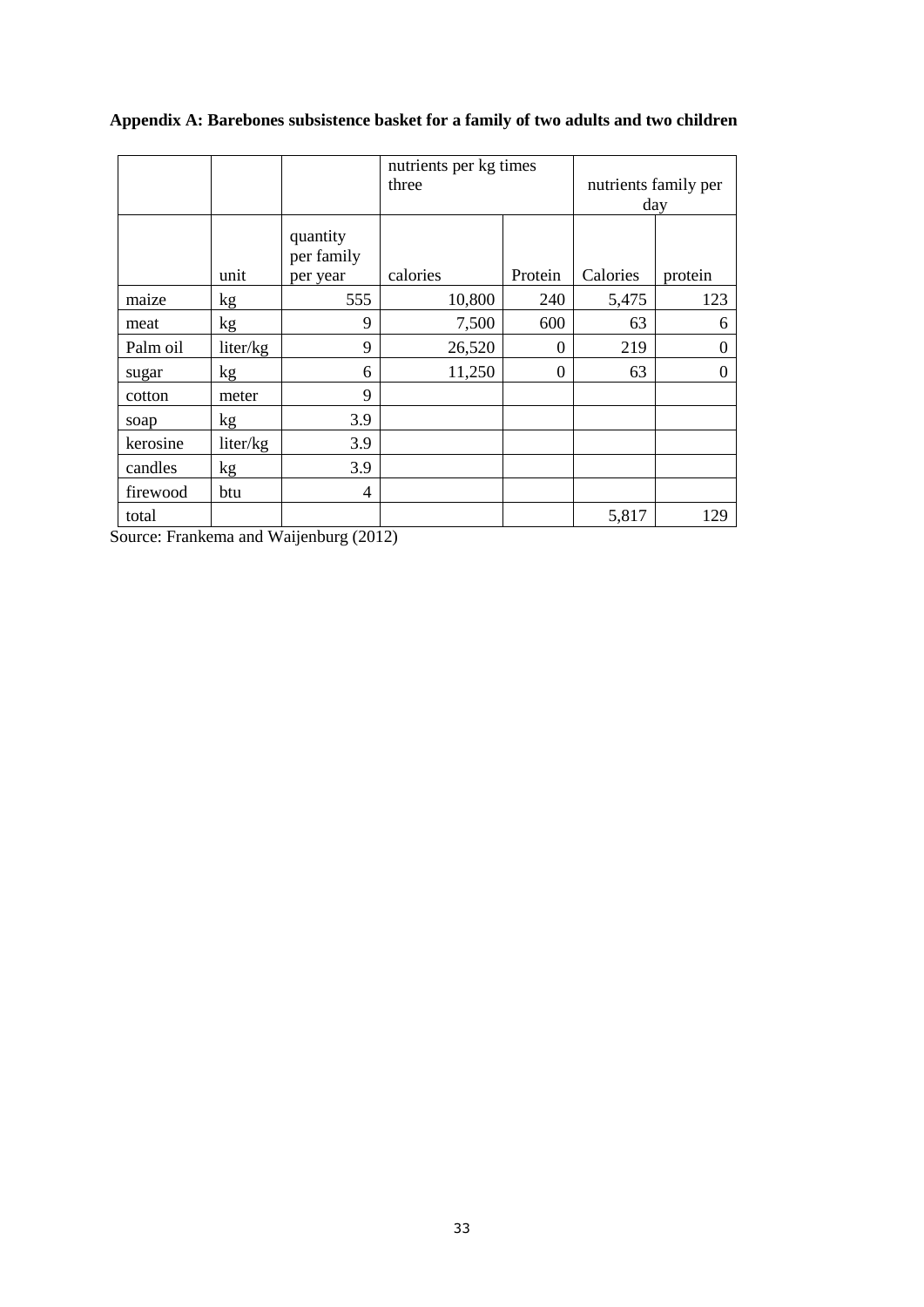# **Appendix B:**

|                               | Worker<br>(man) in<br>kg | Wife<br>$\frac{\sin k}{g}$ | Child<br>aged 7<br>to $14$ in<br>kg | Child<br>aged<br>$2-7$ in<br>kg <sub>2</sub> | Total<br>family<br>in kg | Nutrients per kg |          | Nutrients per family per<br>day |          |
|-------------------------------|--------------------------|----------------------------|-------------------------------------|----------------------------------------------|--------------------------|------------------|----------|---------------------------------|----------|
|                               |                          |                            |                                     |                                              |                          | Calories         | Proteins | Calories                        | Proteins |
| Maize and<br>cassava<br>flour | 309.92                   | 182.00                     | 136.50                              | 91.00                                        | 719.42                   | 3,650            | 70       | 7,294.12                        | 139.89   |
| Groundnuts                    | 26.00                    |                            | 19.50                               | 13.00                                        | 58.50                    | 921.38           | 40.30    | 921.38                          | 40.30    |
| Rice                          | 26.00                    |                            |                                     |                                              | 26.00                    | 93.17            | 19.21    | 93.17                           | 19.21    |
| Beans<br>(haricots)           | 26.00                    |                            |                                     |                                              | 26.00                    | 14.44            | 1.08     | 14.44                           | 1.08     |
| Meat                          | 78.00                    | 52.00                      | 39.00                               | 26.00                                        | 195.00                   | 1,354.17         | 108.33   | 1,354.17                        | 108.33   |
| Vegetables                    | 78.00                    |                            |                                     |                                              | 78.00                    | 86.67            | 1.95     | 86.67                           | 1.95     |
| Salt                          | 5.46                     | 5.46                       | 3.90                                | 3.12                                         | 17.94                    |                  |          |                                 |          |
| Palm oil                      |                          | 15.60                      |                                     |                                              | 15.60                    | 383.07           |          | 383.07                          |          |
| Total                         |                          |                            |                                     |                                              |                          | 10,147.01        | 310.77   | 10,147.01                       | 310.77   |

# **Yearly family food basket in 1925 (provided by Union Miniere du Haut Katanga)**

Source: own calculations from Union Miniere yearly report on Indigenous labour of 1925

|                    |                          |               |                        |                          | Nutrients per kg |          | Nutrients per family<br>per day |          |
|--------------------|--------------------------|---------------|------------------------|--------------------------|------------------|----------|---------------------------------|----------|
|                    | Worker<br>(man) in<br>kg | Wife in<br>kg | 2<br>children<br>in kg | Total<br>family<br>in kg | Calories         | Proteins | Calories                        | Proteins |
| <b>Bread</b>       | 61.97                    |               |                        | 61.97                    | 2600             | 100      | 447.57                          | 17.21    |
| Maize Meal         | 236.08                   | 229.671       | 235.56                 | 701.31                   | 3,650            | 70       | 7110.51                         | 136.37   |
| Meat               | 70.82                    | 23.556        |                        | 94.38                    | 2,500            | 200      | 655.42                          | 52.43    |
| Fish (frozen)      | 11.80                    |               |                        | 11.80                    | 1,000            | 220      | 32.79                           | 7.21     |
| Groundnuts shelled | 35.41                    | 11.778        |                        | 47.19                    | 5,670            | 248      | 743.24                          | 32.51    |
| Beans              | 23.61                    | 11.778        |                        | 35.39                    | 200              | 15       | 19.66                           | 1.47     |
| Vegetables         | 30.99                    |               |                        | 30.99                    | 400              | 9        | 34.43                           | 0.77     |
| Fruit              | 30.99                    |               |                        | 30.99                    | 520              | 3        | 44.76                           | 0.26     |
| Total              |                          |               |                        |                          |                  |          | 9088.37                         | 248.24   |

# **Yearly family food basket 1956 (for one worker and two children), Northern Rhodesia**

Source: Northern Rhodesia's Chamber of Mines Year Book 1956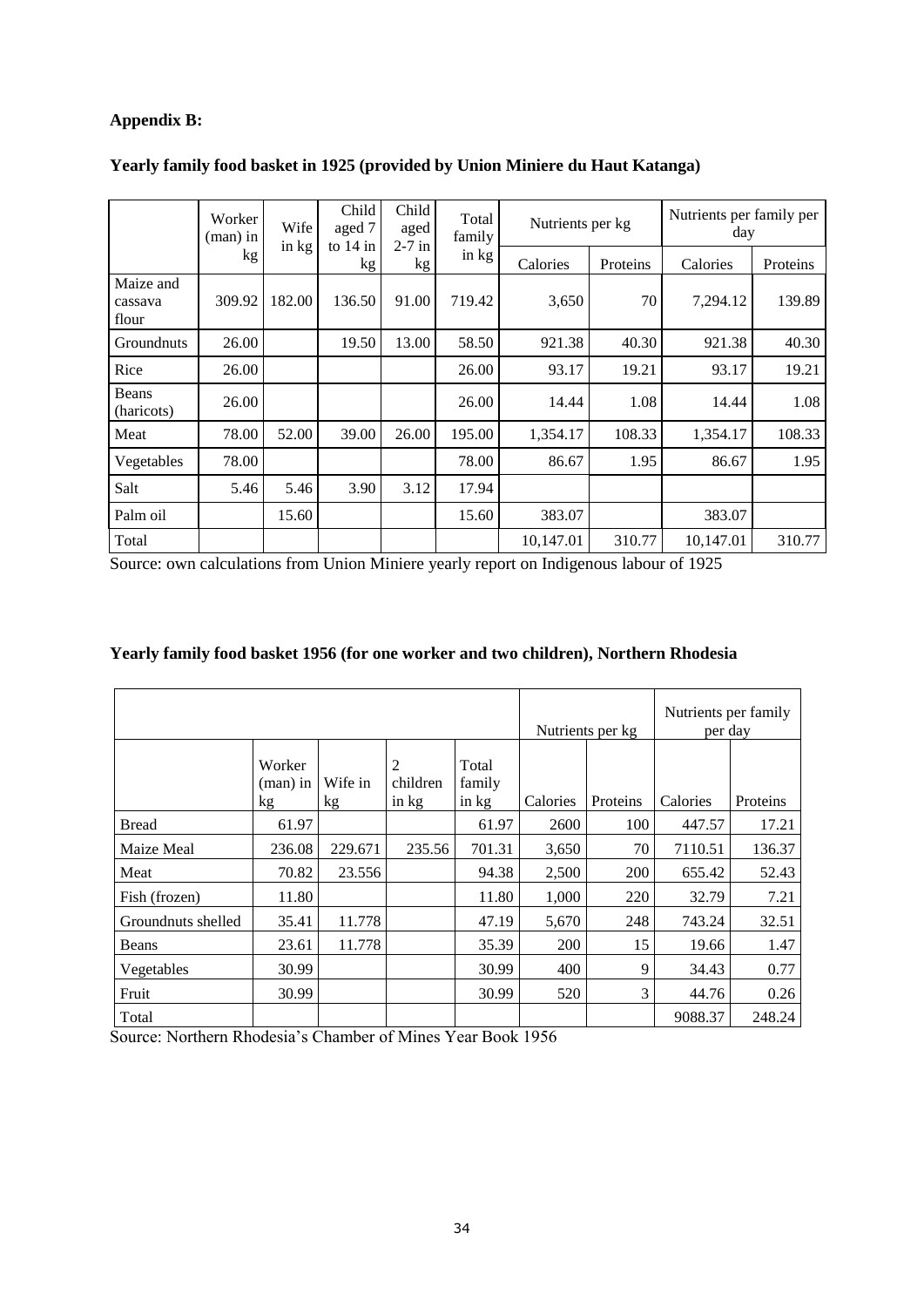## **Appendix C: Data Sources**

Wage Data for Katanga: Yearbooks of UMHK Native Labour Department 1920-1965

Price data for Katanga: Yearbooks of UMHK Native Labour Department 1920-1965, Annuaires Statistiques de la Belgique et du Congo Belge

*Maize:* Yearbooks of UMHK Native Labour Department

*Meat:* Yearbooks of UMHK Native Labour Department

*Palm Oil:* Yearbooks of UMHK Native Labour Department

*Salt:* Yearbooks of UMHK Native Labour Department

*Cotton cloth:* 5% of total cost of subsistence basket

*Soap:* Congolese Import Statistics *(*Annuaires Statistiques de la Belgique et du Congo Belge) plus 20% of its value ; other, 2.5% of total cost of subsistence basket

*Kerosene:* Congolese Import Statistics *(*Annuaires Statistiques de la Belgique et du Congo Belge) plus 20% of its value for selected years ; other, 2.5% of total cost of subsistence basket

*Candles:* 2.5% of total cost of subsistence basket

*Charcoal:* provided for free by UMHK

Wage data for the Rhodesian Copperbelt : Official report on the mine of Mufulira (1930-1949); Year Books of Northern Rhodesia's Chamber of Mines (1950 to 1960)

Price data for Rhodesian Copperbelt: Colonial Blue Books of Northern Rhodesia, which are retail prices for Livingstone (1929 to 1948) (TNA CO100/30-96)

*Maize*: Colonial Blue Books (1929 to 1948), 1955 report on costs of living by Mufulira Mining Ltd.

*Meat* : Colonial Blue Books (1929 to 1948), 1955 report on costs of living by Mufulira Mining Ltd.

*Palm Oil:* British trade statistics, average export price of colonies in Africa, minus 20% margin

*Salt:* Colonial Blue Books (1929 to 1948), 1955 report on costs of living by Mufulira Mining Ltd.

*Cotton Cloth:* British African import prices reported in British trade statistics, plus 20% margin

*Soap:* Colonial Blue Books (1929 to 1948), 1955 extrapolated

*Kerosene:* Colonial Blue Books (1929 to 1948), 1955 report on costs of living by Mufulira Mining Ltd.

*Candles:* 2.5% of total cost of subsistence basket

*Charcoal:* 7.5% of total cost of subsistence basket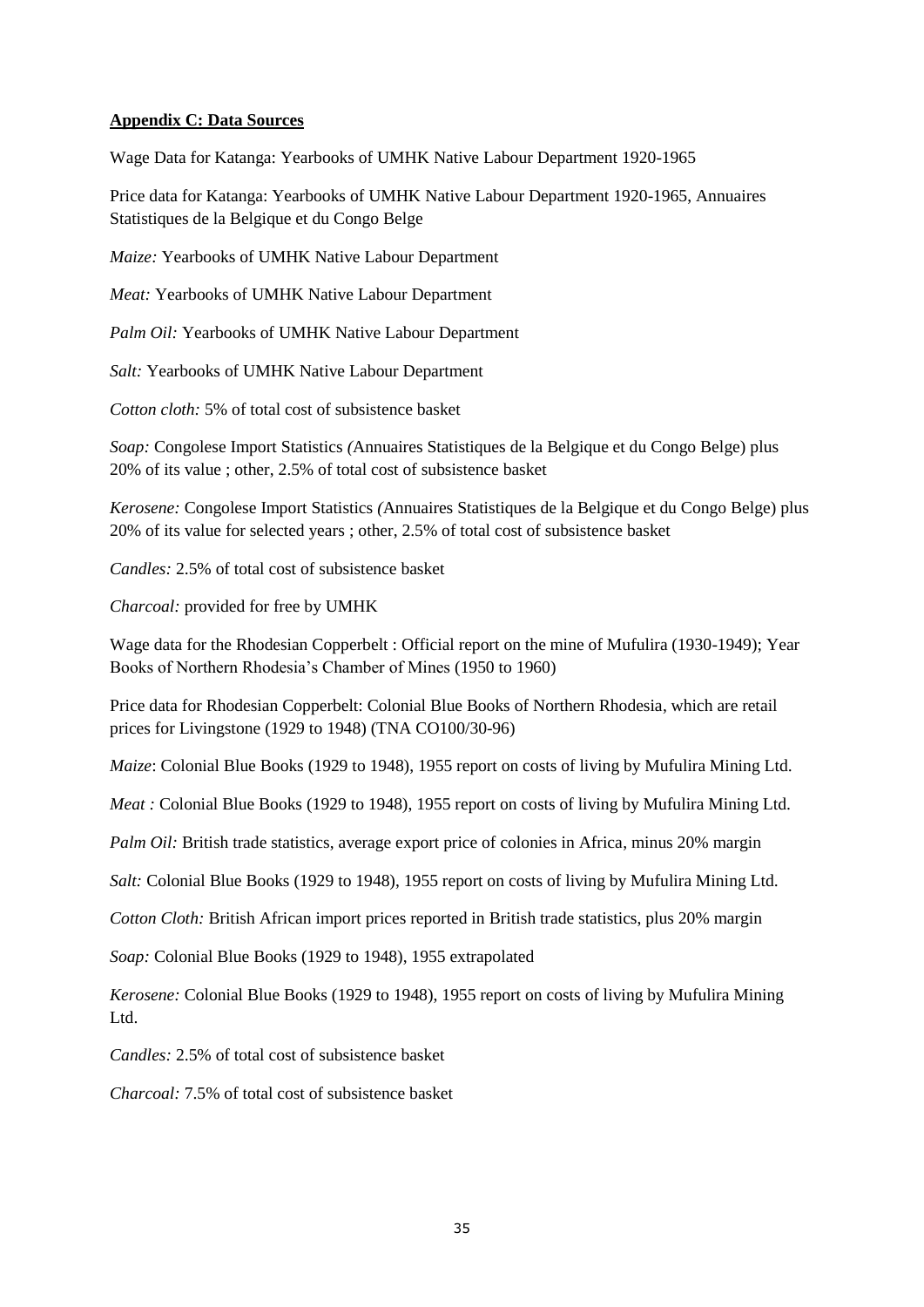#### Literature:

Acemoglu, Daron., Johnson, Simon and Robinson, James. A. (2001). "The Colonial Origins of Comparative Development: An Empirical Investigation." The American Economic Review 91 no. 5: 1369-1401.

Allen, Robert C. (2001). "The Great Divergence in European Wages and Prices from the Middle Ages to the First World War." Explorations in Economic History 38, no. 4: 411- 447.

Allen, Robert C., Bassino, J. P., Ma, D., Moll‐Murata, C., & Van Zanden, J. L. (2011). "Wages, Prices, and Living Standards in China, 1738-1925: In Comparison with Europe, Japan, and India." Economic History Review 64, no. 51: 8-38

Berger, Elena (1974). Labour, Race, and Colonial Rule, the Copperbelt from 1924 to Independence. Oxford: Oxford University Press.

Brion, R and J.-L. Moreau (1998), Société Générale de Belgique, 1822-1997, Antwerp: Fonds Mercator.

Browne, G. St. J. Orde. (1967). The African Labourer. 2nd ed. London: Frank Cass and Company Limited.

Buelens, Frans, and Stefaan Marysse (2009): "Returns on investments during the colonial era: the case of the Belgian Congo." The economic history review 62(1): 135-166.

Burdette, Marcia M. (1990). "Industrial Development in Zambia, Zimbabwe and Malawi: The Primacy of Politics", In: (ed. Zbigniew A. Konczacki, Jane L. Parpart and Timothy M. Shaw): Studies in the Economic History of Southern Africa. 2 vols. Vol. 1. London: Frank Cass.

Butler, Larry J. (2007).Copper Empire: Mining and the Colonial State in Northern Rhodesia 1930-1964. Palgrave Mc Millan.

Coleman, Francis (1971). The Northern Rhodesia Copperbelt 1899 - 1962. Manchester: Manchester University Press.

De Haas, Michiel (2014). Measuring Rural Welfare In Colonial Uganda: Why farmers would not work for wages. AEHN Working Paper Series No. 18

Feinstein, Charles (2005). An Economic History of South Africa: Conquest, Discrimination and Development. Cambridge: Cambridge University Press.

Ferguson, James (1999). Expectations of modernity :Myths and meanings of urban life on the Zambian Copperbelt (first edition in 1959). Berkeley, California: University of California Press.

Frankema, Ewout and Frans Buelens (eds). (2013). Colonial Exploitation and Economic Development: the Belgian Congo and the Netherland Indies in Comparison. London: Routledge.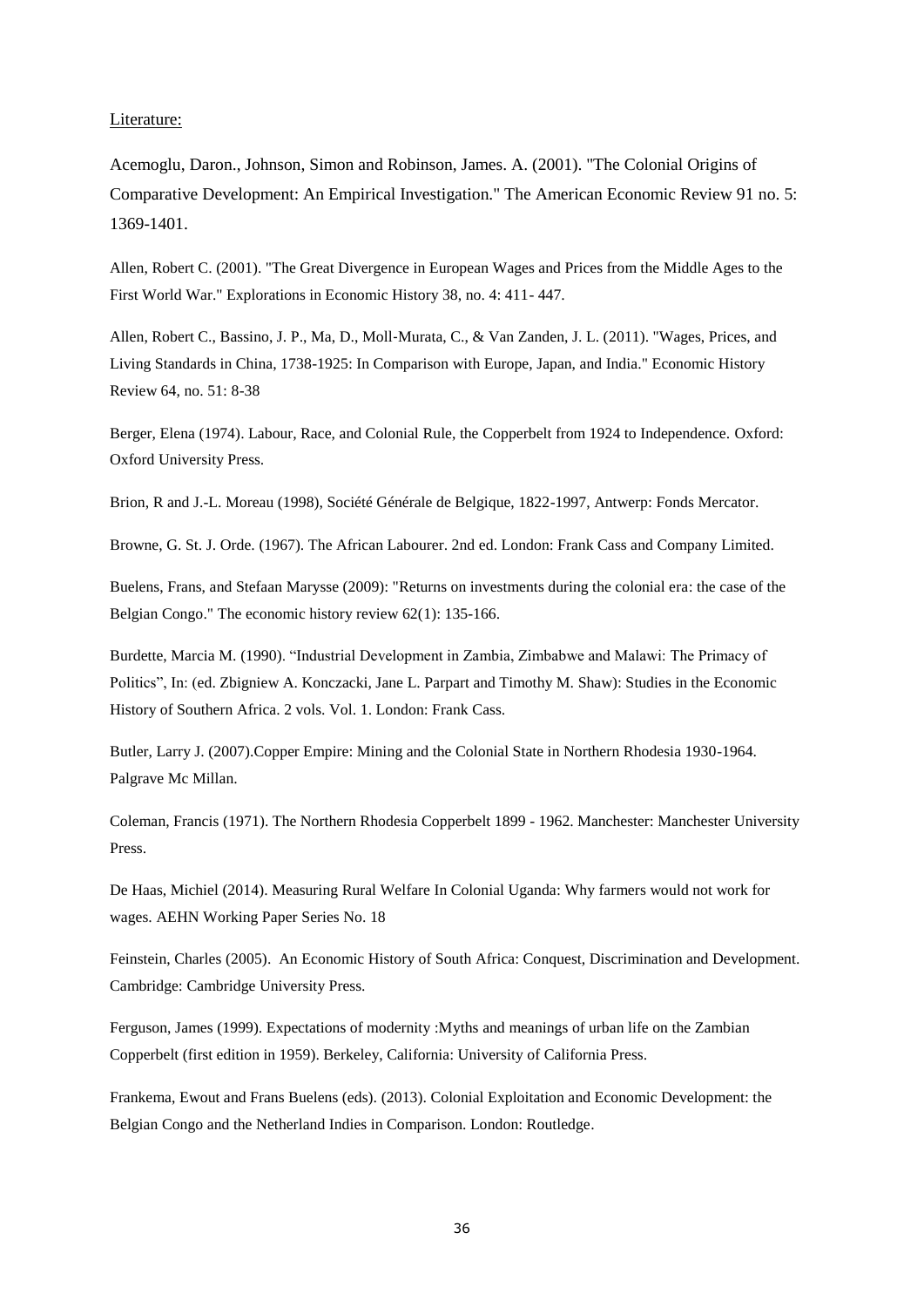Frankema, Ewout and Marlous Van Waijenburg (2012). Structural Impediments to African Growth? New Evidence from Real Wages in British Africa, 1880–1965. The Journal of Economic History, 72, pp 895-926.

Guenne, Enid (2013). Copper, Borders and Nation-Building: the Katangese Factor in Zambian Political and Economic History. University of Leiden Master thesis

Higginson, J. (1988). "Bringing the workers back in: worker protest and popular intervention in Katanga, 1931- 1941. ." Canadian Journal Of African Studies / Revue Canadienne Des Études Africaines no. 22 (2):199-223.

Higginson, J. (1988). "Disputing the Machines: Scientific Management and the Transformation of the Work Routine at the Union Miniere du Haut-Katanga, 1918-1930." African Economic History no. 17:1-21.

Hoschschild, David (1999). King Leopolds's Ghost. Houghton Mifflin Harcourt.

Houben, V., & Seibert, J. (2013). "(Un) freedom Colonial labor relations in Belgian. Colonial Exploitation and Economic Development: The Belgian Congo and the Netherlands Indies Compared". In: Colonial Exploitation and Economic Development, pp. 64-178 (Ch. 8).

Huillery, E. (2011). "The impact of European settlement within French West Africa : did pre-colonial prosperous areas fall behind?" Journal of African economies, 20(2): 263-311.

Katzenellenbogen, Simon Ellis (1975). The miner's frontier, transport and general economic development. In: P. Duignan & L.H. Gann (ed.). Colonialism in Africa (1870-1960). Vol. 4: The economics of colonialism. Cambridge: Cambridge University Press

Katzenellenbogen, Simon Ellis (1973). Railways and the copper mines of Katanga. Clarendon Press.

La Porta, R., Lopez-De-Silanes, F., Schleifer, A. and Vishny, R. W. (1999). The quality of government. Journal of Law, Economics and Organization 15, pp. 222–82.

Maddison, A. (2010). Historical Statistics on World Population, GDP and Per Capita GDP, 1-2008 AD http://www.ggdc.net/maddison/.

Parpart, Jane L. (1983). Labour and Capital on the African Copperbelt. Philadelphia: Temple University Press.

Perrings, Charles. (1977). " 'Good Lawyers But Poor Workers': Recruited Angolan Labour In The Copper Mines Of Katanga, 1917-1921." Journal of African History no. 18 (2):237-259.

Perrings, Charles. (1978). "Labour migrancy: concept and reality in the mining industry of Katanga 1911-1941." Enquêtes et documents d'histoire africaine no. 3:39-103.

Perrings, Charles. (1979). Black Mineworkers in Central Africa. Industrial strategies and the evolution of an African proletariat in the Copperbelt 1911-1941. London: Heinemann.

Roberts, Andrew D. (1976). A history of Zambia. New York: Africana Publishing and Co.

Rodney (1972). How Europe underdeveloped Africa. London: Bogle-L'Ouverture Publications